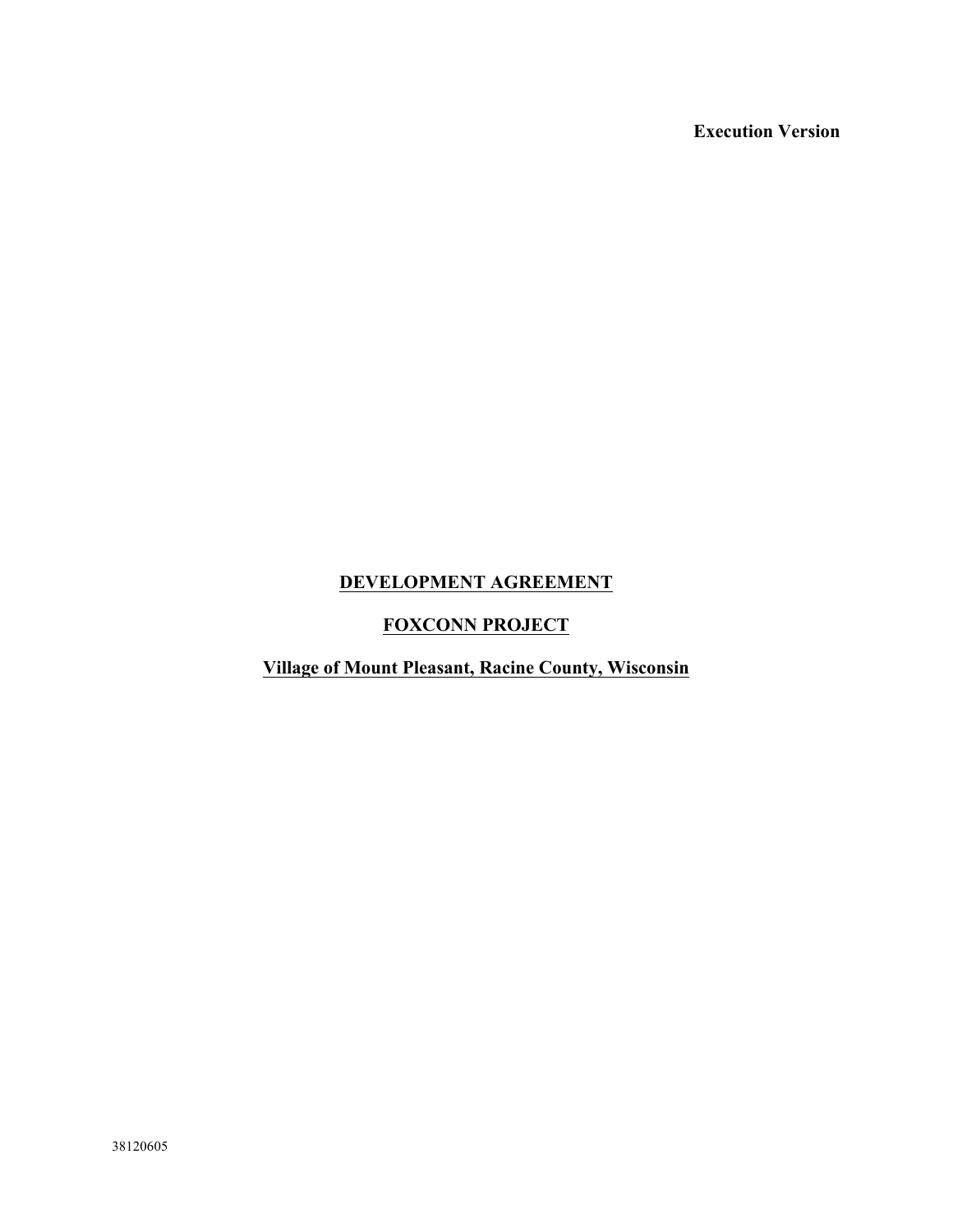#### **DEVELOPMENT AGREEMENT FOXCONN PROJECT**

## **TABLE OF CONTENTS**

|     | <b>Section 1 – General Provisions: Purpose</b>        | $\overline{2}$                             |
|-----|-------------------------------------------------------|--------------------------------------------|
| 1.  | Incorporation of Exhibits                             | $\overline{c}$                             |
| 2.  | Entire Agreement                                      | $\overline{\mathbf{3}}$                    |
| 3.  | Project                                               | $\overline{\mathbf{3}}$                    |
| 4.  | Purpose of the Agreement                              | $\overline{3}$                             |
|     | <b>Section II – Preliminary Obligations</b>           | 3                                          |
| 1.  | Joint Municipal Activities                            | $\frac{3}{3}$                              |
| 2.  | <b>DOT Roadway Funding</b>                            |                                            |
| 3.  | Zoning                                                | $\overline{4}$                             |
| 4.  | <b>WEDC Contract</b>                                  | $\overline{4}$                             |
|     | <b>Section III – Intentionally omitted</b>            | $\overline{4}$                             |
|     | <b>Section IV – Obligations of the Municipalities</b> | 4                                          |
| 1.  | Project Areas                                         | $\overline{4}$                             |
| 2.  | <b>Acquisition of Option Parcels</b>                  | $\overline{4}$                             |
| 3.  | Intergovernmental Commission                          | $\overline{4}$                             |
| 4.  | Acquisition of To Be Acquired Parcels                 | $\overline{4}$                             |
| 5.  | <b>Acquisition of Desired Properties</b>              | 4                                          |
| 6.  | Purchase Prices and Funding                           |                                            |
| 7.  | <b>TID</b>                                            | $\begin{array}{c} 5 \\ 5 \\ 5 \end{array}$ |
| 8.  | <b>TID Public Improvements</b>                        |                                            |
| 9.  | Village Development Work                              | 6                                          |
| 10. | Village Services and Facilities                       | 6                                          |
| 11. | No Further Costs                                      |                                            |
| 12. | Developer Incentive Payments from Developer           |                                            |
|     | <b>Available Tax Increment</b>                        | 6                                          |
|     | Definitions<br>a.                                     | 6                                          |
|     | $\mathbf b$ .<br>Area I Special Assessment Pay As you |                                            |
|     | Go Payment                                            | 7                                          |
|     | Developer Advance Pay as You Go<br>$\mathbf{c}$ .     |                                            |
|     | Payment                                               | 8                                          |
|     | d.<br>Grant Pay as You Go Payment                     | 8                                          |
|     | <b>Payment Dates</b><br>e.                            | 8                                          |
| 13. | <b>Conditional Grant</b>                              | 8                                          |
| 14. | <b>Application of Funds</b>                           | 9                                          |
| 15. | <b>Developer Acquisition Rights</b>                   | 9                                          |
|     | Exercise<br>a.                                        | 10                                         |
|     | Due Diligence<br>b.                                   | 10                                         |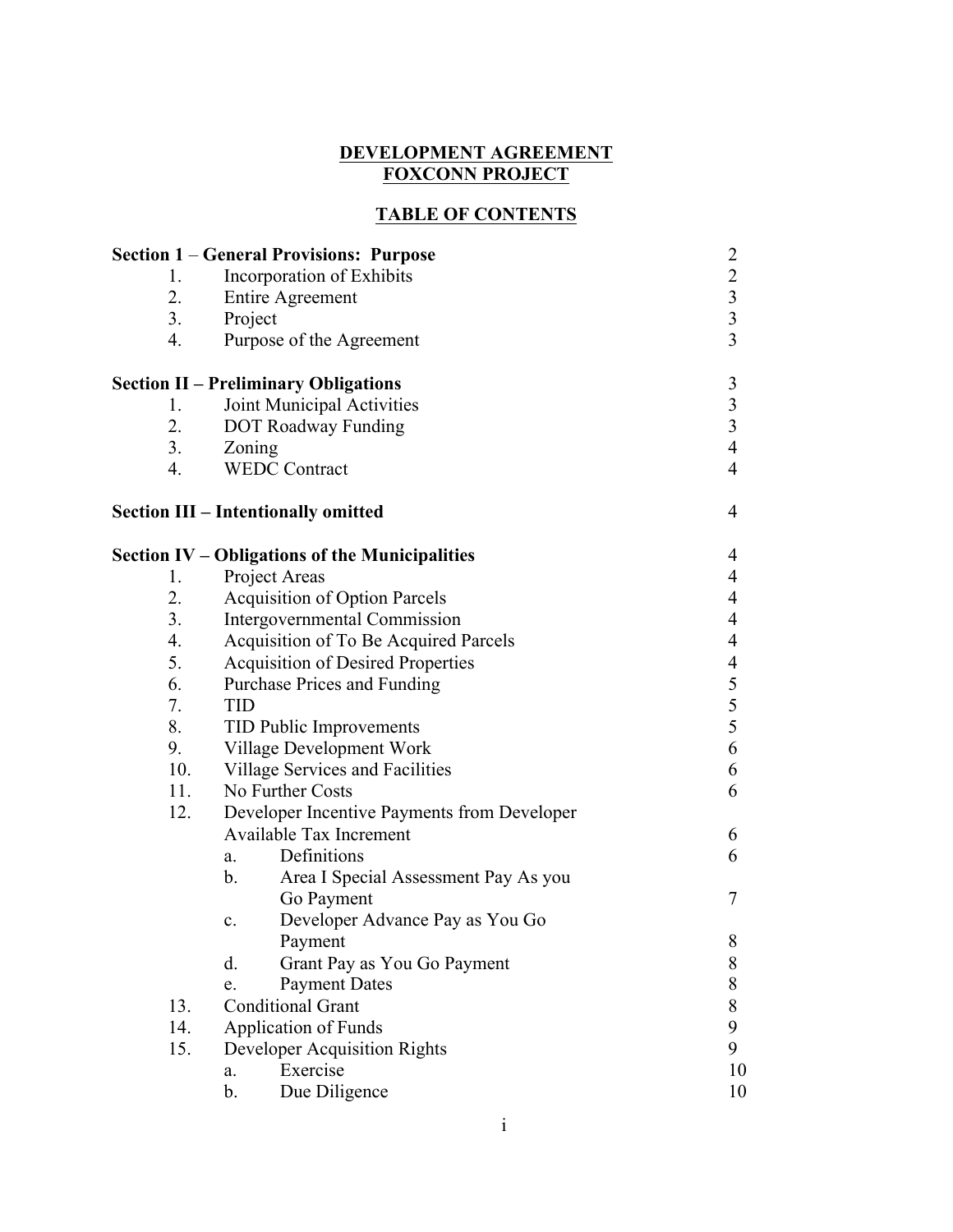|     | $\mathbf{c}$ . | Closings                                            | 10 |
|-----|----------------|-----------------------------------------------------|----|
|     | d.             | Payment of Area II and Area III                     |    |
|     |                | <b>Acquisition Costs</b>                            | 10 |
|     | e.             | Reimbursement of Area II and Area III               |    |
|     |                | <b>Acquisition Costs</b>                            | 10 |
|     | f.             | Termination                                         | 11 |
| 16. |                | <b>General Provisions</b>                           | 11 |
|     | a.             | Accounting                                          | 11 |
|     | b.             | Cooperation                                         | 11 |
|     | $\mathbf{c}$ . | No Priority Jumping                                 | 12 |
|     | d.             | Authority                                           | 12 |
|     | e.             | No Increment Transfer                               | 12 |
| 17. |                | Support to Federal DOT                              | 12 |
| 18. |                | <b>Land Acquisition Documents</b>                   | 12 |
|     |                |                                                     |    |
|     |                | <b>Section V – Developer Rights and Obligations</b> | 12 |
| 1.  |                | Acquire Area I Property Subject to Area I           |    |
|     |                | Special Assessment                                  | 12 |
| 2.  |                | Acquire Property in Area II and Area III            |    |
|     |                | With Developer Advance                              | 13 |
| 3.  |                | Acquire Property in Area II and Area III            |    |
|     |                | <b>Subject to Special Assessment</b>                | 13 |
| 4.  |                | Developer Advance                                   | 13 |
| 5.  |                | <b>Construction of Facility</b>                     | 14 |
| 6.  |                | Minimum Assessed Value                              | 14 |
| 7.  |                | Area I Special Assessment                           | 15 |
|     | a.             | Levy                                                | 15 |
|     | $b_{\cdot}$    | Waiver                                              | 15 |
|     | $\mathbf{c}$ . | Application of Special Assessment                   | 15 |
|     | d.             | Reimbursement from Developer                        |    |
|     |                | <b>Available Tax Increment</b>                      | 15 |
| 8.  |                | Area II/III Special Assessment                      | 16 |
|     | a.             | Levy                                                | 16 |
|     | b.             | Waiver                                              | 16 |
|     | $\mathbf{c}$ . | <b>Application of Special Assessment</b>            | 16 |
|     | d.             | Reimbursement from Area II/III Available            |    |
|     |                | Tax Increment from Area II and Area III             |    |
|     |                | Properties Owned by Developer                       | 16 |
| 9.  |                | <b>Job Creation and Maintenance</b>                 | 17 |
| 10. |                | Good Faith Hiring and Contracting Efforts           | 17 |
| 11. |                | Developer Affiliate Guaranty                        | 17 |
|     |                | <b>Section VI – Representations and Warranties</b>  | 17 |
| 1.  |                | Good Standing                                       | 17 |
| 2.  |                | Due Authorization                                   | 17 |
|     |                |                                                     |    |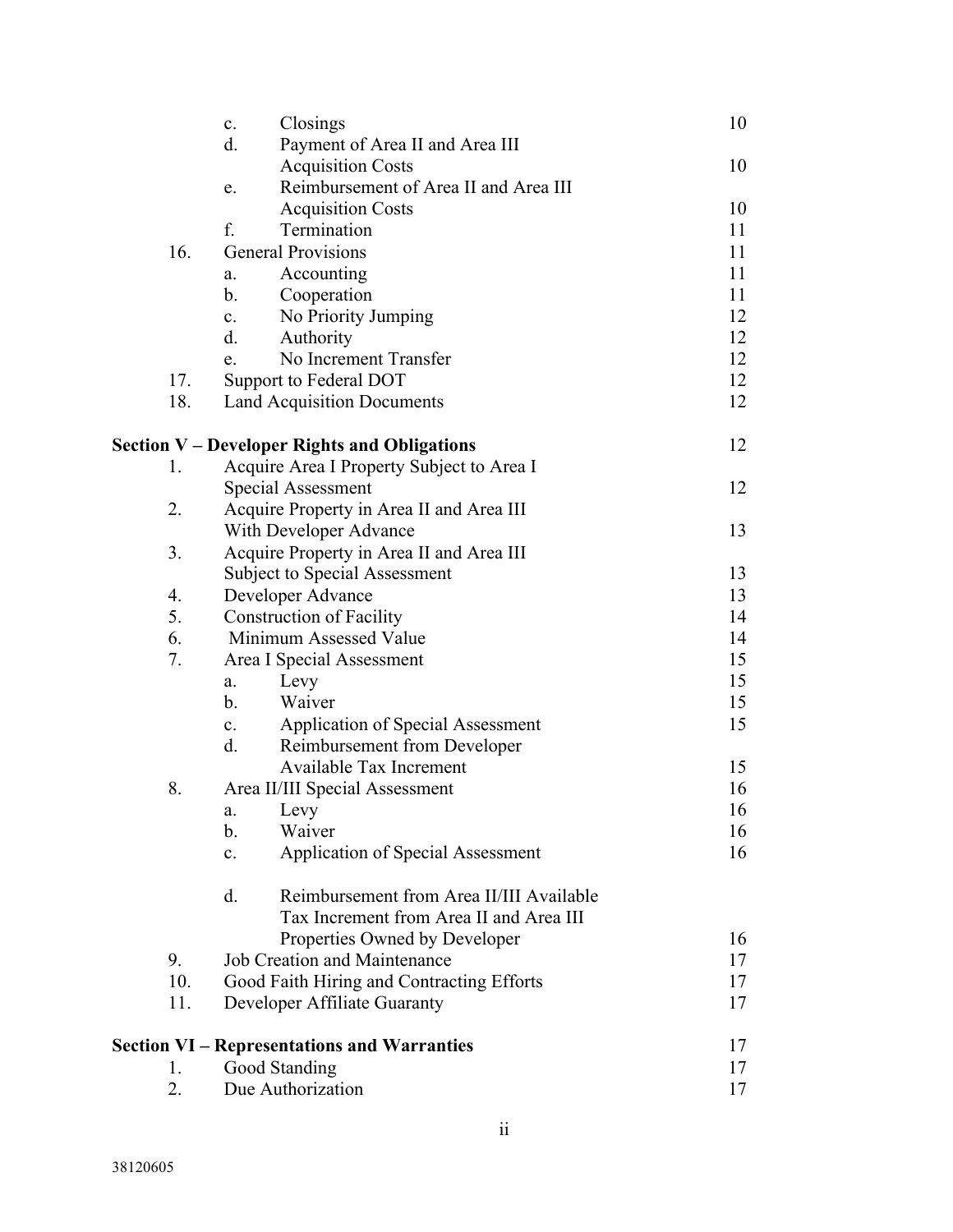| 3.             | No Conflict                                                 | 18 |
|----------------|-------------------------------------------------------------|----|
| 4.             | No Litigation                                               | 18 |
| 5.             | No Default                                                  | 18 |
| 6.             | Certification of Costs                                      | 18 |
|                | <b>Section VII - Covenants</b>                              | 18 |
| 1.             | Compliance with Laws and Codes                              | 18 |
| 2.             | No Assignment                                               | 19 |
| 3 <sub>1</sub> | Tax Exempt Owners or Users                                  | 19 |
| 4.             | Compliance with Plans                                       | 19 |
| 5.             | No Material Changes                                         | 19 |
| 6.             | Notification                                                | 19 |
| 7.             | Insurance                                                   | 20 |
| 8.             | Compliance with Planning and Zoning                         | 20 |
|                | <b>Section VIII - Default</b>                               | 21 |
| 1.             | Developer Default                                           | 21 |
|                | Default<br>a.                                               | 21 |
|                | Remedies<br>$b_{\cdot}$                                     | 21 |
|                | Rights of Setoff and to Suspend Developer<br>$\mathbf{c}$ . |    |
|                | <b>Incentive Payments</b>                                   | 21 |
|                | $\mathbf{d}$ .<br>Reimbursement                             | 22 |
|                | Remedies are Cumulative<br>e.                               | 22 |
|                | f.<br>Failure to Enforce Not a Waiver                       | 22 |
|                | Notice to Developer's Lender<br>g.                          | 22 |
| 2.             | Village's Default                                           | 22 |
|                | Default<br>a.                                               | 22 |
|                | Remedies<br>$b_{\cdot}$                                     | 23 |
|                | Reimbursement<br>$c_{\cdot}$                                | 23 |
|                | $d$ .<br>Remedies are Cumulative                            | 23 |
|                | Failure to Enforce Not a Waiver<br>e.                       | 23 |
| 3.             | County's Default                                            | 23 |
|                | Default<br>a.                                               | 23 |
|                | Remedies<br>b.                                              | 23 |
|                | Reimbursement<br>$\mathbf{c}$ .                             | 23 |
|                | Remedies are Cumulative<br>$d_{\cdot}$                      | 24 |
|                | Failure to Enforce Not a Waiver<br>e.                       | 24 |
|                | <b>Section IX - Miscellaneous Provisions</b>                | 24 |
| 1.             | Assignability                                               | 24 |
| 2.             | No Personal Liability                                       | 24 |
| 3 <sub>1</sub> | Force Majeure                                               | 24 |
| 4.             | Parties and Survival of Agreement                           | 24 |
| 5.             | Time                                                        | 25 |
| 6.             | Notices                                                     | 25 |
| 7.             | Cooperation and Coordination                                | 26 |
|                |                                                             |    |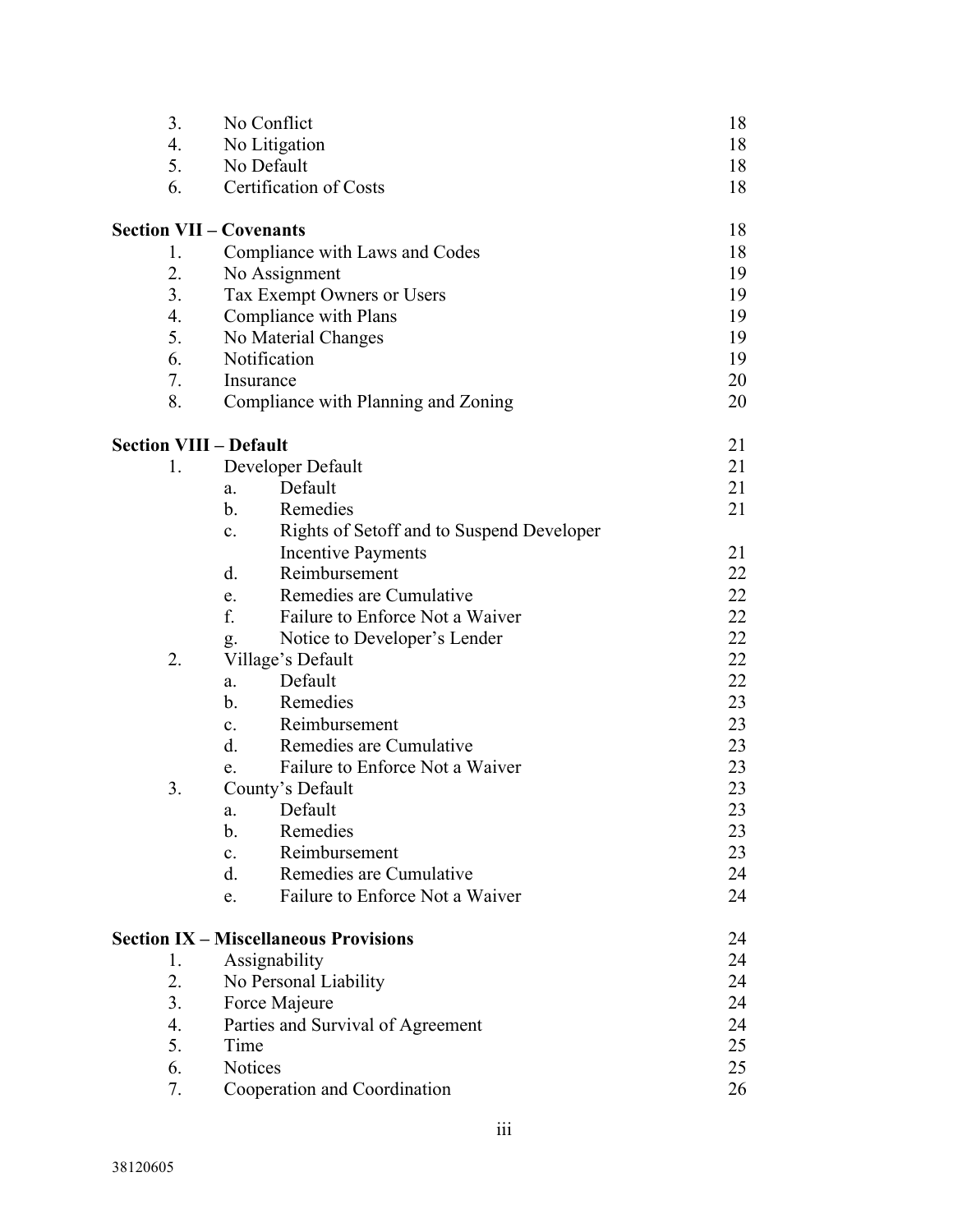| 8.             | Designated Parties for Approval  | 27 |
|----------------|----------------------------------|----|
| 9.             | Authority                        | 27 |
| 10.            | Governing Law                    | 27 |
| 11.            | Captions                         | 27 |
| 12.            | <b>Execution</b> in Counterparts | 27 |
| 13.            | <b>Disclaimer Relationships</b>  | 27 |
| 14.            | Severability                     | 28 |
| 15.            | Joint and Several Liability      | 28 |
| 16.            | Choice of Law                    | 28 |
| 17.            | Venue, Jurisdiction              | 28 |
| 18.            | Service of Process               | 28 |
| 19.            | <b>OFAC</b> Compliance           | 29 |
| 20.            | Recording Agreement              | 29 |
| 21.            | No Conflict of Interest          | 29 |
| 22.            | <b>Income Taxes</b>              | 29 |
| 23.            | Currency                         | 29 |
|                | <b>Section X - Miscellaneous</b> | 29 |
| 1.             | Parcel Development Agreement     | 29 |
| 2.             | Zero Liquid Discharge System     | 30 |
| 3 <sub>1</sub> | Workforce Development            | 30 |
| 4.             | Moral Obligation                 | 30 |
| 5.             | Site Plan                        | 30 |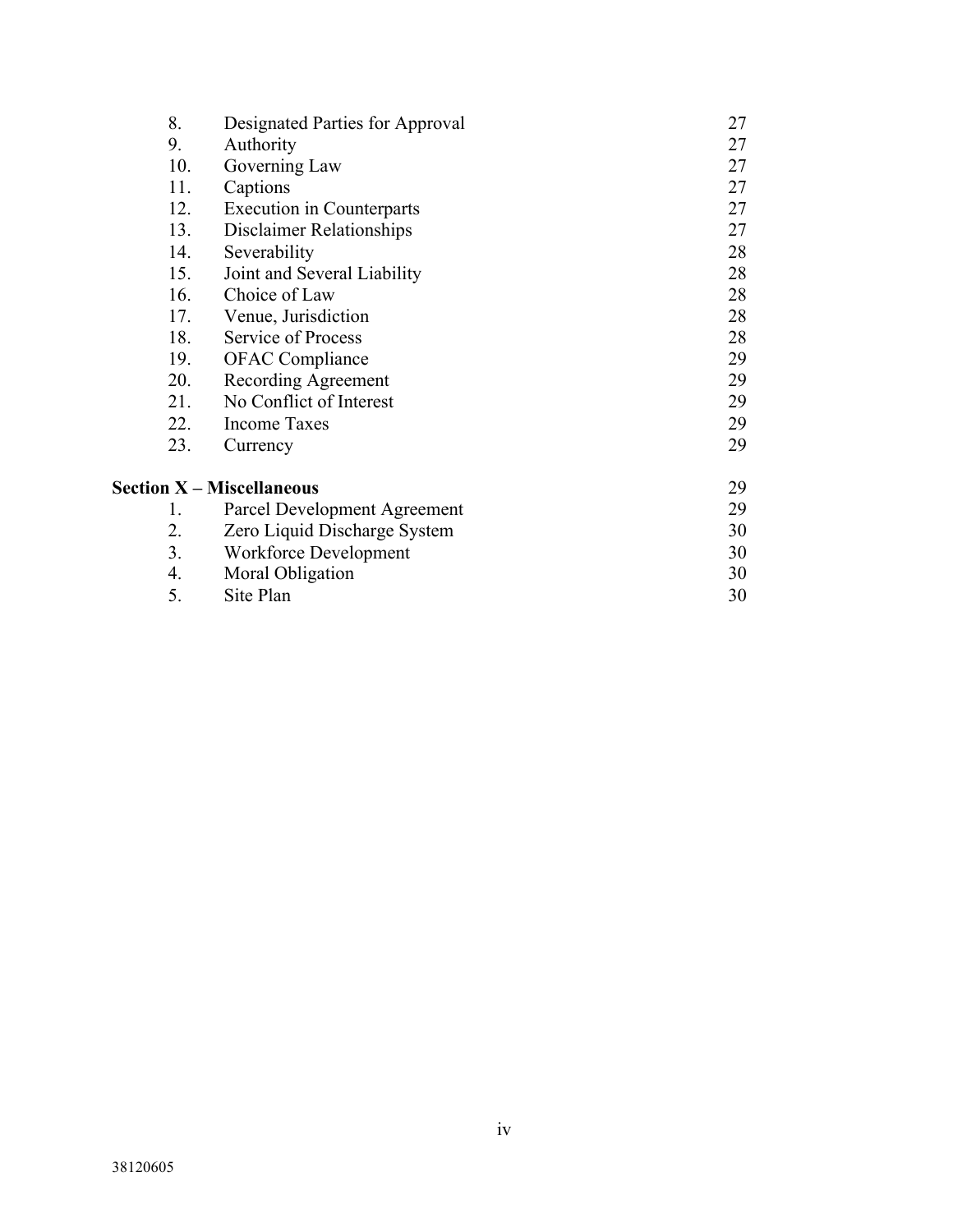# **EXHIBITS**

| Exhibit A | <b>TID</b> Area                                   |
|-----------|---------------------------------------------------|
| Exhibit B | Project Areas                                     |
| Exhibit C | Tentative First Phase Site Plan                   |
| Exhibit D | <b>Intergovernmental Cooperation Agreement</b>    |
| Exhibit E | Wisconsin Department of Transportation Agreements |
|           | and Jurisdictional Transfers                      |
| Exhibit F | Rezoning Ordinance No. 20-2017                    |
| Exhibit G | <b>Intentionally Omitted</b>                      |
| Exhibit H | Map of Parcels                                    |
| Exhibit I | <b>Intentionally Omitted</b>                      |
| Exhibit J | TIF Project Plan and Map                          |
| Exhibit K | <b>TID Public Improvements</b>                    |
| Exhibit L | Master Roadway Plan and Master Utility Plan       |
| Exhibit M | TID Public Improvement Completion Plan            |
| Exhibit N | Village Development Work                          |
| Exhibit O | Flow of Funds Chart (including example)           |
| Exhibit P | <b>Conditional Grant Terms</b>                    |
| Exhibit Q | Support Letters to Federal DOT                    |
| Exhibit R | <b>Closing Condition</b>                          |
| Exhibit S | Developer Affiliate Guaranty                      |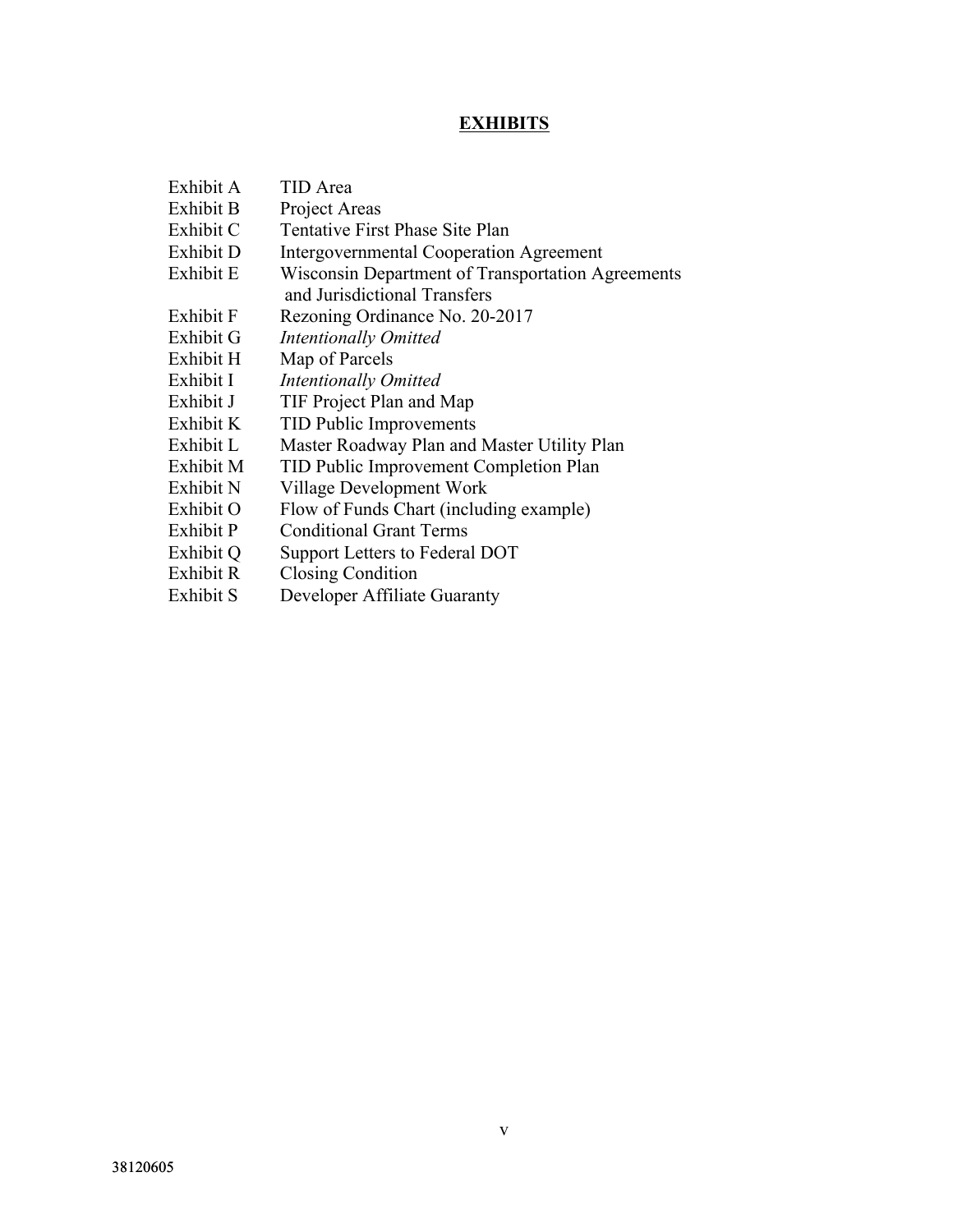#### **DEVELOPMENT AGREEMENT FOXCONN PROJECT**

**THIS DEVELOPMENT AGREEMENT** ("Agreement") is made by and among the Village of Mount Pleasant ("Village"), a Wisconsin municipal corporation, Racine County, a Wisconsin municipal corporation ("County" and, together with the Village, the "Municipalities") and SIO International Wisconsin, Inc., a Wisconsin corporation, FEWI Development Corporation, a Wisconsin corporation, and AFE, Inc., a Wisconsin corporation (collectively, "Foxconn" or the "Developer") as of December 1st, 2017 (the "Effective Date").

#### **WITNESSETH:**

**WHEREAS**, the parties hereto agree that a long-term mutually beneficial relationship should be established to implement a transformational and sustainable high-tech manufacturing and technology ecosystem in the Village and County; and

**WHEREAS**, the Village Board of the Village has approved a Project Map and Project Plan (the "TIF Plan") for the creation of Tax Incremental District No. 5 (the "TID"), as an Industrial District, on November 20, 2017, under the power of Wisconsin Statutes Section 66.1105 (the "TIF Law"), as amended in part by certain provisions of 2017 Wisconsin Act 58 ("Act 58"), in order to finance various project costs within the TID, and for the benefit of the TID, as permitted by the TIF Law; and

**WHEREAS**, the TIF Plan designates the boundaries of the TID, which are shown on **Exhibit A**, and which are identified in the TIF Plan as Area I ("Area I"), Area II ("Area II"), Area III ("Area III") and the North Area ("North Area") (collectively, the "TID Area"), all as shown on **Exhibit A**; and

**WHEREAS**, the Wisconsin Economic Development Corporation ("WEDC") has designated an Electronics and Information Technology Manufacturing Zone (the "Zone") consistent with Act 58, which includes the TID Area, and WEDC and the Developer entered into an Electronics and Information Technology Manufacturing Zone Tax Credit Agreement as of November 10, 2017, (the "WEDC Contract"), setting forth WEDC's and the Developer's respective obligations relating to such Zone and Act 58; and

**WHEREAS**, the Developer is intending to establish and operate a transformational and sustainable high-tech manufacturing and technology ecosystem in Area I, Area II and Area III (the "Project Areas") which Project Areas are shown on **Exhibit B**; and intends to build the Facility defined below; and

**WHEREAS**, the powers of, and the goals and objectives for the TID, are set forth in the TIF Plan, and include encouraging private improvements and undertaking public improvements as identified therein, and which TIF Plan provides in part for the financing of certain real estate acquisitions and sales, improvements and public improvements within and outside the TID; and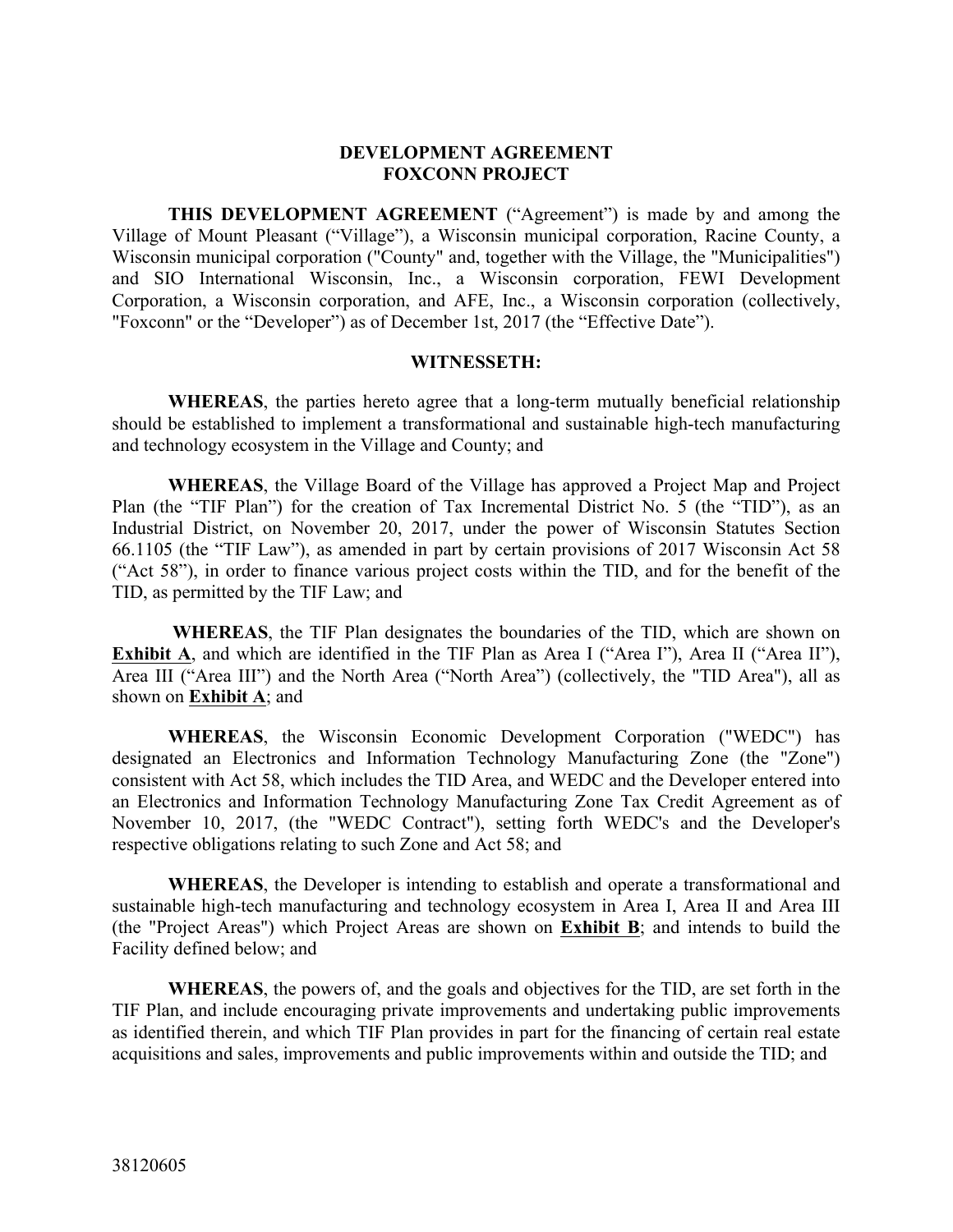**WHEREAS**, the Municipalities have, after study and hearings, found and determined that the economic vitality of the TID is essential to the current and future economic health of the Municipalities; and

**WHEREAS**, the Developer intends to purchase all of the available property located in Area I (other than that needed for rights of way) and some or all of the property in Area II and Area III from the Village, in the manner provided herein, and cause to be built thereon, the Facility and certain industrial plants and other improvements, in reliance on the commitments made by the Municipalities in this Agreement; and

**WHEREAS**, in order to induce Developer to undertake the Project as defined herein and in reliance upon the commitments of Developer, the Municipalities intend to undertake the obligations herein; and

**WHEREAS**, Developer is in the process of finalizing the site plan for the first portion of the Project in Area I, and Developer will submit the same to the Municipalities (including site plan footprints and building floor grades/elevations for water and sewer connections) not later than December 1, 2017. The tentative site plan for the first portion of the Facility is attached hereto as **Exhibit C** ("Tentative First Phase Site Plan"), and the final site plan and related plans for the Facility will be approved through the development approval process set forth in applicable Village code; and

**WHEREAS**, the Village, the County, and Developer's affiliate, FE Holdings USA, Inc., entered into a Memorandum of Understanding dated October 4, 2017 ("MOU"), and the parties intend that this Agreement reflect the final agreements between them related to the topics contained in the MOU, and that this Agreement, when signed, shall contain the final terms between the parties hereto related to the topics in the MOU; and

**WHEREAS**, Act 58 contained terms which only were effective to modify the TIF Law, for properties located within the Zone; and

**WHEREAS**, the Village on November 27, 2017 authorized its representatives to execute this Agreement on behalf of the Village, the County on November 28, 2017 authorized its representatives to execute this Agreement on behalf of the County, and the Developer as of December 1, 2017 authorized its representatives to execute this Agreement on behalf of the Developer, providing for certain duties and responsibilities of the Municipalities and the Developer.

**NOW, THEREFORE**, in consideration of the mutual covenants and agreements herein exchanged, and other good and valuable consideration, the receipt and sufficiency of which is hereby acknowledged, the parties hereto agree as follows:

### **SECTION I – GENERAL PROVISIONS: PURPOSE**

1. **Incorporation of Exhibits**. All Exhibits referenced herein, are incorporated by reference herein, whether or not herein enumerated.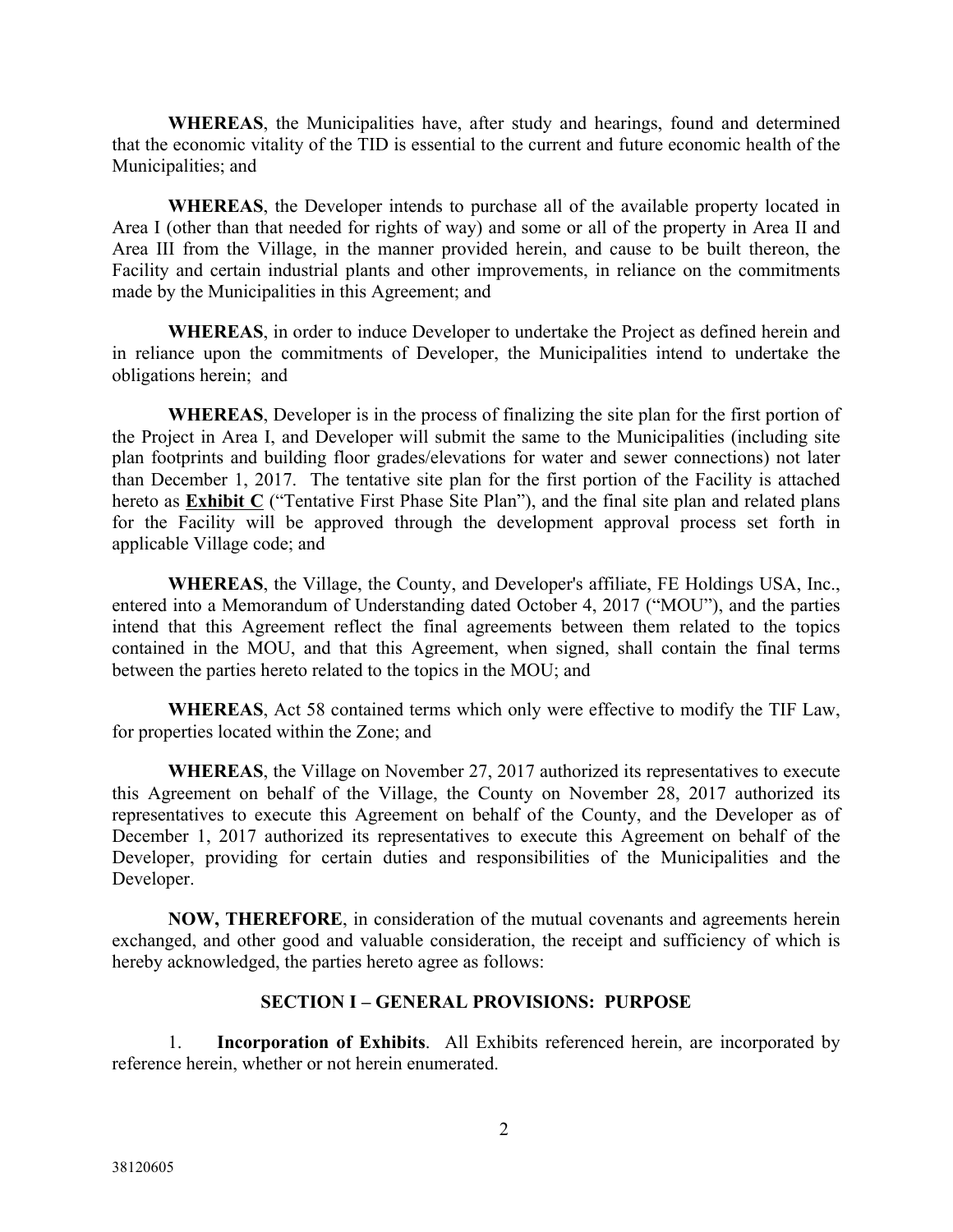2. **Entire Agreement**. This writing including all Exhibits hereto, and the other documents and agreements referenced herein, constitutes the entire agreement among the parties hereto in respect to the Project; the MOU and all prior letters of intent or letters of assistance or offers, if any, are hereby merged into this Agreement. However, this Agreement shall be deemed and read to include and incorporate all of the Exhibits hereto and any related approvals of the Municipalities, as referenced in this Agreement, and in the event of a conflict between this Agreement and any action of the Municipalities, granting approvals or conditions attendant with such approval, the language contained herein shall be deemed controlling.

3. **Project**. The parties agree to establish a long-term mutually beneficial relationship to implement a transformational and sustainable high-tech manufacturing and technology ecosystem in the Village and County (the "Project"). Within Area I, the Developer will invest approximately \$10 billion to construct and equip the Facility, including approximately \$5.570 billion in direct construction expenditures, and proceed to complete construction of such Facility within Area I within an approximate seven year period, commencing no later than January 1, 2019.

4. **Purpose of the Agreement**. In order to carry out the purposes of the Project and the TIF Plan, the parties have agreed upon a plan whereby the Developer will undertake the Project in the Project Areas as defined herein. In order to cause the Project to occur and to induce Developer to undertake the Project, to promote community development and redevelopment and job creation and to expand and enhance the tax base within the Village, the Village intends to undertake certain project costs, acquire certain property, assist in the acquisition of other properties, assist Developer in the development and redevelopment of certain property in the Project Areas, by undertaking the Village Development Work, and to undertake the TID Public Improvements, which are deemed to be in the public interest, and to serve the general public all as set forth in this Agreement and in the TIF Plan. The County intends to assist the Village in funding certain property acquisition costs and TID Public Improvements. The Municipalities intend to recover the costs of the obligations they are undertaking from the revenues set forth in this Agreement, including amounts received from the sale of property to others, increased tax revenues generated in the TID Area, the Area I Special Assessment, the Area II/III Special Assessment, and Makeup Payments. The parties intend to enter into this Agreement to record the understandings and undertakings of the parties and to provide a framework within which the Project may proceed.

#### **SECTION II – PRELIMINARY OBLIGATIONS**

1. **Joint Municipal Activities**. The Municipalities have entered into the Intergovernmental Cooperation Agreement dated on the date hereof and attached hereto as **Exhibit D** (the "ICA") to form an intergovernmental commission to be named the "Racine" County/Village of Mount Pleasant Regional Economic Development Commission" (the "Commission").

2. **DOT Roadway Funding**. The Municipalities have entered into binding agreements with the State of Wisconsin Department of Transportation ("DOT") and various jurisdictional transfer agreements related thereto, all attached hereto as **Exhibit E**, sufficient to undertake certain roadway improvements on County Trunk Highways H and KR, International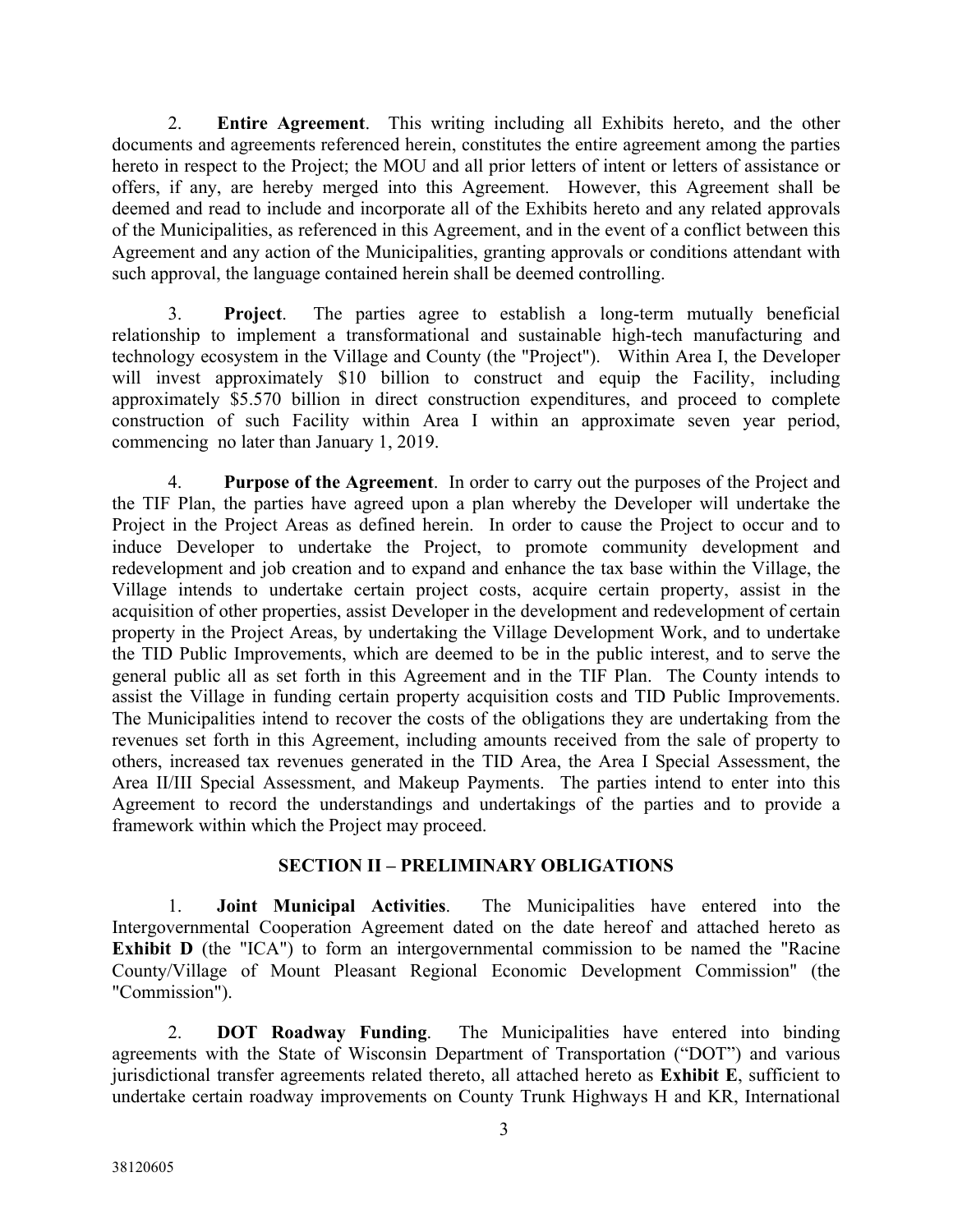Drive and Braun Road, as specified therein, without recourse to the TIF Plan funds or any other special assessment or charge to Developer or on the portions of the Project Areas to be acquired by Developer. No portion of the roadway work undertaken by DOT in such agreements (other than roadwork included in the TID Public Improvements as defined herein and listed on pages 28 and 32 of the TIF Plan), or in other agreements between the Municipalities and DOT executed during the life of the TID and relating to TID Public Improvements, shall be included in any financing or bonding, the repayment of which has a higher Priority in the Flow of Funds Chart reference herein, than the Developer Available Tax Increment.

3. **Zoning**. The Village has adopted an ordinance on November 13, 2017 rezoning all of the land within the Project Areas to Business Park, the citation to which ordinance, and to the permitted uses under such zoning category, are attached hereto as **Exhibit F**.

4. **WEDC Contract**. The Developer has entered into the WEDC Contract.

## **SECTION III -***Intentionally Omitted*

## **SECTION IV - OBLIGATIONS OF THE MUNICIPALITIES**

1. **Project Areas.** The Village represents and warrants to the Developer that the Village has options to purchase all of those properties in the Project Areas labelled as "Option Parcels" on the map attached hereto as **Exhibit H.** The Village represents and warrants to the Developer that the Village has or covenants that it will acquire all of those properties in the Project Areas labelled as "To Be Acquired Parcels" on the map attached hereto as **Exhibit H** (as well as parcels in the Village of Sturtevant shown on Exhibit H needed for the TID Public Improvements). The Village will acquire, subject to Force Majeure, all of those properties in the Project Areas labelled as "Desired Properties" on the map attached hereto as **Exhibit H.**

2. **Acquisition of Option Parcels**. Village shall exercise all of the options on the Option Parcels, on or before December 29, 2017, shall close on the purchase of the Option Parcels by February 15, 2018 and shall obtain occupancy of the Option Parcels by May 15, 2018. The Village shall cooperate with the Developer to close and deliver occupancy by April 15, 2018 of the property impacted by the footprint of Developer's first proposed building as shown on the map attached hereto as **Exhibit** H (the "Initial Building Property"), subject to the terms of the Options.

3. **Intergovernmental Commission**. Village and the County entered into the ICA with the power and authority to form the Commission to carry out the obligations of the Commission set forth in the ICA, and required herein ("Commission Obligations"). The Commission Obligations shall include facilitating the acquisition of properties in Area II and Area III, and title to any properties in Area II and Area III acquired in the name of the Village shall be held on behalf, and for the benefit of, the Municipalities.

4. **Acquisition of To Be Acquired Parcels**. Village shall acquire all To Be Acquired Parcels in the Project Areas on or before August 1, 2018.

5. **Acquisition of Desired Properties**. Village shall acquire the Desired Properties in Area I by August 1, 2018, subject to Force Majeure, or such other later date as is mutually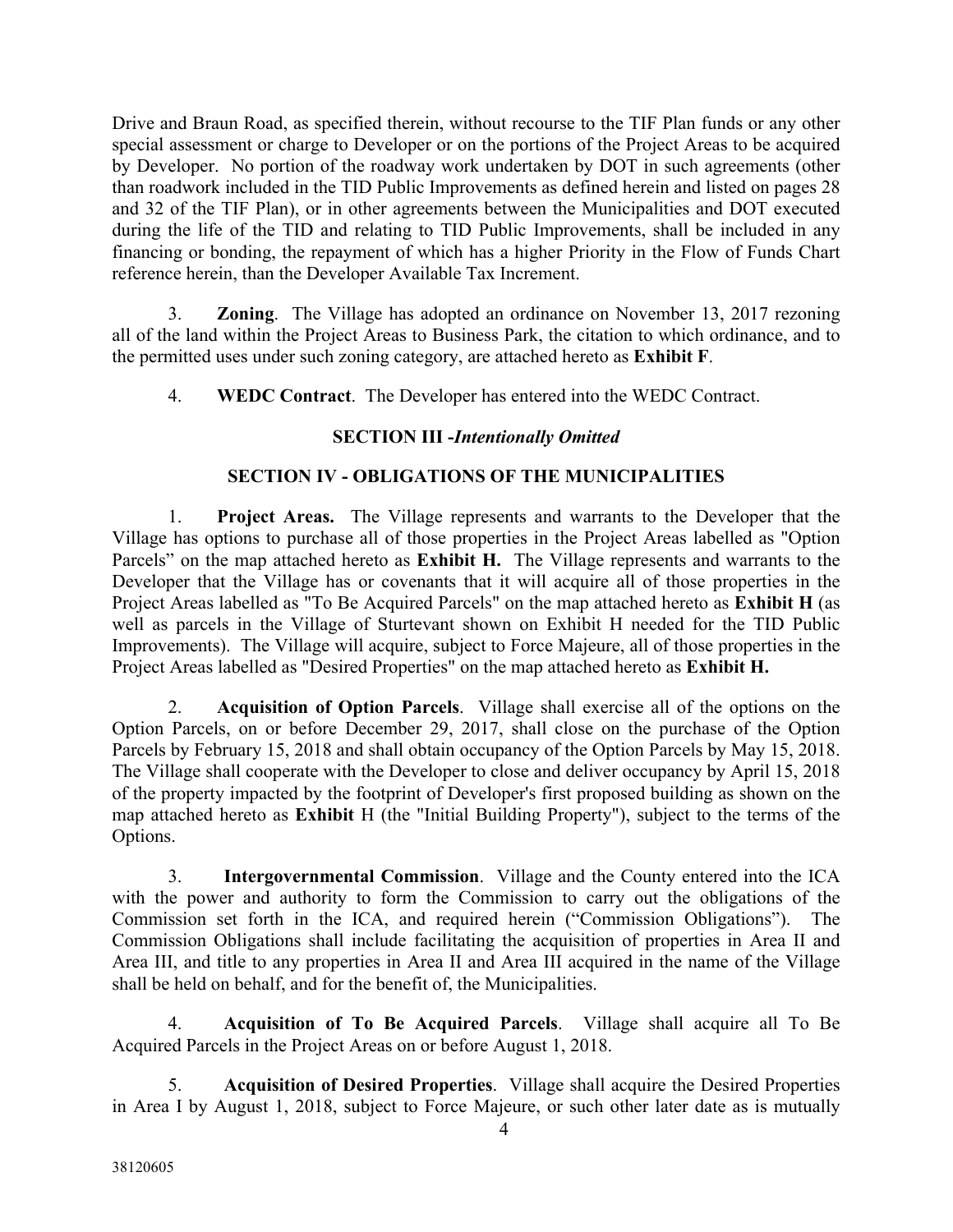agreed to between the Municipalities and Developer. Village shall acquire the Desired Properties in Area III by April 1, 2019, subject to Force Majeure or such other later date as is mutually agreed to between the Municipalities and the Developer. Village shall acquire the Desired Properties in Area II by August 1, 2019, subject to Force Majeure or such other later date as is mutually agreed to between the Municipalities and Developer. Occupancy as to each parcel shall be acquired no later than 90 days after the acquisition date.

### 6. **Purchase Prices and Funding**.

a. The purchase price for all available property in Area I is reasonably estimated to aggregate approximately \$76 million, inclusive of normal and customary out of pocket expenses such as brokers fees, closing costs, title insurance premiums and fees, escrow fees, attorneys' fees, transfer fees and tax prorations as well as relocation expenses (collectively, "Acquisition Costs"). The sum of all Acquisition Costs actually incurred to acquire and convey all properties within Area I, without any minimum or maximum, shall be the "Area I Purchase Price." The Area I Purchase Price initially shall be funded with bonds or other financing obtained by the Municipalities and shall be reimbursed by Area I Special Assessments due from Developer as set forth in Section V, paragraph 7 below and as otherwise set forth in this Agreement.

b. The first \$60 million of aggregate Acquisition Costs for all available property in Area II and Area III shall be funded with the "Developer Advance" as defined herein.

c. The aggregate Acquisition Costs for all available property in Area II and Area III in excess of the Developer Advance, which is reasonably estimated to be approximately \$15 million, shall be funded with bonds or other financing obtained by the Municipalities ("Area II/III Financing") and shall be reimbursed by the Area II/III Special Assessments due from Developer as set forth in Section V, paragraph 8 below and as otherwise set forth in this Agreement.

d. The Developer shall have the right to a full accounting of the Area I Purchase Price, the Area II Acquisition Costs, the Area III Acquisition Costs and the Area II/III Financing, consistent with Subsection 16(a) below.

7. **TID**. The TIF Plan and map of the TID, have been fully adopted by the Community Development Authority of the Village (the "CDA"), the Village Board, and the Joint Review Board, as identified in the TIF Plan, in the form attached hereto as **Exhibit J**. The TIF Plan has a Base Year of 2018. Village agrees not to take title to any of the land in the Project Areas prior to January 1, 2018, except for those residences noted as "Early Acquisitions" being acquired prior to January 1, 2018 on **Exhibit H**.

8. **TID Public Improvements**. The Village shall provide and pay for (with certain funding provided by the County), the infrastructure improvements to serve the needs of the Project Area listed on **Exhibit K** attached hereto (the "TID Public Improvements"). The Village shall cause such TID Public Improvements to be constructed in substantial accordance with the plans attached as **Exhibit L** , which includes the "Master Roadway Plan" and the "Master Utility Plan." The Village agrees that any material changes to the design of such TID Public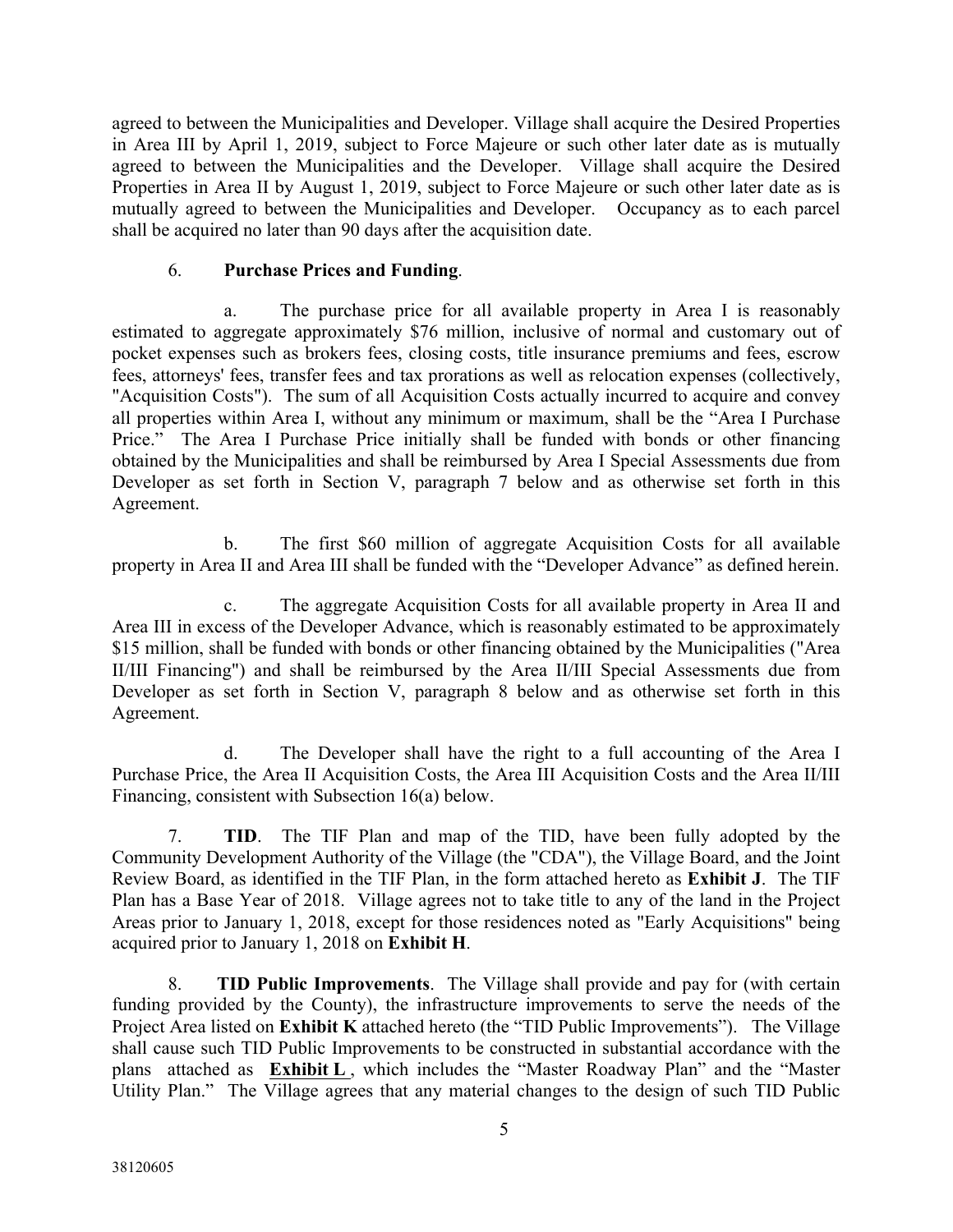Improvements shall be subject to review of the Developer, provided that Developer's review shall not delay design or construction of any TID Public Improvements. The Village agrees it shall promptly commence and diligently pursue the construction of such TID Public Improvements, according to the Completion Plan attached hereto as **Exhibit M**, so that all of the needed TID Public Improvements are reasonably coordinated with Developer's construction and operations, phase by phase. The parties acknowledge that Exhibits L and M may not be finalized prior to execution of this Agreement, and the parties shall cooperate to revise and finalize and attach such exhibits as soon as possible after Agreement execution. The deadlines for Developer's performance of its obligations under Section V, paragraphs 5, 6 and 9 below shall be extended by one day for each day that any TID Public Improvements needed for the Facility are not substantially completed consistent with the Completion Plan, except to the extent that Developer or its agents cause the delay.

9. **Village Development Work**. The Village covenants it will provide, at no cost to the Developer, for all parcels in the Project Areas to be acquired by Developer from the Village, the Village Development Work which is described on **Exhibit N**, prior to the Closing Date of the acquisition of that parcel from Village.

10. **Village Services and Facilities**. The Village will provide and pay for Village services and facilities required to support and serve the needs of the Project Areas as set forth in the TIF Plan, including construction of police and fire protection capital improvements ("Cost of Village Services and Facilities").

11. **No Further Costs**. Developer shall not be obligated to pay any fees, special assessments, liens, impact fees, public contributions, hook up fees under the Village Ordinance No. 1-2017, or taxes of any type, for the TID Public Improvements, Village Development Work or Cost of Village Services and Facilities, other than the real estate and personal property taxes assessed against the property it owns in the TID, and except as provided in this Agreement. This provision is intended to prevent "double dipping." This provision is not intended in any way to limit Developer's obligations to pay fees, special assessments or taxes of any type (including but not limited to any agricultural use conversion fees) unrelated to the TID Public Improvements, Village Development Work or Cost of Village Services and Facilities, consistent with usual and customary practices.

## 12. **Developer Incentive Payments from Developer Available Tax Increment**.

a. **Definitions**. The following definitions shall apply throughout this Agreement.

"Tax Increment" means the Tax Increment of the TID, as defined in Section 66.1105(2)(i) of the TIF Law, taking into consideration the election in the TIF Plan for a January 1, 2018 Tax Incremental Base.

"Area I Available Tax Increment" means an amount equal to (i) the annual Tax Increment, as herein defined, which is generated in the immediately preceding calendar year by Area I, and which is actually received by the Village prior to the Collection Date in any year, plus any Tax Increments from Area I from prior calendar years received by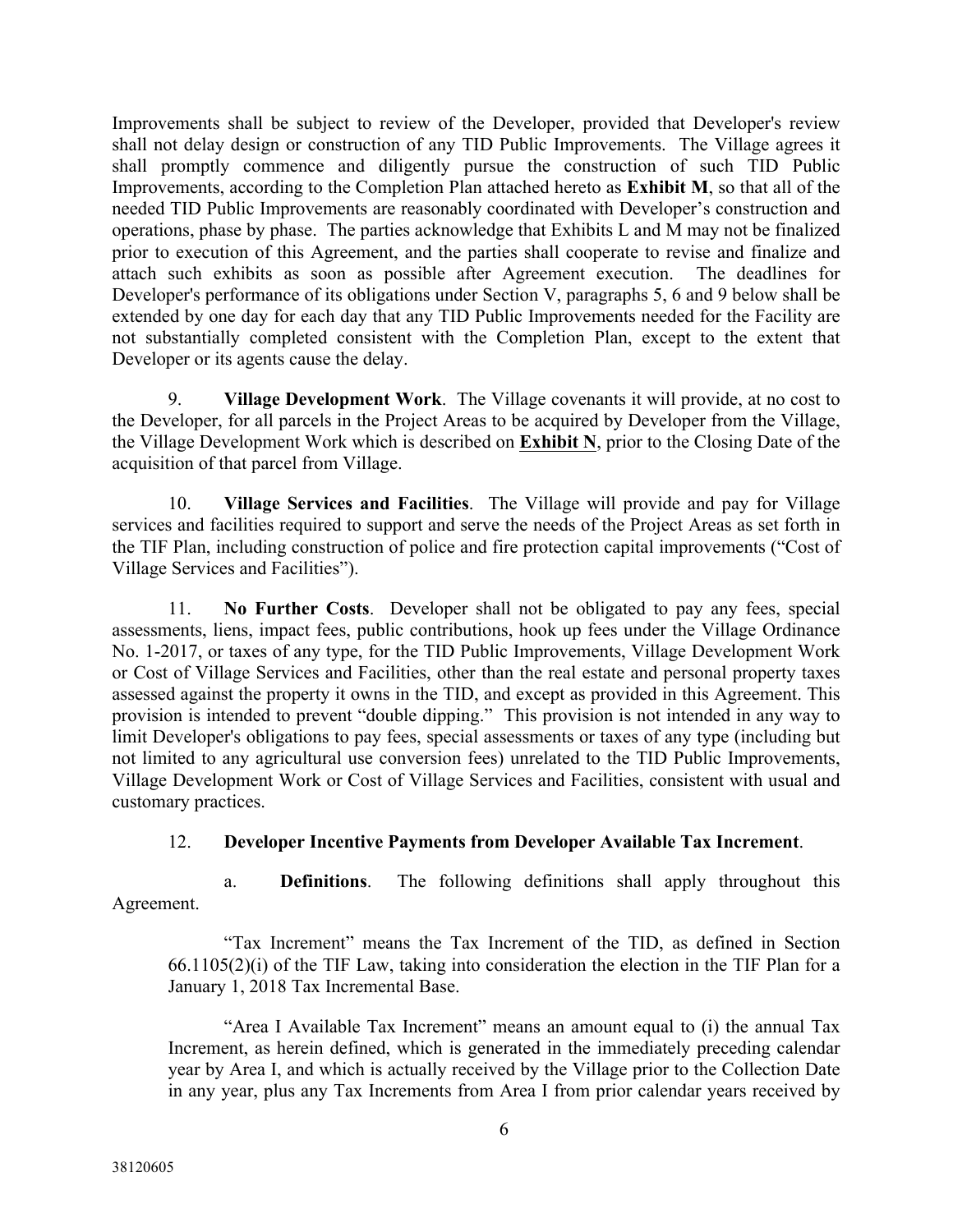the Village prior to the Collection Date in that year, but after the Collection Date of the prior year; (ii) any Makeup Payments received from Developer or similar payment received from any other owner or property in Area I; (iii) the amounts, if any, received by the Village from the sale of any properties in Area I; (iv) any amounts of reimbursement or payment the Village receives from any other governmental authority, including the DOT, or utility, or other entity, for TID Public Improvements and giving credit as if paid in cash, for any such cost of TID Public Improvements which is assumed by another entity at no charge to the Municipalities; (v) any amount received from the Area I Special Assessment defined below; and (vi) special assessments, deferred assessments, special charges and/or hook up fees levied upon and collected by the Village from parties other than Developer for connection to any of the TID Public Improvements. The Village agrees to follow its standard procedures in levying and collecting deferred special assessments or hook up fees, against properties other than those acquired by Developer that connect to any of the TID Public Improvements, in a manner that apportions costs, as provided in the Village's Ordinance No. 1-2017.

The "Collection Date" shall be *July 1* of each calendar year, in order to provide an annual cutoff of collections sufficient to allow time to calculate the amounts due hereunder before the Payment Date.

The "Payment Date" shall be *October 1* of each calendar year.

The "Payment Year" for purposes of the Flow of Funds Chart attached hereto as **Exhibit O** (the "Flow of Funds Chart"), shall be the time from the Collection Date of each year, to the day prior to the Collection Date of the following year.

The "Developer Available Tax Increment" shall be defined to be the amount calculated by subtracting from the Area I Available Tax Increment on each Collection Date, the amount of all payments shown on the Flow of Funds Chart in higher lines on the chart (each a "Priority"). All amounts shown on the Flow of Funds Chart shall be paid in the order of Priority set forth therein; there shall be no Developer Available Tax Increment until all amounts with a higher Priority on the Flow of Funds Chart are fully paid.

The "Area II/III Available Tax Increment" means (i) the annual Tax Increment, as defined above, which is generated in the immediately preceding calendar year by properties in Area II and Area III owned by Developer, and which is actually received by the Village prior to the Collection Date in any year, plus (ii) any amount received from the Area II/III Special Assessment defined below, reduced by (iii) annual principal and interest payments due on the Area II/III Financing, as shown in the Flow of Funds Chart.

b. **Area I Special Assessment Pay As You Go Payment**. Village agrees to pay to the Developer from the Developer Available Tax Increment, the amount of the Area I Special Assessment, and interest thereon actually paid by Developer (or by a purchaser from Developer), defined in Section V, paragraph 7 below, which is related to the Area I Purchase Price, in the manner shown in the Flow of Funds Chart.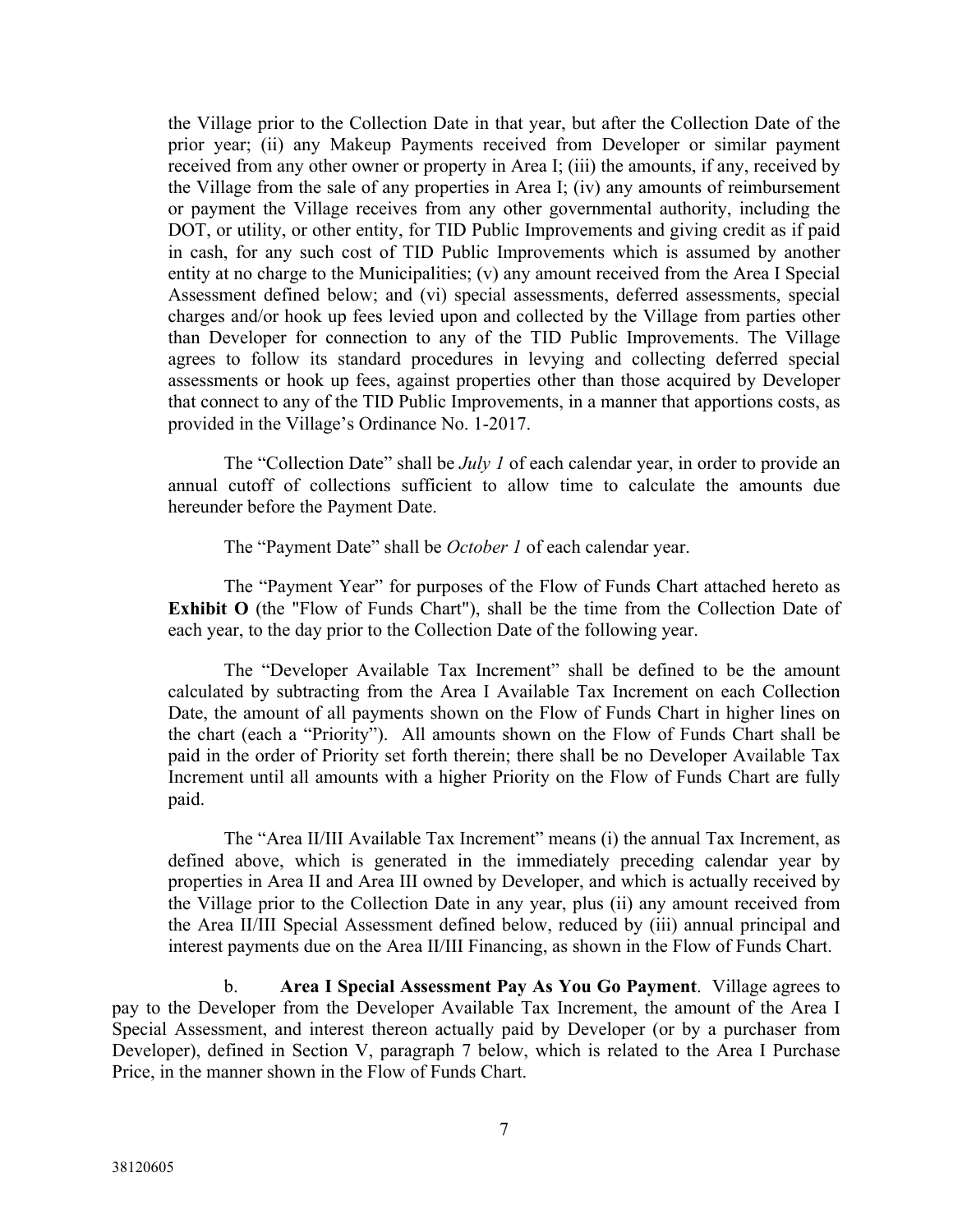c. **Developer Advance Pay As You Go Payment**. Except to the extent otherwise reimbursed to Developer from sales of property in Area II and Area III by Developer to third parties under Section 15 below, Village agrees to repay to the Developer, from the Area II/III Available Tax Increment and from the Developer Available Tax Increment, in the manner shown on the Flow of Funds Chart, the Developer Advance, defined in Section V, paragraph 4 below, which was paid by Developer to the Commission or to the Village, to fund Acquisition Costs to acquire properties in Area II and Area III. All payments to Developer under this paragraph shall cease once Developer has been fully repaid the Developer Advance and all amounts actually paid by Developer for the Area II/III Special Assessment, provided that Developer shall be repaid any amounts subsequently paid by Developer on the Area II/III Special Assessment; this provision is intended to prevent "double dipping."

d. **Grant Pay As You Go Payment**. Village agrees to pay Developer, from the Developer Available Tax Increment, the amount of the Grant defined in paragraph 13 below, in the manner and subject to the terms set forth in **Exhibit P**.

e. **Payment Dates**. The payments to be made under subparagraphs 12 (b), (c), and (d) above and in Section V, subparagraphs 7(d) and 8(d) below (together, the "Developer Incentive Payments") shall be made on the Payment Date each year of the TID to the extent owed, with the amount of that payment being calculated as of the Calculation Date each year. The Payments shall be made to whichever of the parties making up the definition of Developer as is designated by the particular agent of the Developer who is identified in the notice provisions below as the "Developer Notice Officer." Developer shall have the ability to designate, among the Developer Incentive Payments, in which order they are paid, provided that any reordering of Developer Incentive Payments by Developer does not result in "double dipping".

13. **Conditional Grant**. Village hereby agrees to make a conditional grant to Developer, in the amount of ten annual installments of \$10 million each, (the "Grant") payable by Village from the Developer Available Tax Increment, on the Payment Date above, commencing in 2024, and ending in 2033, on the terms and conditions shown on **Exhibit P**. Developer shall annually provide to the Municipalities' Agent, defined below, copies of the reports required under the WEDC Contract. The terms under which payments shall be made under the Grant are detailed on **Exhibit P**. In order to qualify for receipt of each annual Grant, Developer must meet the following conditions: (a) Not be declared in default under the WEDC Contract, which default has not been cured, and not be in default under this Agreement for failure to make any payment under the Area I Special Assessment, the Area II/III Special Assessment, the Makeup Payments, and all other payments due under this Agreement, past any applicable notice and cure period; and (b) Must have provided all reports required by this paragraph, referencing the WEDC Contract, evidencing full compliance with all employment requirements. If conditions for release of a Grant in a given year have been met, then that Grant will be deemed "earned" and is not refundable and shall be paid to Developer on the Payment Date. If the conditions for the release of a Grant in a given year are not met, then the Village may withhold the Grant in whole or in part until any failures are rectified. If rectified within the year that the annual Grant initially is available, the Grant shall be released for that year, provided however that no more than \$10 million per year may be paid under the Grant; any excess will be pushed out to the following Payment Date for payment, until the TID terminates. For instance, if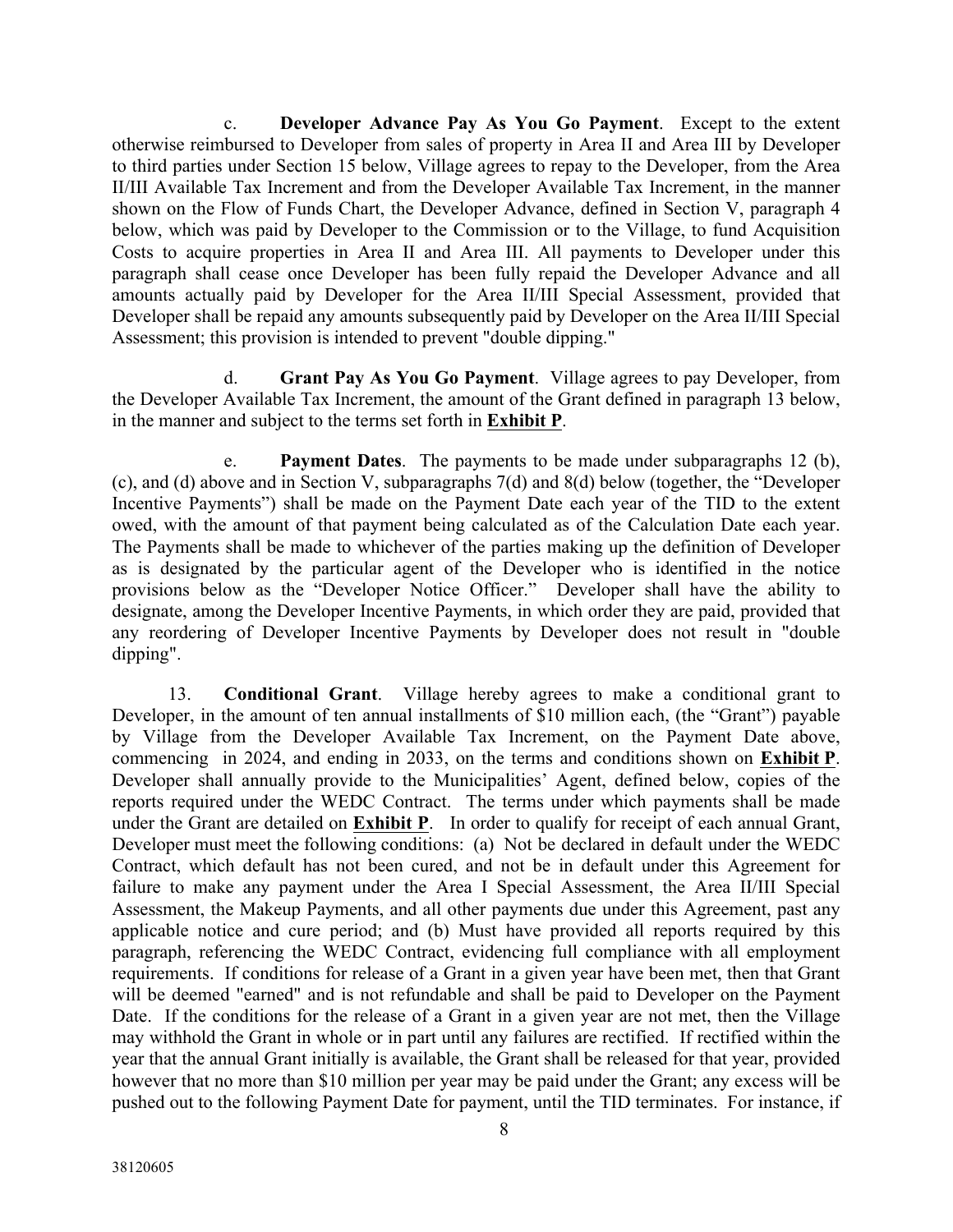Developer does not meet the above requirements on a Payment Date in 2024, but rectifies the default during 2024, then the 2024 Grant payment will be paid in 2024, as long as Developer does not receive more than \$10 million under the Grant in 2024; if Developer does not meet or rectify the requirements for the Grant in 2024, Developer shall not become eligible for the 2024 annual Grant until 2034. In no event shall Developer be entitled to receive more than one annual Grant in any one calendar year, and Developer's right to receive the Grant shall terminate upon termination of the TID. However, in the event termination of the TID occurs prior to the payment of all ten Grants, Village shall retain sufficient funds in a special account to pay future Grants, but, in no event, beyond December 31, 2047. Developer's receipt of a Grant after TID termination, until December 31, 2047, is conditioned upon compliance with the terms and conditions shown on **Exhibit P**.

14. **Application of Funds**. The Village agrees that subject to the terms of this Agreement, it shall deposit the following amounts it receives, into a segregated account as required by the TIF Law (the "Area I TIF Account"): payments of taxes and payments in lieu of taxes from Area I, payments by utilities for rights of way and land in Area I, special assessments for TID Public Improvements, the Area I Special Assessment, reimbursements and payments from other governmental entities for work included in the definition of TID Public Improvements, and Makeup Payments from the Developer. Similarly, the Village agrees that, subject to the terms of this Agreement it shall deposit the following amounts it receives, into a segregated account as required by the TIF Law (the "Area II/III TIF Account"): payments of taxes and payments in lieu of taxes from the properties in Areas II and III acquired by Developer from Village, and the Area II/III Special Assessment. Payments shall be made from the relevant TIF Account consistent with the Flow of Funds Chart. The Municipalities agree to make all of the payments on any financing with a higher priority on the Flow of Funds Chart than the Developer Available Tax Increment, to the extent of the Developer Available Tax Increment, so that there is no acceleration of principal of those debts.

15. **Developer Acquisition Rights**. The Municipalities hereby grant to Developer the exclusive right to acquire each of the parcels in the Area II and Area III property, for a "Permitted Project Use," for a period of 10 years after the date the Municipalities have acquired title and possession of that parcel (each, an "Option Termination Date") (all Area II and Area III property being held by Village for the benefit and on behalf of the Commission) and provided that such property is not necessary to accommodate rights of way or utilities as shown on **Exhibit H** (together, the "Developer Acquisition Rights"), under the following terms and conditions and except as otherwise provided in this Agreement. The consideration for these Developer Acquisition Rights shall be the obligation to pay the Developer Advance and the Area II/III Special Assessment, as contained herein, which the parties acknowledge is sufficient and independent consideration for the Developer Acquisition Rights. The Municipalities shall cause the Commission to create or confirm the Developer Acquisition Rights for Area II and Area III in a written instrument acceptable to the Municipalities and the Developer. Developer shall have the exclusive right to acquire all of the Area II and Area III property acquired by the Commission or Village, until the Option Termination Date for that parcel, for a Permitted Project Use. A "Permitted Project Use" shall include all uses, whether by Developer or a supplier of products and services to Developer or to the Facility or the Project, which use must be allowable under the applicable zoning, as a permitted or conditional use.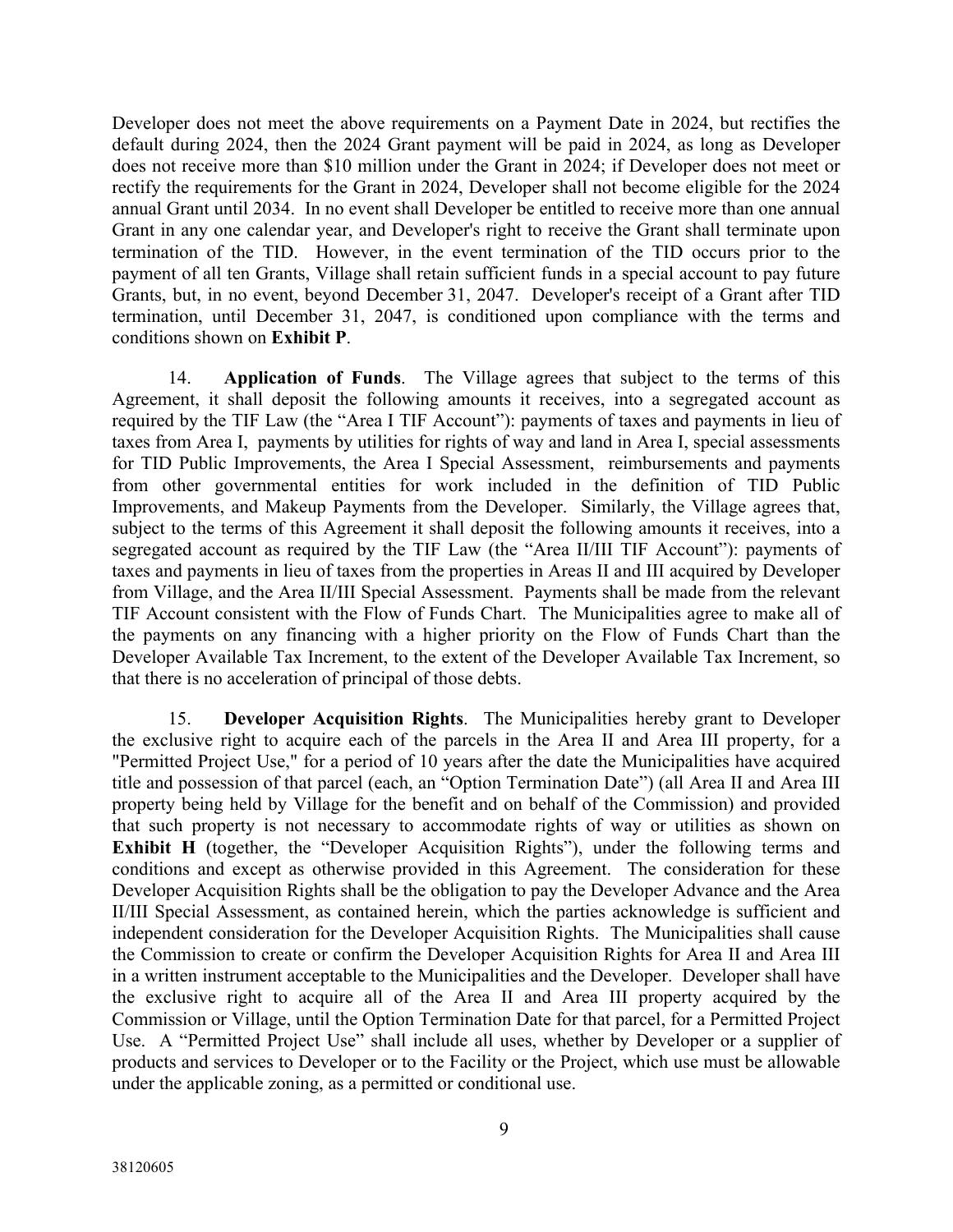a. **Exercise**. Developer shall designate in writing the parcel it wishes to acquire, and the date it wishes to close on the acquisition (each a "Closing Date"), which Closing Date shall be no earlier than 30 days and no later than 60 days after the delivery of such notice.

b. **Due Diligence**. Within 5 business days after receipt of that written notice, the Village will deliver to Developer all of the documents applicable to that parcel related to the Village Development Work, and related to the current status of TID Public Improvements needed to supply access or sewer and water services, or other utilities to that parcel, and documents evidencing to what extent that the parcel will be in Closing Condition as of the selected Closing Date, as that is defined in **Exhibit R** , along with drafts of the closing documents for that Closing.

c. **Closings**. The Village and Developer shall close on the acquisition of the parcel on the Closing Date, in Closing Condition, or on such other date as is agreed between the Village and Developer. Developer and its agents shall also have a right of access to all parcels included in the Developer Acquisition Rights, for purposes of all of Developer's due diligence requirements, from the date of this Agreement until the Developer Acquisition Right terminates as to that parcel, to the extent of the Municipalities' access rights over that parcel. No purchase price other than the Developer Advance and the Area II/III Special Assessment shall be due from Developer to acquire any parcel in Area II or Area III. If a value must be stated for purposes of the dollar amount of the title policy, or for a transfer tax return, the parties shall sign an agreement at closing stating that value.

d. **Payment of Area II and Area III Acquisition Costs**. The Village, at the direction of the Commission, shall convey property in Area II and Area III to the Developer at no additional cost to Developer (other than the Developer Advance) until the Acquisition Costs of all Area II and Area III property conveyed to Developer aggregate to the \$60 million Developer Advance. After the Developer Advance has been depleted, all Area II or Area III property conveyed to the Developer shall be subject to the Area II/III Special Assessment as described in Section V, paragraph 8.

e. **Reimbursement of Area II and Area III Acquisition Costs**. The parties agree that Developer is entitled to reimbursement of the Developer Advance and any amounts paid by the Developer under the Area II/III Special Assessment consistent with this Subsection and Section IV, paragraph 12(c) above. All amounts received by Developer from sales of Area II and Area III properties to third parties, net of usual and customary closing costs as identified on the Flow of Funds Chart, (other than the up to 30 acres to be sold to American Transmission Company and/or approximately 5 acres to be sold to Racine Water Utility) shall be retained by Developer. Purchase prices from these utilities shall be applied to Area II and III Acquisition Costs. In addition, except to the extent otherwise reimbursed to Developer hereunder, the Village agrees to pay to Developer, Area II/III Available Tax Increment received by the Village from property acquired by Developer in Area II and Area III or Developer Available Tax Increment, in the manner shown on the Flow of Funds Chart, to reimburse Developer the amount of the Developer Advance and the Area II/III Special Assessment actually paid by Developer. All payments to Developer under this paragraph shall cease once Developer has been fully repaid the Developer Advance and all amounts actually paid by Developer for the Area II/III Special Assessment, provided that Developer shall be repaid any Area II/III Special Assessment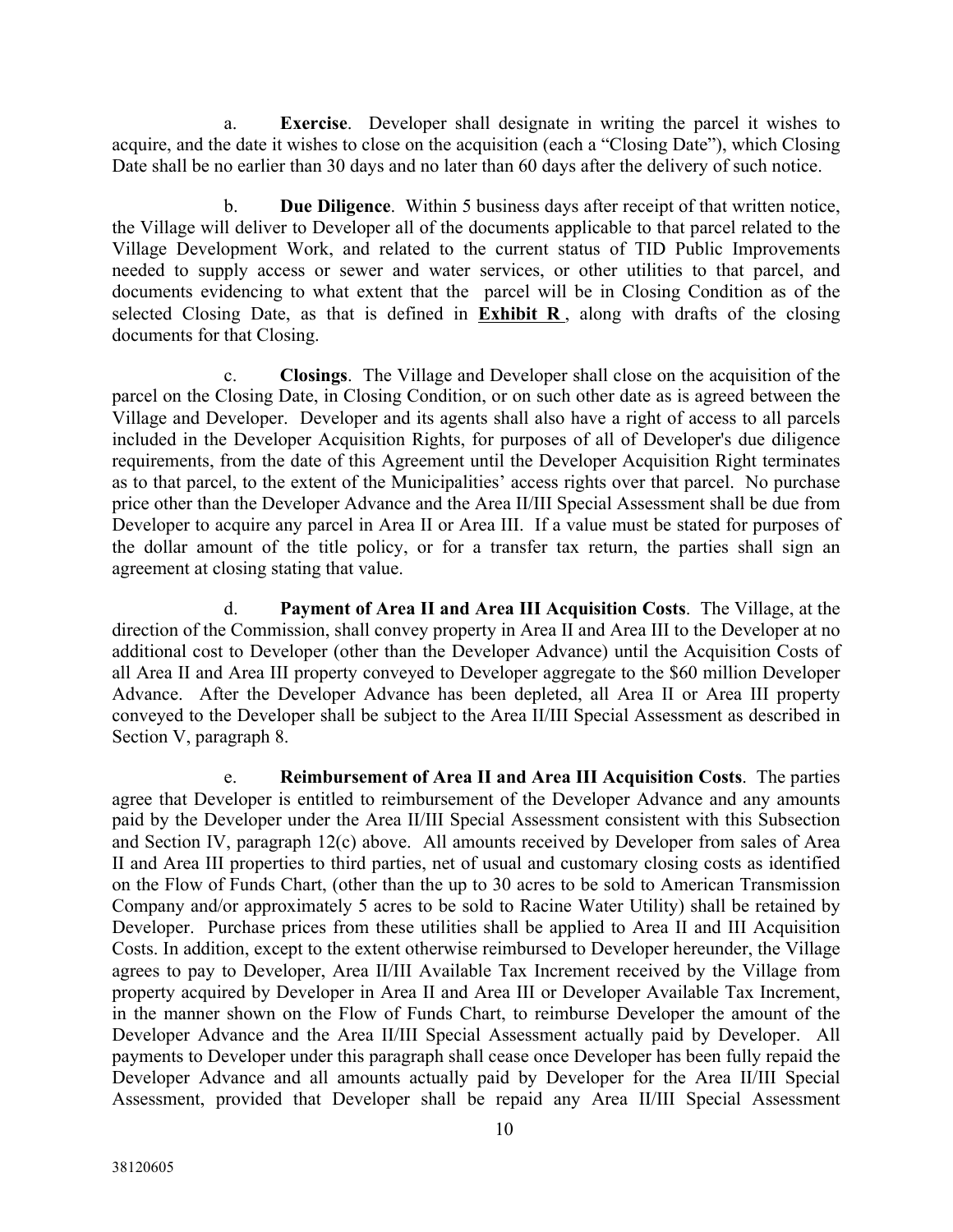subsequently paid by Developer; this provision is intended to prevent "double dipping."

f. **Termination**. Except as expressly set forth herein to the contrary, the Developer Acquisition Rights on each Area II and Area III parcel shall be exclusive until the Option Termination Date for that parcel, and shall terminate if not exercised (and closed upon) by the Option Termination Date for that parcel. The Developer acknowledges that the Village has provided written notice that up to 30 acres in Area III shall be sold to American Transmission Company and approximately 5 acres shall be sold to the Racine Water Utility to facilitate the Project, and Developer shall not have Developer Acquisition Rights to those parcels. If, during the period that the Developer Acquisition Rights exist, Developer and the Commission mutually determine that Developer does not need a particular parcel within Area II or Area III, Developer and the Commission shall execute a release of the Developer Acquisition Rights from that particular parcel and the Developer Acquisition Rights shall terminate as to that parcel. Developer shall cause construction of a building and related improvements on any parcel acquired by exercise of Developer Acquisition Rights to commence within 24 months from acquisition by Developer or any assignee of Developer. Notwithstanding anything herein to the contrary, any unexercised Developer's Acquisition Rights under this Section shall terminate if Developer fails to create the Minimum Assessed Value consistent with Section V, paragraph 6 below and fails to cure such default as provided therein. After the date the Developer Acquisition Rights are terminated as to any parcel, the Commission shall be free to sell that parcel to any other third party, at market value, and all net sales proceeds on the sale of the Area II or III properties shall be paid first to the Area II/III Special Assessment and then retained by the Municipalities. To the extent that the Developer Advance and the Area II/III Special Assessment have not been fully repaid when Developer Acquisition Rights expire, the Municipalities have discretion upon any sale of Area II or Area III property to a third party to apply sales proceeds to the Developer Advance and/or the Area II/Area III Special Assessment or to retain the sales proceeds, but this will not extinguish any obligation to repay the remainder of the Developer Advance or Area II/III Special Assessment which remains outstanding at that time. Developer may record a Memorandum of these Developer Acquisition Rights, in the Racine County Register of Deed's Office, to provide public notice of these rights, which are similar to an option.

## 16. **General Provisions**.

a. **Accounting**. The Municipalities shall furnish and shall cause the Commission to furnish to Developer a full accounting of all costs incurred in connection with the acquisition of the Project Areas, the costs of the TID Public Improvements, the Village Development Work, the cost of the Village Services and Facilities, costs relating to the use of the Developer Advance, as defined below, distributions from the Commission and all other costs and expenses related hereto which impact either the Flow of Funds Chart Priority or the values or sale prices of the parcels subject to the Developer Acquisition Rights, and Developer shall have the right to require adjustment of those calculations for any amounts which were disbursed other than as required herein.

b. **Cooperation**. The Village agrees to consult with Developer and keep Developer fully informed as to the status of all negotiations with current owners of the parcels in the Project Areas, the current status of the completion of acquisition of those parcels and work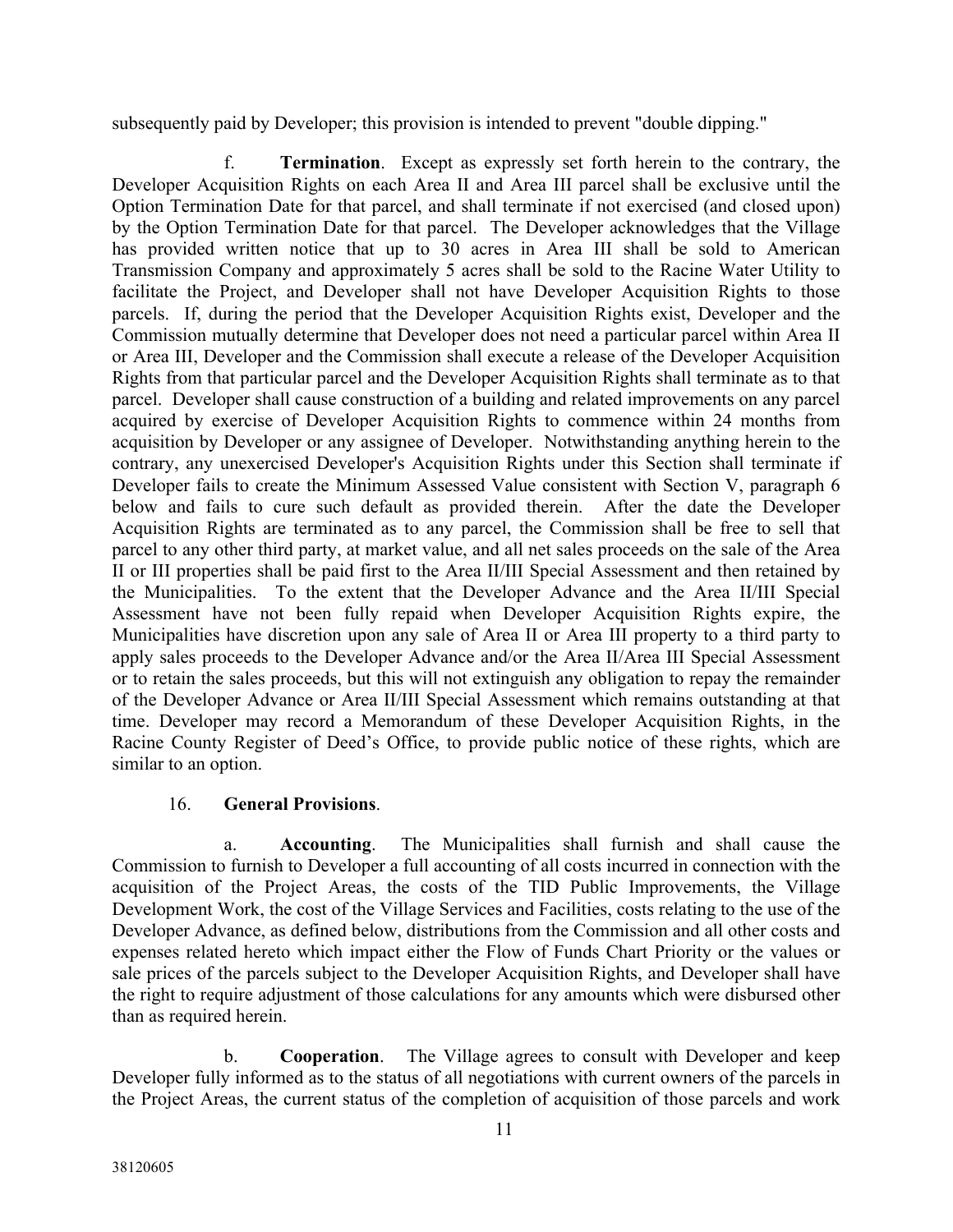with the Developer on the actual timing of the closings, the final design and construction planning and status of completion and anticipated completion of all TID Public Improvements and Village Development Work as anticipated on **Exhibits L, M** and **N**, discussions on changes to any of the TID Public Improvements, and any proposed changes in the cost of any item, the repayment of which has a higher Priority on the Flow of Funds Chart. Village shall provide to Developer copies of all Options, purchase agreements, and due diligence documents on the property subject to Developer Acquisition Rights under this Agreement.

**No Priority Jumping.** Notwithstanding the fact that the payments on the Flow of Funds Chart are expressed as categories, that chart is intended by the parties to reflect the Priorities related to the expenditures stated therein and included in expenditure budgets established at this time. The Municipalities shall not have the power to increase the indebtedness in any of the categories that have Priority over the Developer Incentives, so as to materially reduce, delay, or make less certain the recovery of, the Developer Incentives, without Developer's prior written consent which consent shall not be unreasonably withheld or delayed. Developer consents to any refinancing of any indebtedness described herein so long as the refinancing does not materially reduce, delay, or make less certain the recovery of, the Developer **Incentives** 

d. **Authority**. The agreements contained in the exhibits have been properly authorized and executed.

e. **No Increment Transfer.** The Village shall not have the right to commit any Area I Available Tax Increment from the parcels Developer has purchased, or from parcels still subject to the Developer Acquisition Rights, to parties other than Developer, without Developer's written consent, until the earlier of the time the Developer's Incentives have been paid in full, or Developer's Acquisition Rights have all expired.

17. **Support to Federal DOT**. The Municipalities have issued letters of support to the Federal DOT which are referenced on the attached **Exhibit Q;** they shall continue to support this request.

18. **Land Acquisition Documents**. The Municipalities shall provide to the Developer, promptly after the Effective Date, all of the documents the Municipalities or their agents have received or secured, regarding the existing options, offers or other rights to acquire land in the Project Areas, and the due diligence documents they have received regarding that land.

### **SECTION V – DEVELOPER RIGHTS AND OBLIGATIONS**

1. **Acquire Area I Property Subject to Area I Special Assessment**. Developer shall acquire all available property in Area I from the Village. If the Village obtains occupancy of any Area I parcel simultaneously with acquisition of such parcel, Developer shall close on the parcel within thirty days following acquisition by the Village. If any seller or tenant remains in occupancy of an Area I parcel when the Village acquires the parcel, Developer shall close on the parcel within ten days following the date when the Village obtains occupancy of the parcel. All such Area I property shall be delivered to Developer in Closing Condition as defined in **Exhibit**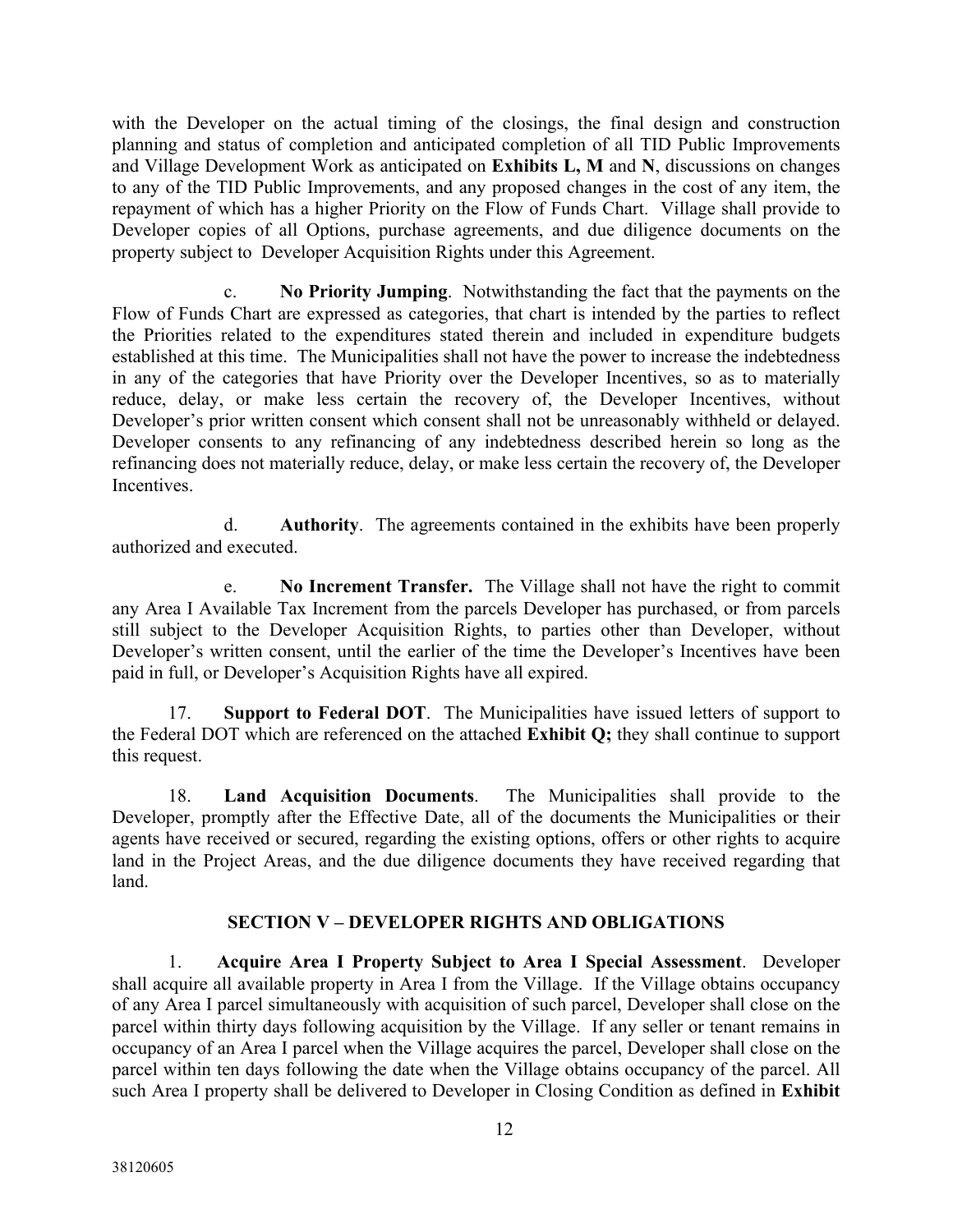**R,** at no additional cost to Developer, in consideration of the Area I Special Assessment being paid by Developer herein.

2. **Acquire Property in Area II and Area III With Developer Advance**. Developer shall have the right to acquire the property in Area II and Area III which has been acquired by the Village, or any portion of it, at no additional cost to Developer until the aggregate Acquisition Costs of the properties acquired by the Developer in Area II and Area III equals the Developer Advance. In consideration of the agreements and obligations made herein by Developer, including the payment of the Developer Advance, these properties shall be conveyed to Developer in Closing Condition as defined in **Exhibit R**, at no additional cost to Developer, until the amount of the Acquisition Costs for the Area II and Area III properties conveyed to the Developer aggregates to the \$60 million Developer Advance.

3. **Acquire Property in Area II and Area III Subject to Special Assessment**. After the Developer has acquired properties in Area II and/or Area III with aggregate Acquisition Costs equal to the entire Developer Advance and if Developer has not otherwise acquired at least 100 acres of Area II and Area III property or reached agreement with the Municipalities for an alternative means of providing or securing the Area II/III Financing, Developer shall, within 30 days' written notice from the Municipalities, acquire at least a total of 100 acres of property in Area II or III against which the Area II/III Special Assessment may be levied or provide another source of funds for Area II and Area III property Acquisition Costs mutually acceptable to the Municipalities and the Developer. Developer shall have the right to acquire any remaining available property in Area II and Area III, all at no additional cost to Developer. In consideration of the Area II/III Special Assessment being paid by Developer herein, these properties shall be conveyed to Developer in Closing Condition.

4. **Developer Advance**. In consideration of the granting of the Developer Acquisition Rights on the Area II and Area III property, not later than December 15, 2017, Developer shall deposit \$60 million (the "Developer Advance") in an account owned by the Developer (the "Developer Advance Account"), but subject to the terms of this Agreement. The Developer Advance Account shall be deposited with an escrow agent or financial institution acceptable to both the Municipalities and the Developer and shall be pledged to the Municipalities pursuant to a pledge and escrow/control agreement in favor of the Municipalities and in form mutually acceptable to the Municipalities and the Developer. The Municipalities shall have the sole and exclusive right to withdraw funds from Developer Advance Account to fund Acquisition Costs to acquire property in Area II and Area III on which the Developer has Developer Acquisition Rights. The Municipalities shall apply the Developer Advance, first, to acquire Option Parcels in Area II and Area III, second, to acquire To Be Acquired Parcels in Area II and Area III, and, third, to acquire Desired Properties in Area II and III. The parties acknowledge that the Acquisition Costs of Area II and Area III properties will exceed \$60 million and that the entire Developer Advance will be expended. The Developer Advance shall also serve as security to the Municipalities for purposes of default by the Developer of its obligations under Section V, paragraphs 6, 7 and 8 herein, and Developer shall accordingly grant first mortgage liens to the Municipalities (the "Developer Advance Mortgages") on all property acquired by the Village with the Developer Advance and subsequently conveyed to Developer (or Developer's nominee). The Developer Advance Mortgages shall be released as provided herein. To the extent of a default by Developer of Section V, paragraph 6, 7 or 8 herein and the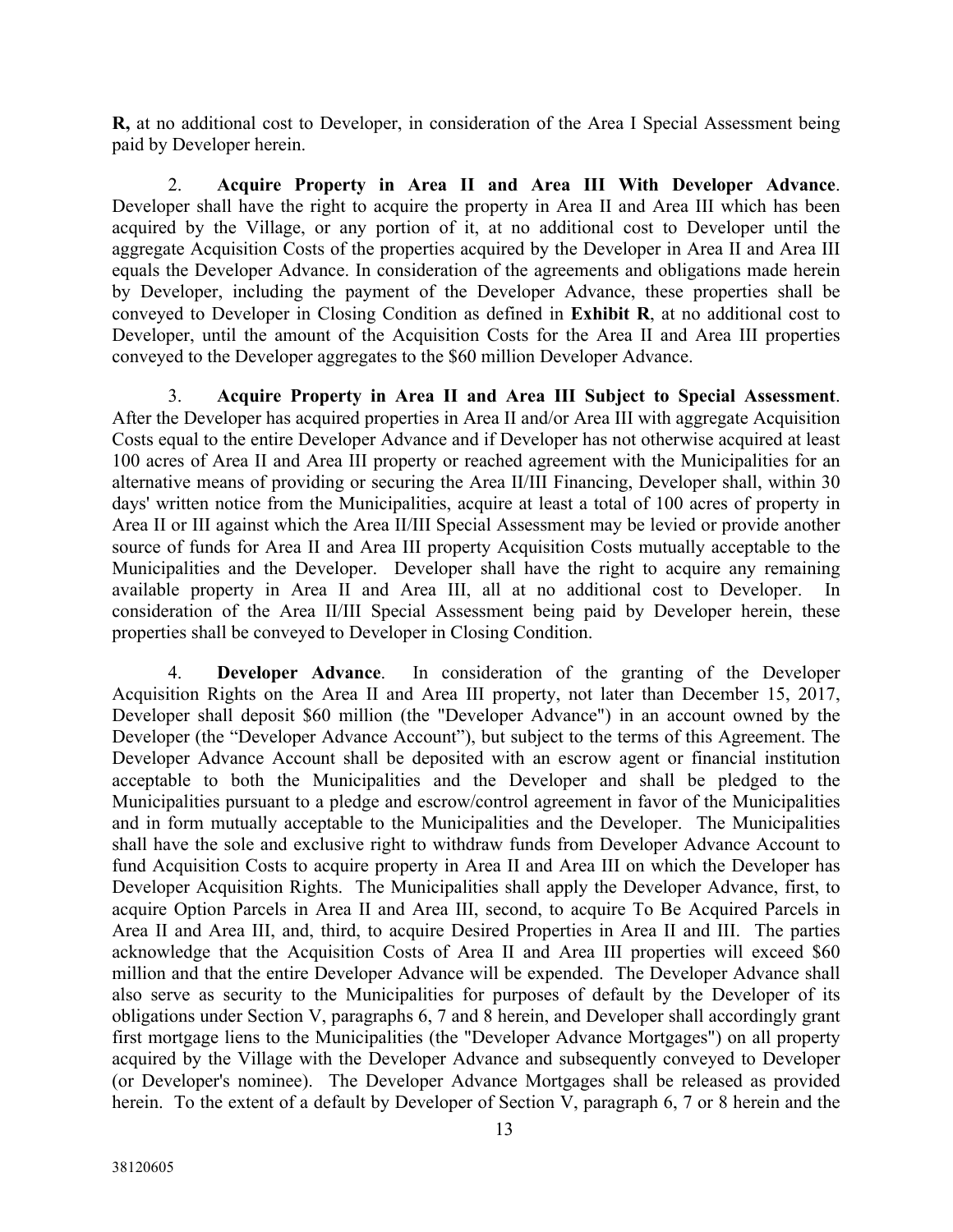failure of cure by the Developer or pursuant to the Developer Affiliate Guaranty, the Municipalities may apply the Developer Advance (and/or proceeds derived from the foreclosure of the Developer Advance Mortgages) to (i) the payment of the Area I Special Assessment and Area II/III Special Assessment; and (ii) the payment of any Makeup Payments. This requirement of the Developer Advance and the Developer Advance Mortgages to serve as security to the Municipalities for purposes of default by the Developer of its obligations under Section V, paragraphs 6, 7 and 8 herein shall terminate at such time as there is sufficient Area I Available Tax Increment to service the principal amount of \$195,000,000 of the 2018 Bonds (as defined in the Developer Affiliate Guaranty) and the pledge of the Developer Advance (and any Developer Advance Mortgages ) shall be released at such time. At Developer's and Guarantor's option, upon at least 30 days' advance written notice to the Municipalities, Developer and Guarantor may elect to increase the amount of the Developer Affiliate Guaranty, in which case the amount of the Developer Advance pledged and/or the amount secured by the Developer Affiliate Mortgages shall be reduced commensurate with the increase in the Developer Affiliate Guaranty.

5. **Construction of Facility**. Developer shall establish and operate Developer's Generation 10.5 TFT-LCD Fabrication Facility (the "Facility") in Area I. Within Area I, Developer shall invest approximately \$10 billion to construct and equip the Facility, including approximately \$5.570 billion in direct construction expenditures ("CapEx Expenditures"), and Developer shall complete construction of the Facility within an approximately 7 year period, commencing no later than January 1, 2019. The Developer shall furnish to the Municipalities' Agent the same reports required under the WEDC Contract.

a. CapEx Expenditure includes only an investment in (i) machinery and equipment to be installed and used in Area I (including "finance leases" and "operating leases" (to the extent and in the amount that such operating leases give rise to a "right-of-use asset" on the balance sheet of a Recipient upon lease commencement, but not including "short term" operating leases of such machinery and equipment, and not including consigned machinery and equipment), and (ii) in land and buildings located in Area I that are needed to achieve the specific purpose of completing the Project. Notwithstanding any other provision of this Agreement, investments in residential or commercial, non-industrial property or construction of such property will not be considered to be eligible CapEx Expenditures for purposes of satisfying the test in this paragraph. The terms "finance lease", "operating lease", "right-of-use asset" have the meanings assigned to them under GAAP ASC 842.

b. The Developer shall give to the Municipalities' Agent any report to or conclusion of WEDC regarding WEDC's review of any construction contracts and subcontracts between Developer and affiliates, and leases to confirm that they reflect fair market value in determining Developer's performance under this section.

6. **Minimum Assessed Value**. As of January 1, 2023, the Developer agrees to cause the minimum "Value Increment" (as defined in Section 66.1105(2)(m) of the TIF Law) for Area I to be not less than \$1.4 billion (the "Minimum Guaranteed Value"), and to maintain that Minimum Guaranteed Value until December 31, 2047 (the "Value Guaranty Period"). Developer shall, in any tax year during the Value Guaranty Period that the Value Increment for Area I is less than the Minimum Guaranteed Value, and following thirty (30) days written notice by the Village to Developer, pay to the Village for deposit into the Area I TID Account, on or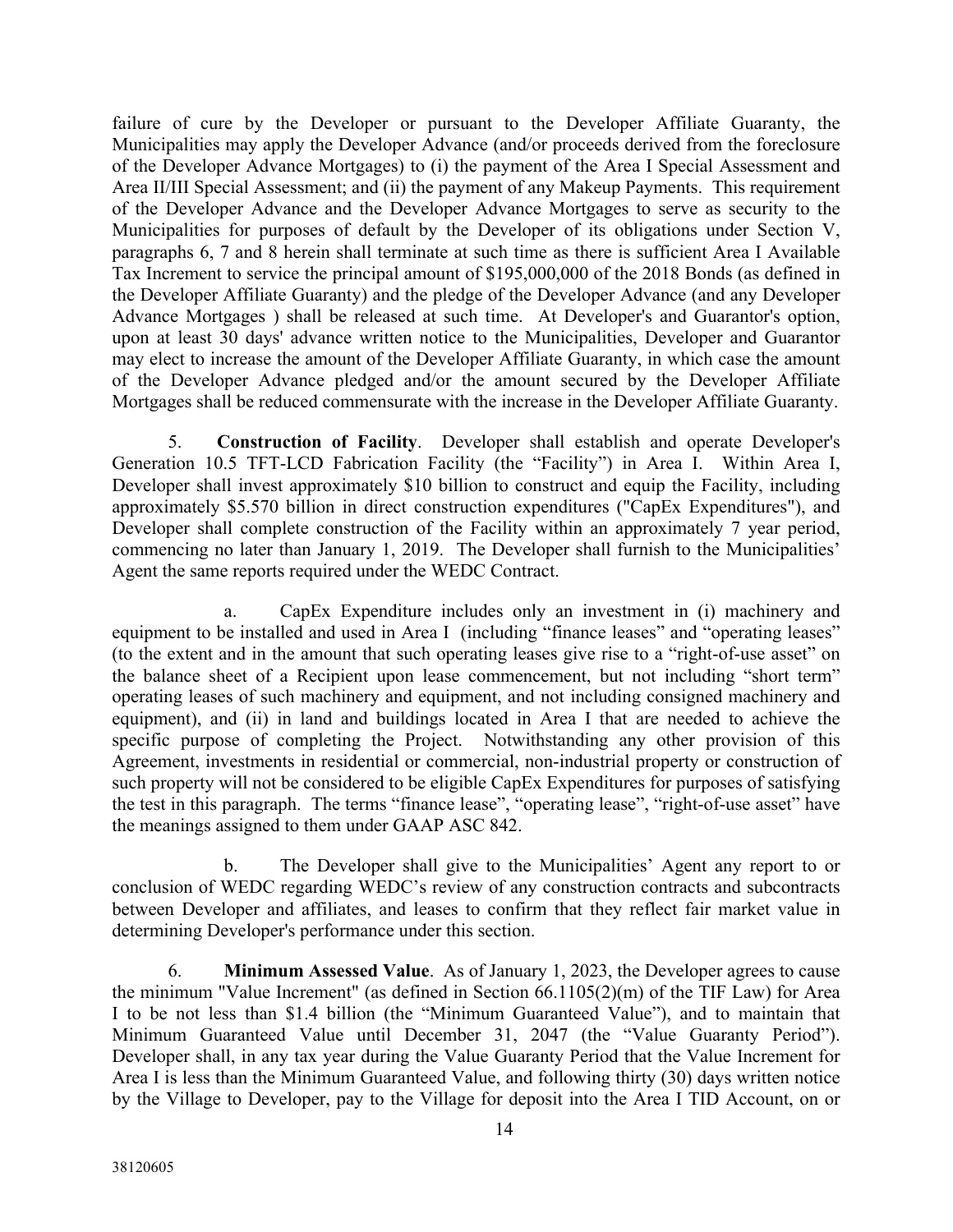before the tax bills for that tax year must be paid, real and personal property taxes assessed for that year, plus the Makeup Payment defined below. The "Makeup Payment" shall be calculated to be the difference between:

a. The real property and personal property taxes that would have been payable had the property in Area I had a Value Increment equal to the Minimum Guaranteed Value, using the tax rates for the year for which such calculation is to be performed; and

b. The real and personal property taxes assessed to the actual Value Increment of the property in Area I payable for such tax year.

## 7. **Area I Special Assessment**.

Levy. In consideration of the Village conveying to Developer the Area I property acquired by Village, Developer agrees to the levying of a special assessment by the Village, encumbering the Area I property acquired by Developer, in the amount of the Area I Purchase Price plus interest on the debt funding of such Area I Purchase Price, and inclusive of all of the costs of issuance and related, legal and professional fees ("Area I Special Assessment"), and further Developer agrees to pay such Area I Special Assessment to the Village, in 20 equal payments, with the first such payment included in the 2019 real estate tax bill for the Area I property, coming due in 2020, and with each such subsequent payment included in the real estate tax bills for the Area I property, for each year thereafter, with a final assessment included in the 2039 tax bill, payable in 2040, but subject to the provisions of Section IV, paragraph 12(b) above, for reimbursement of this amount from Developer Available Tax Increment.

b. **Waiver**. In consideration of the benefit derived from the Village's acquisition of the Area I property, Developer hereby consents to the imposition of such Area I Special Assessment so levied, and hereby waives pursuant to Section 66.0703(7)(b), Wis. Stats., and any other applicable provision, any and all requirements of the Wisconsin Statutes which must be met prior to the imposition of this Area I Special Assessment including, but not limited to, the notice and hearing requirements of Section 66.0703 and the notice requirements of Section 66.0715(3).

c. **Application of Special Assessment**. The parties agree that the Area I Special Assessment is levied to secure the debt of the Municipalities, for the Area I Purchase Price, and that the annual payments received by the Village from the Area I Special Assessment shall be applied to such debt for the Area I Purchase Price, as shown in the Flow of Funds Chart, but agree that the Village on its behalf shall annually defer in whole or in part the installments of the Area I Special Assessment levied herein to the extent the Developer Available Tax Increment received by the Village is sufficient to pay this amount consistent with the Flow of Funds Chart.

d. **Reimbursement from Developer Available Tax Increment**. As provided in Section IV, paragraph 12(b) above, the amount of any Area I Special Assessment payments made by Developer under this Section 7, shall be repaid to Developer, to the extent of Developer Available Tax Increment, in the manner shown on the Flow of Funds Chart, until any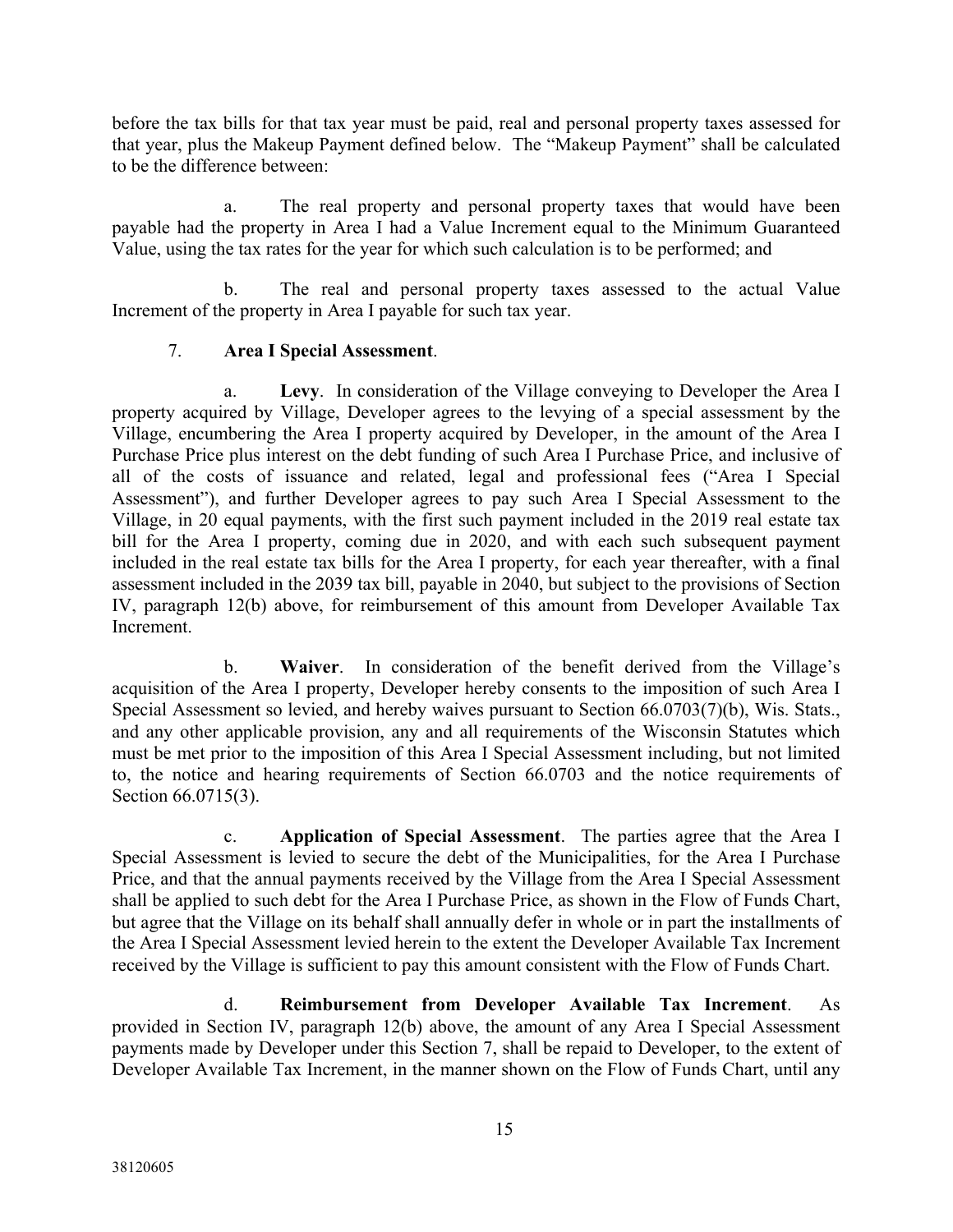paid Area I Special Assessment amount shall have been reimbursed to Developer or the TID expires (whichever occurs first).

### 8. **Area II/III Special Assessment**.

Levy. In consideration of the Village conveying to Developer the Area II and Area III property acquired by Village, with Acquisition Costs in excess of the Developer Advance (the "Assessed Area II and III Property"), Developer agrees to the levying of a special assessment by the Village, encumbering the Assessed Area II and III Property acquired by Developer, in the amount of the Acquisition Costs of the Assessed Area II and III Property plus interest on such Acquisition Costs, and principal and interest on the Area II/III Financing, if any, and inclusive of all of the costs of issuance and related, legal and professional fees ("Area II/III Special Assessment"), and further Developer agrees to pay such Area II/III Special Assessment to the Village, in equal payments, with the first such payment included in the real estate tax bill for the Assessed Area II and III Property, coming due the year after the Village has acquired any Assessed Area II and III Property, and with each such subsequent payment included in the real estate tax bills for the Assessed Area II and III property acquired, for each year thereafter, with a final assessment coming due in the year of the last payment due under the Area I Special Assessment, but subject to the reimbursement of amounts actually paid by Developer, or by a purchaser from Developer, from Area II/III Available Tax Increment received by the Village from Area II and Area III properties owned by Developer under Section V, paragraph 8(d) below.

b. **Waiver**. In consideration of the benefit derived from the Commission's acquisition of the Area II and Area III property, Developer hereby consents to the imposition of such Area II/III Special Assessment so levied as provided above, and hereby waives pursuant to Section 66.0703(7)(b), Wis. Stats., and any other applicable provision, any and all requirements of the Wisconsin Statutes which must be met prior to the imposition of this Area II/III Special Assessment including, but not limited to, the notice and hearing requirements of Section 66.0703 and the notice requirements of Section 66.0715(3).

c. **Application of Special Assessment**. The parties agree that the Area II/III Special Assessment is levied to secure the Area II/III Financing, and that the annual payments received by the Village from the Area II/III Special Assessment shall be applied to such Area II/III Financing, as shown in the Flow of Funds Chart, but agree that the Village on its behalf shall annually defer in whole or in part the installments of the Area II/III Special Assessment levied herein to the extent the Area II/III Available Tax Increment received by the Village from Area II and Area III properties owned by Developer is sufficient to pay this amount consistent with the Flow of Funds Chart.

d. **Reimbursement from Area II/III Available Tax Increment from Area II and Area III Properties Owned by Developer**. The amount of any Area II/III Special Assessment payments made by Developer under this Section 8, is intended to be repaid to Developer, to the extent Area II/III Available Tax Increment is received by the Village from Area II and Area III properties acquired by Developer, in the manner shown on the Flow of Funds Chart, until any Area II/III Special Assessment amount paid by Developer shall have been reimbursed to Developer or the TID expires (whichever occurs first).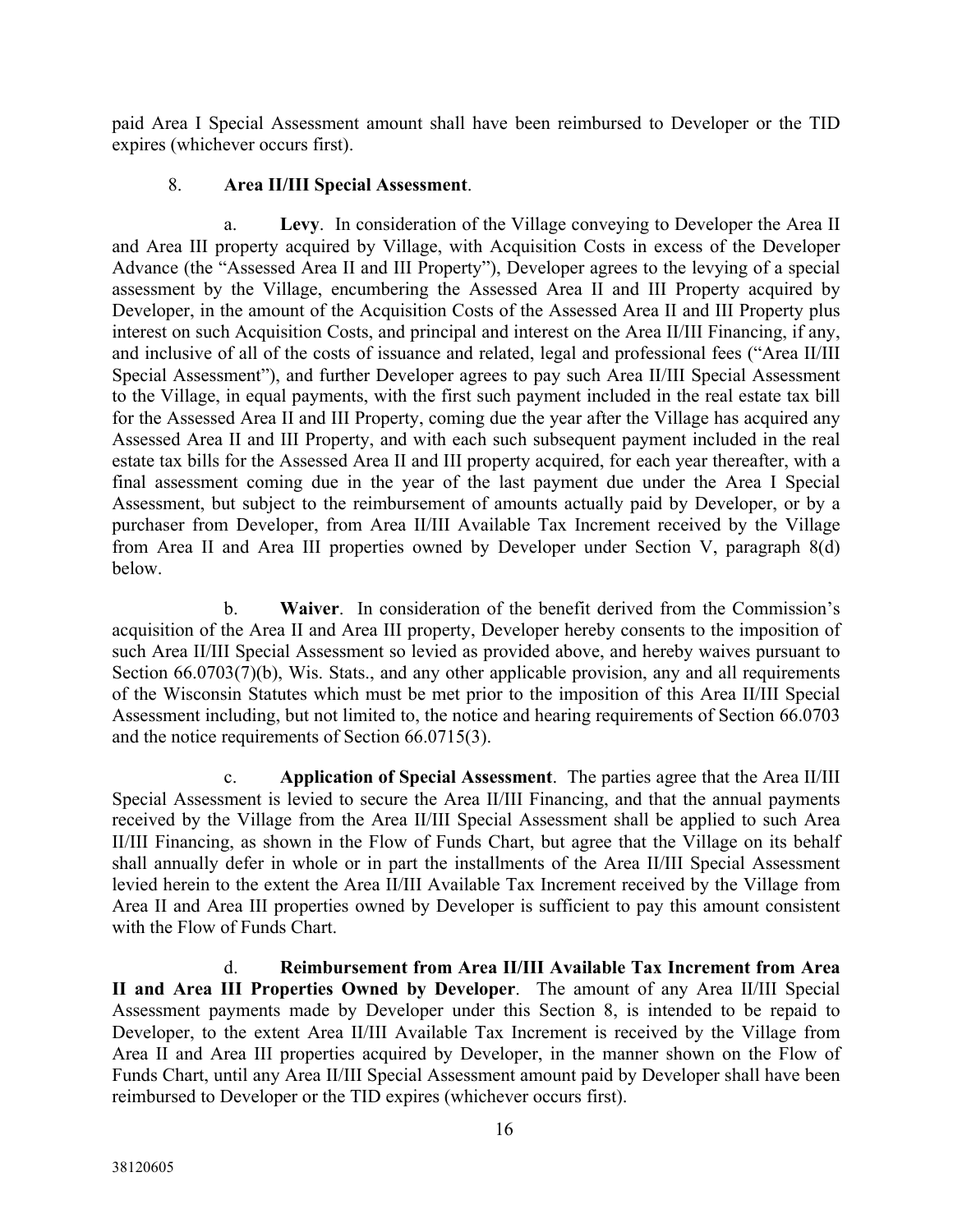9. **Job Creation and Maintenance**. Developer agrees to create and maintain approximately 13,000 new full-time jobs, the majority of which will be in the County, with a minimum average salary of \$53,875 plus benefits, in accordance with the terms of the WEDC Contract. Developer shall provide to the Municipalities' Agent, copies of the same reports required to be provided to WEDC under the WEDC Contract.

10. **Good Faith Hiring and Contracting Efforts.** The parties recognize that a primary motivation for the Municipalities to enter into this Agreement is to maximize opportunities for local residents and businesses to participate in, and benefit from, the transformational and sustainable high-tech manufacturing and technology ecosystem being created. Developer agrees to exercise good faith in striving to hire, retain and contract, whenever reasonably possible, with qualified individuals and businesses residing and/or based in the County as well as veterans and minority-owned businesses. Developer agrees to undertake reasonable efforts to make opportunities known and available to local residents and businesses, such as advertising in publications and internet resources frequented by such residents and businesses.

11. **Developer Affiliate Guaranty**. Simultaneously with executing and delivering this Agreement, Developer shall cause SIO International Holdings Limited, an exempted company with limited liability duly incorporated and validly existing under the laws of the Cayman Islands (the "Guarantor"), to execute and deliver the guaranty attached hereto as **Exhibit S** (the "Developer Affiliate Guaranty").

## **SECTION VI – REPRESENTATIONS AND WARRANTIES**

Developer represents and warrants to the Municipalities and the Municipalities represent and warrant to Developer respectively as follows, as of the Effective Date:

1. **Good Standing**. Each of the entities named as part of Developer is an entity duly formed and validly existing under the laws of its state or country of creation and has the power and all necessary licenses, permits and franchises to own its assets and properties in the Project Areas and to carry on its business in the Project Areas. Each of the entities in Developer is duly licensed or qualified to do business in the State of Wisconsin.

2. **Due Authorization**. The execution, delivery and performance of this Agreement and all other agreements requested to be executed and delivered by any or all of the Developer hereunder have been duly authorized by all necessary entity action and constitute valid and binding obligations of the Developer, in accordance with their terms, subject only to applicable bankruptcy, insolvency, reorganization, moratorium, general principles of equity, and other similar laws of general application affecting the enforceability of creditors' rights generally. The Village represents and warrants to Developer that it has the power, authority and legal right to enter into all of the transactions and to perform all of the covenants and obligations required to be entered into or performed by the Village under this Agreement. The County represents and warrants to Developer that it has the power, authority and legal right to enter into all of the transactions and to perform all of the covenants and obligations required to be entered into or performed by the County under this Agreement.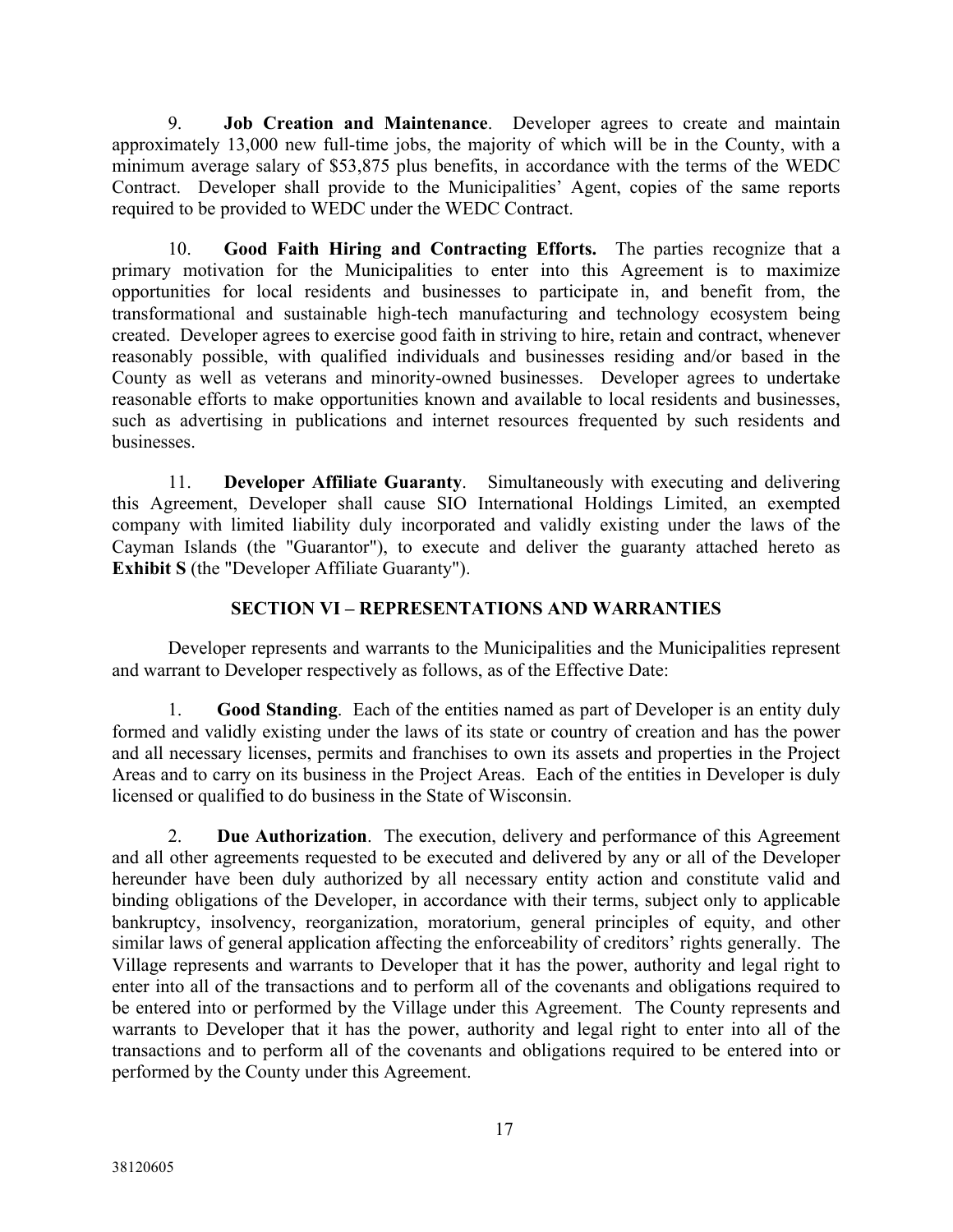3. **No Conflict**. The execution, delivery, and performance of Developer's obligations pursuant to this Agreement will not violate or conflict with Developer's organizational documents or any indenture, instrument or material agreement by which Developer is bound. The execution, delivery, and performance of Village's obligations pursuant to this Agreement will not violate or conflict with the Village's incorporation documents or any indenture, instrument or material agreement, law or regulation by which Village is bound. The execution, delivery, and performance of County's obligations pursuant to this Agreement will not violate or conflict with the County's incorporation documents or any indenture, instrument or material agreement, law or regulation by which County is bound.

4. **No Litigation**. There is no litigation or proceeding pending, though the parties acknowledge litigation has been threatened, against the Village relative to its activities in acquiring and relocating existing properties or tenants in the Project Areas. The Village shall bear responsibility for continuing the resolution of any disputes attendant with the acquisition of properties or relocation of tenants.

5. **No Default**. No default, or event which with the giving of notice or lapse of time or both would be a default, exists under this Agreement or the WEDC Contract.

6. **Certification of Costs**. The Village represents that the anticipated Acquisition Costs of the Project Areas, the TID Public Improvements, the Village Development Work, and the Village Services and Facilities, shown in the Flow of Funds chart, and in **Exhibits K and N**, are materially accurate, based on the best information known to the Village at this time, and that those amounts do not include any costs which are being borne by any other government agency or utility. The Village knows of no circumstances presently existing or reasonably likely to occur which would or could result in a material adverse variation or deviation from the costs shown for these items. The Village will provide a letter to the Developer advising to the reasonably expected Acquisition Costs of each of the parcels in Area I, Area II and Area III, and the reasonably expected amounts of all payments in the Flow of Funds Chart with a higher Priority than the Developer Available Tax Increment for Area I, and, for the Area II/ III Available Tax Increment, all payments with higher priority than the payments to Developer provided herein.

### **SECTION VII – COVENANTS**

The following shall be considered continuing covenants hereunder.

1. **Compliance with Laws and Codes**. Developer covenants that the Facility, when completed, will conform and comply in all material respects with all applicable laws and building codes and ordinances of the Village and the State. The Village covenants that those portions of the Village Development Work and the TID Public Improvements constructed by the Village, or its employees and agents, when completed, will conform and comply in all material respects with all applicable laws and building codes and ordinances of the Village and the State. Except to the extent it is the obligation of the Village hereunder, Developer will comply with, and will cause the Facility to be in compliance, in all material respects, with all applicable federal, state, local and other laws, rules, regulations and ordinances, including without limitation, all environmental laws, rules, regulations and ordinances.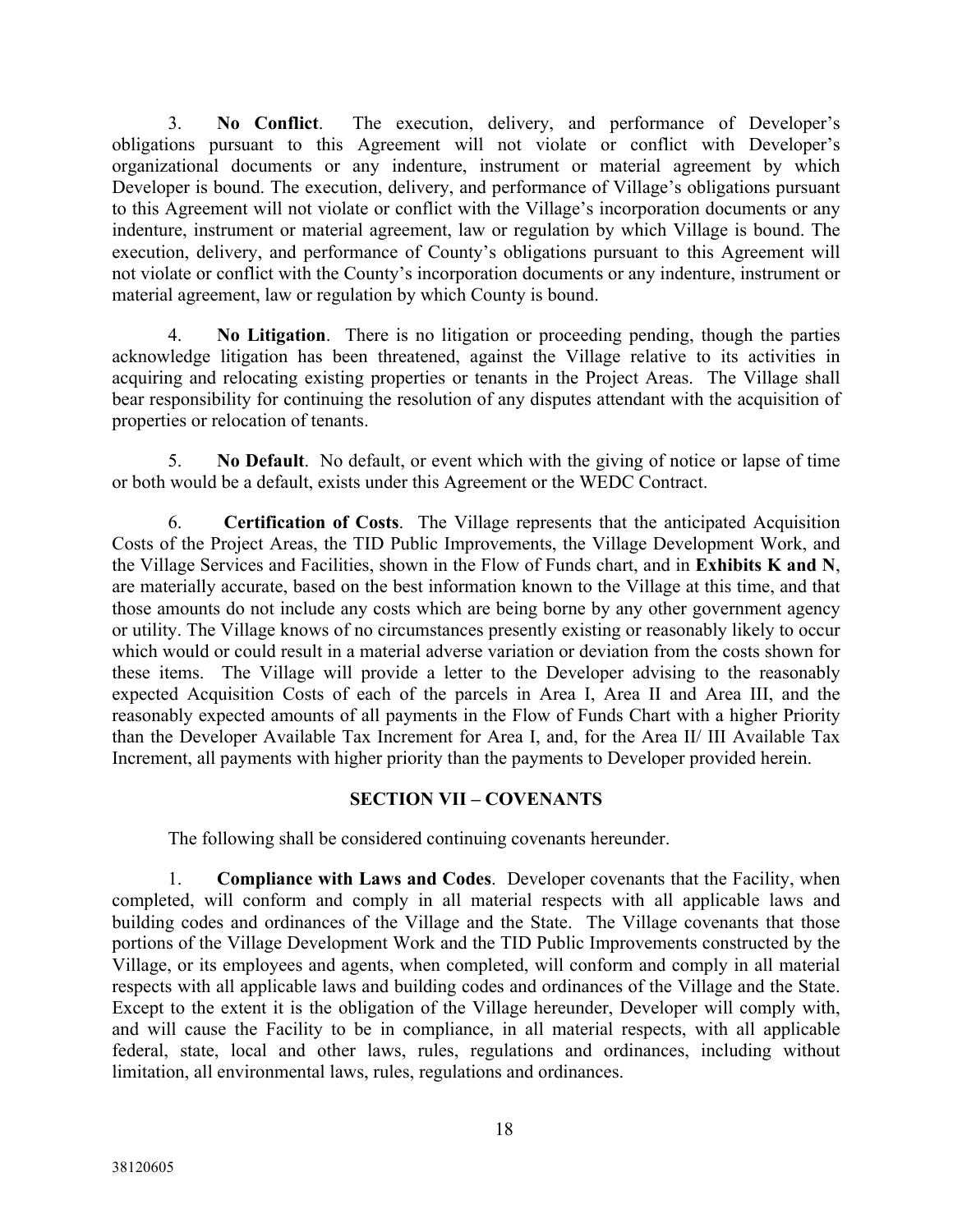2. **No Assignment**. During the term of the TID as anticipated in the TIF Plan, Developer will not transfer, assign, or convey the rights or obligations of Developer under this Agreement, without the prior written consent of the Municipalities, but this term shall not prevent the transfer of any rights among the parties who are defined as the Developer, and will not prevent the collateral assignment of Developer's rights under this Agreement and the granting of mortgages, security interests and other rights to Developer's Lender as collateral, or such other transfers, assignments, conveyances and encumbrances the Developer reasonably deems necessary in connection with the development of the Project, including specifically for tax planning, or resales or leases of parcels in the Project Areas which Developer has acquired from Village consistent with the terms of this Agreement, provided that Developer shall remain liable to the Municipalities for Developer's obligations under this Agreement notwithstanding any transfer by Developer, of any individual parcel in the Project Areas, by sale, lease or other means, and Developer shall secure from such transferee any assurances Developer needs to secure Developer's obligations to Village, which shall not be released thereby, notwithstanding any language contained herein that this Agreement runs with the land or applies to successors and assigns. Municipalities' confirm that any Area I Special Assessment or Area II/III Special Assessment against any parcel acquired by Developer under this Agreement shall not be accelerated or come due, any earlier than its scheduled payment date, as a result of such sale or lease, subdivision or other similar action, as long as Developer remains liable for such obligation, but such lien shall also not be released by such lease, transfer or subdivision.

3. **Tax Exempt Owners or Users**. Developer shall not transfer the ownership or use of any portion of the Project Areas, to any entity which would render that parcel exempt from property taxation, without the prior written consent of the Municipalities. The Municipalities shall consent to any transfer to a government entity or utility necessary to complete the TID Public Improvements or otherwise to facilitate the Project.

4. **Compliance with Plans**. Village agrees to cause the TID Public Improvements to be constructed in accordance with the Master Roadway Plan, the Master Utility Plan and the TID Public Improvement Completion Plan and will promptly correct any defects in construction or deviations from the Master Roadway Plan or the Master Utility Plan.

5. **No Material Changes**. No portion of this Agreement, nor any document attached as an exhibit, may be amended, except in a written amendment executed by all parties.

6. **Notification**. The parties all shall notify each of the other parties, and provide copies, promptly, upon receipt, of any notice, pleading, citation, indictment, complaint, order or decree from any federal, state or local government agency or regulatory body, or from any court, asserting or alleging a circumstance or condition on the Project Areas that requires or may require a financial contribution or an investigation, clean-up, removal, remedial action or other response by or on the part of a party under any environmental laws, rules, regulations or ordinances or which seeks damages or civil, criminal or punitive penalties from or against a party for an alleged violation of any environmental laws, rules, regulations or ordinances on the Project Area, or attempts to enjoin or affect the completion of the responsibilities of the parties hereunder.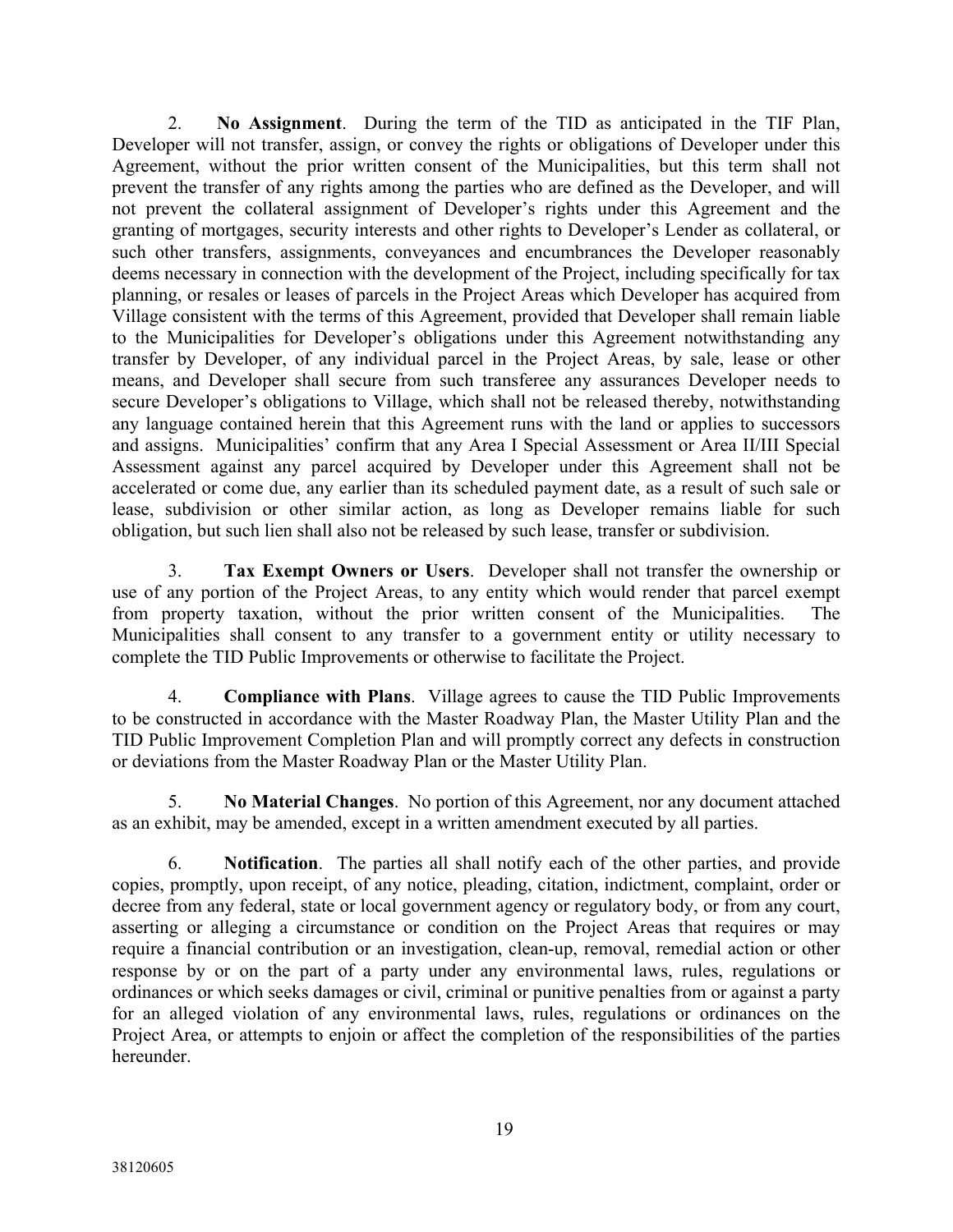7. **Insurance**. Developer shall maintain and shall require that any purchasers or transferees from Developer, of any fee interest in any portion of the Project Areas maintain, the following insurance policies issued by insurers with a rating of at least "A-" and in the financial size category of at least "VII" as established by A.M. Best Company and licensed to do business in the State of Wisconsin, with such policies (the "Insurance Policies") covering loss by perils, hazards, liabilities and other risks and casualties and in such amounts as may be reasonably required by the Municipalities:

a. Following completion of construction of any improvements on a parcel which has been acquired by Developer ("Developer Parcels"), "all risks" property insurance (including without limitation, insurance against fire, flood, water damage, collapse, terrorism, windstorm, hail, boiler and machinery, if applicable, sewer back-up, business interruption, and such other risks of loss as the Municipalities reasonably may require to the extent coverages are available at commercially reasonable rates), against loss of or damage to the Developer Parcels, in amounts equal to the greater of (i) 100% replacement cost of all buildings, improvements, fixtures, equipment and other real and personal property on the Developer Parcels or (ii) the total amount outstanding from time to time of the debt financing or other loan with a higher Priority, as applicable, with an extended replacement cost endorsement;

b. During the construction of the Facility, builder's risk insurance in form and amounts reasonably satisfactory to the Municipalities;

Commercial general liability insurance covered under a comprehensive general liability policy including contractual liability in an amount not less than \$100 million combined single limit for bodily injury, including personal injury, and property damage;

d. Worker's compensation insurance in amounts meeting all statutory state and local requirements; and

e. Such other insurance as may be reasonably requested by the Municipalities to insure the collateral obligations of the Developer herein in that Facility. Each Insurance Policy shall require the insurer to endeavor to provide at least thirty (30) days prior written notice to the Municipalities of any cancellation of such policy. The Village, the County and the Commission shall be named as additional insureds/loss payees on all policies of insurance except worker's compensation insurance, for their respective properties.

In the event of a material casualty, the Developer shall, as soon as reasonably possible but in no event later than 48 months following the casualty, rebuild the Facility consistent with the requirements of Section V, paragraphs 5 and 6 above, subject to the force majeure provisions herein. Developer shall not be in default hereunder if it makes its Makeup Payment set forth above.

8. **Compliance with Planning and Zoning**. Nothing contained herein shall relieve Developer or Village from obtaining all approvals, permits and licenses as may be required by any governmental or non-governmental entity in connection with the Project Areas. Village shall cooperate to process any applications of the Developer for approvals, permits and licenses.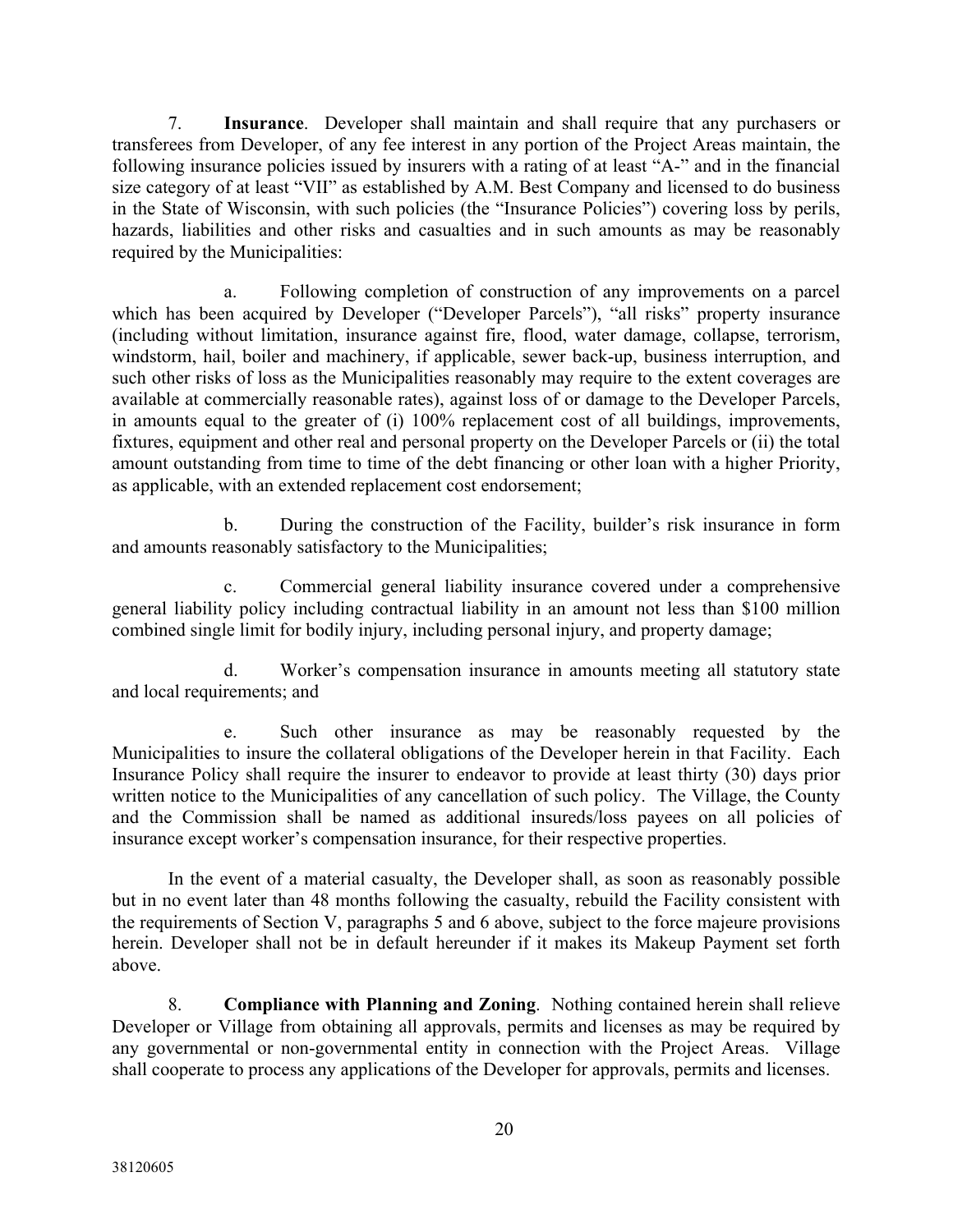#### **SECTION VIII – DEFAULT**

#### 1. **Developer Default**.

a. **Default**. The occurrence of any one of the following events shall constitute a default by Developer hereunder (a "Developer Default"): (i) any representation or warranty of Developer herein or in any agreement or certificate delivered pursuant hereto shall prove to have been false in any material respect when made; (ii) Developer fails to pay any amount when due under this Agreement and further fails to pay such amount on or before five days following written notice of such failure; (iii) Developer breaches or fails to perform timely or observe timely any of its covenants or obligations under this Agreement (other than relating to the payment of money) which is not cured within thirty (30) days after written notice thereof to Developer (provided, however, if the default cannot reasonably be cured within such 30 day period, Developer shall not be deemed in default if Developer commences to cure the default within such 30 day period and thereafter diligently pursues the completion of such cure and completes the same within a reasonable period thereafter but not later than 120 days following the notice or a longer time reasonably agreed to by the Municipalities); or (iv) any Developer [a] makes a general assignment for the benefit of creditors or to an agent authorized to liquidate any substantial amount of its assets; [b] becomes the subject of an "order for relief' within the meaning of the United States Bankruptcy Code, or files a petition in bankruptcy, for reorganization or to effect a plan or other arrangement with creditors; [c] has a petition or application filed against it in bankruptcy or any similar proceeding, or has such a proceeding commenced against it and such petition, application or proceeding shall remain undismissed for a period of ninety (90) days or Developer shall file an answer to such a petition or application, admitting the material allegations thereof; [d] applies to a court for the appointment of a receiver or custodian for any of its assets or properties, with or without consent, and such receiver shall not be discharged within ninety days after his/her appointment; [e] adopts a plan of complete liquidation of its assets; or [f] shall cease to exist.

b. **Remedies.** In the event of a Developer Default, the Municipalities shall have all rights and remedies available under law or equity with respect to said default.

c. **Rights of Setoff and to Suspend Developer Incentive Payments**. Notwithstanding anything herein to the contrary, in the event that Developer fails to pay any Makeup Payment, any Area I Special Assessment or any Area II/III Special Assessment within 30 days following written notice described in this subparagraph, in addition to their remedies hereunder, the Municipalities may setoff the amount of any payment due against the Developer Advance (if available) and/or suspend payments to Developer of Developer Available Tax Increment and Area II/III Available Tax Increment. Upon the complete cure of any such Developer Default by Developer and provided that no debt funded or secured by Developer's obligations was accelerated, then, if and to the extent the Municipalities suspended any payments of Developer Available Tax Increment and/or Area II/III Available Tax Increment, the Municipalities shall promptly distribute to Developer any payments so suspended and promptly resume payments of amounts due with respect to the payments of Developer Available Tax Increment or Area II/III Available Tax Increment due under this Agreement. If any debt funded or secured by Developer's obligations was accelerated due to a Developer Default, payments of Developer Available Tax Increment and Area II/III Available Tax Increment and/or Grant to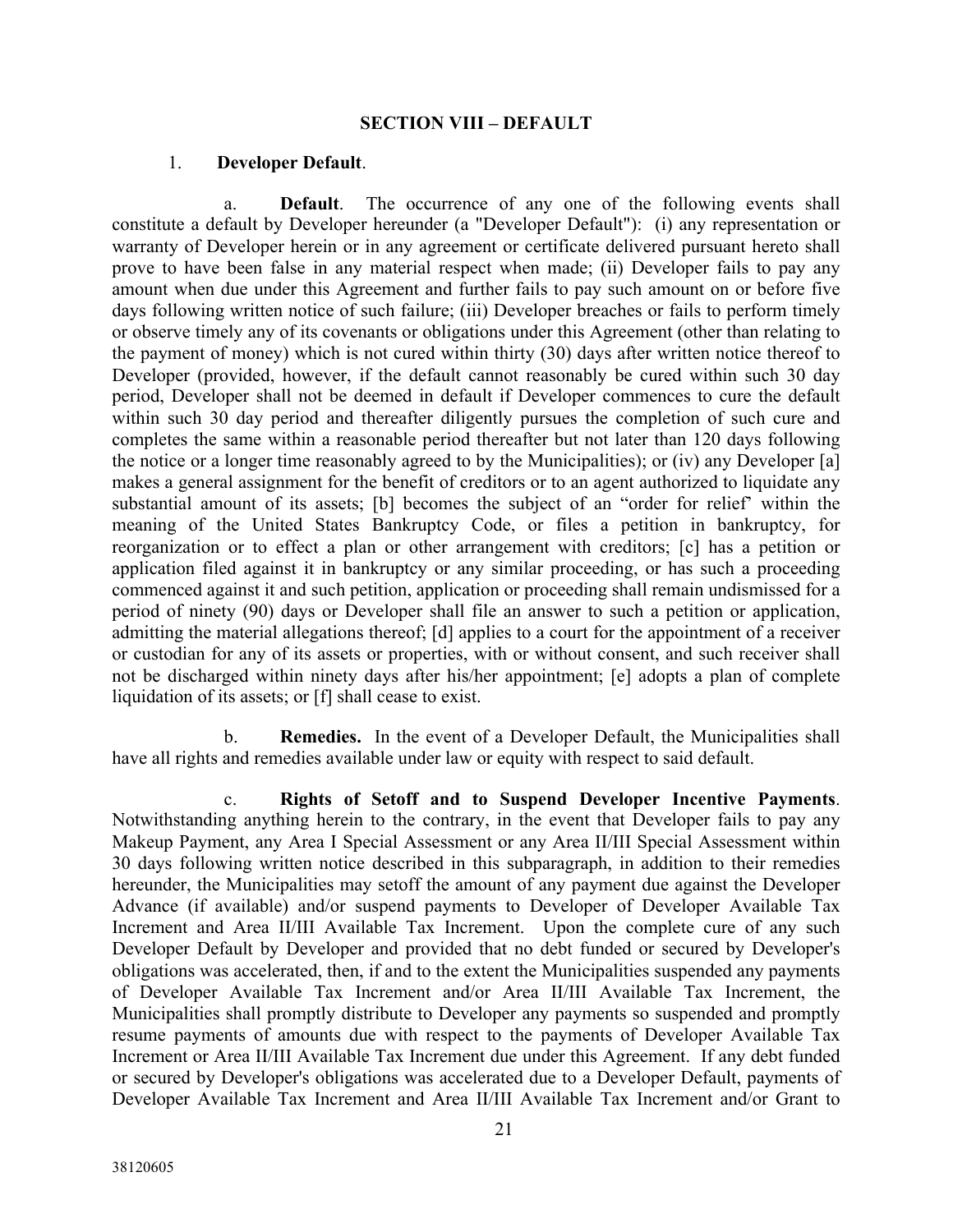Developer shall remain suspended until the accelerated debt is fully repaid, or the acceleration is reversed or resolved. Notwithstanding anything else in this Agreement to the contrary, the Municipalities shall not have the right to setoff against the Developer Advance or suspend any payment and/or allocation of Developer Available Tax Increment or Area II/III Available Tax Increment to Developer, as long as Developer is making the scheduled payments under the Area I Special Assessment, the Area II/III Special Assessment, the Makeup Payments and all other payments due under this Agreement. Any suspension of any payment and/or allocation of Developer Available Tax Increment or Area II/III Available Tax Increment to Developer or setoff against the Developer Advance shall only be made by the Municipalities following an additional thirty (30) days written notice to Developer of intent to exercise this right.

d. **Reimbursement**. Any amounts expended by the Municipalities in enforcing this Agreement and the obligations of Developer hereunder, including reasonable attorney's fees, and any amounts expended by the Municipalities in curing a Developer Default, together with interest at the legal rate, shall be paid by Developer to the Village upon demand and shall constitute a lien against the Facility and all other property owned by Developer in the TID Area until such amounts are reimbursed or paid to the Municipalities, with such lien to be in the nature of a mortgage and enforceable pursuant to the procedures for foreclosure of a mortgage.

e. **Remedies are Cumulative**. All remedies provided herein shall be cumulative and the exercise of one remedy shall not preclude the use of any other or all of said remedies.

f. **Failure to Enforce Not a Waiver**. Failure of the Municipalities to enforce any provision contained herein shall not be deemed a waiver of the Municipalities' rights to enforce such provision or any other provision in the event of a subsequent default.

g. **Notice to Developer's Lender**. The Municipalities agree to send simultaneously to Developer's Lender copies of all notices of default sent to any of the Developer and to afford Developer's Lender reasonable rights to cure such defaults.

## 2. **Village's Default**.

a. **Default**. The occurrence of any one of the following events shall constitute a default by Village hereunder (a "Village Default"): (i) any representation or warranty of the Village herein or in any agreement or certificate delivered pursuant hereto shall prove to have been false in any material respect when made; (ii) the Village fails to pay any amount when due under this Agreement and further fails to pay such amount on or before five days following written notice of such failure; (iii) the Village breaches or fails to perform timely or observe timely any of its covenants or obligations under this Agreement which is not cured within thirty (30) days after written notice thereof to the Village (provided, however, if the default cannot reasonably be cured within such 30 day period, the Village shall not be deemed in default if it or the County commences to cure the default within such 30 day period and thereafter diligently pursues the completion of such cure and completes the same within a reasonable period thereafter but not later than 120 days following the notice or a longer time reasonably agreed to by the Developer.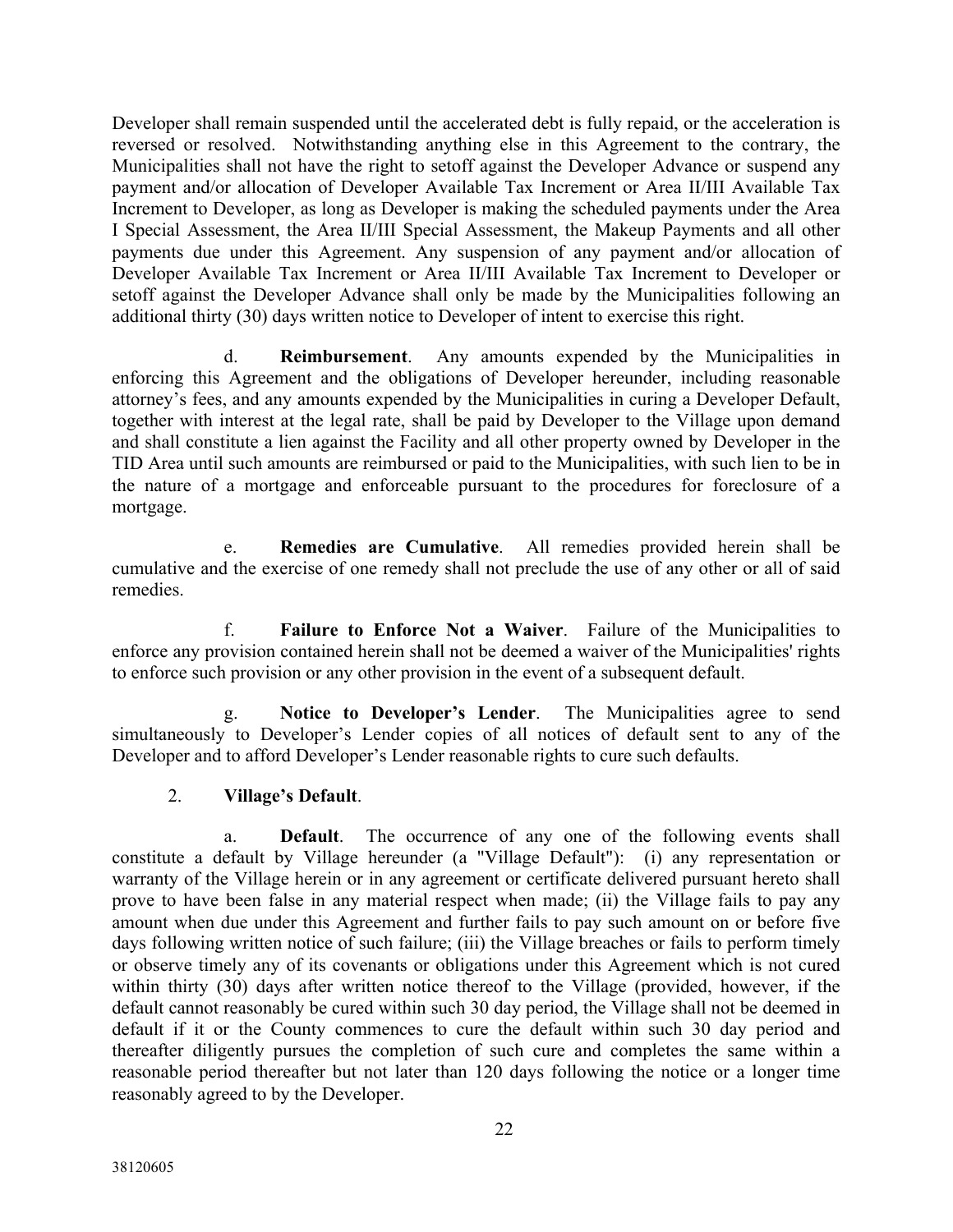b. **Remedies**. In the event of a Village Default hereunder, Developer and the County shall have all rights and remedies available under law or equity with respect to said default. Notwithstanding anything herein to the contrary, Developer's sole and exclusive remedy for any inadequate performance by the Village of any of its obligations under Section IV, paragraph 8 shall be to extend, day for day, the deadlines for Developer's performance of its obligations under Section V, paragraphs 5, 6 and 9.

c. **Reimbursement**. Any amounts expended by Developer or the County in enforcing the obligations of the Village under this Agreement, including reasonable attorney's fees, and any amounts expended by Developer or the County in curing a default on behalf of the Village, together with interest at the legal rate shall be reimbursed or paid to Developer or the County.

d. **Remedies are Cumulative**. All remedies provided herein shall be cumulative and the exercise of one remedy shall not preclude the use of any other or all of said remedies.

e. **Failure to Enforce Not a Waiver**. Failure of Developer or the County to enforce any provision contained herein shall not be deemed a waiver of Developer's or the County's rights to enforce such provision or any other provision in the event of a subsequent default.

## 3. **County's Default**.

a. **Default**. The occurrence of any one of the following events shall constitute a default by the County hereunder (a "County Default"): (i) any representation or warranty of the County herein or in any agreement or certificate delivered pursuant hereto shall prove to have been false in any material respect when made; (ii) the County fails to pay any amount when due under this Agreement and further fails to pay such amount on or before five days following written notice of such failure; (iii) the County breaches or fails to perform timely or observe timely any of its covenants or obligations under this Agreement which is not cured within thirty (30) days after written notice thereof to the County (provided, however, if the default cannot reasonably be cured within such 30 day period, the County shall not be deemed in default if it or the County commences to cure the default within such 30 day period and thereafter diligently pursues the completion of such cure and completes the same within a reasonable period thereafter but not later than 120 days following the notice or a longer time reasonably agreed to by the Developer.

b. **Remedies**. In the event of the County Default, Developer and the Village shall have all rights and remedies available under law or equity with respect to said default. Notwithstanding anything herein to the contrary, Developer's sole and exclusive remedy for any inadequate performance by the County of any of its obligations under Section IV, paragraph 8 shall be to extend, day for day, the deadlines for Developer's performance of its obligations under Section V, paragraphs 5, 6 and 9.

c. **Reimbursement**. Any amounts expended by Developer or the Village in enforcing the obligations of the Village under this Agreement, including reasonable attorney's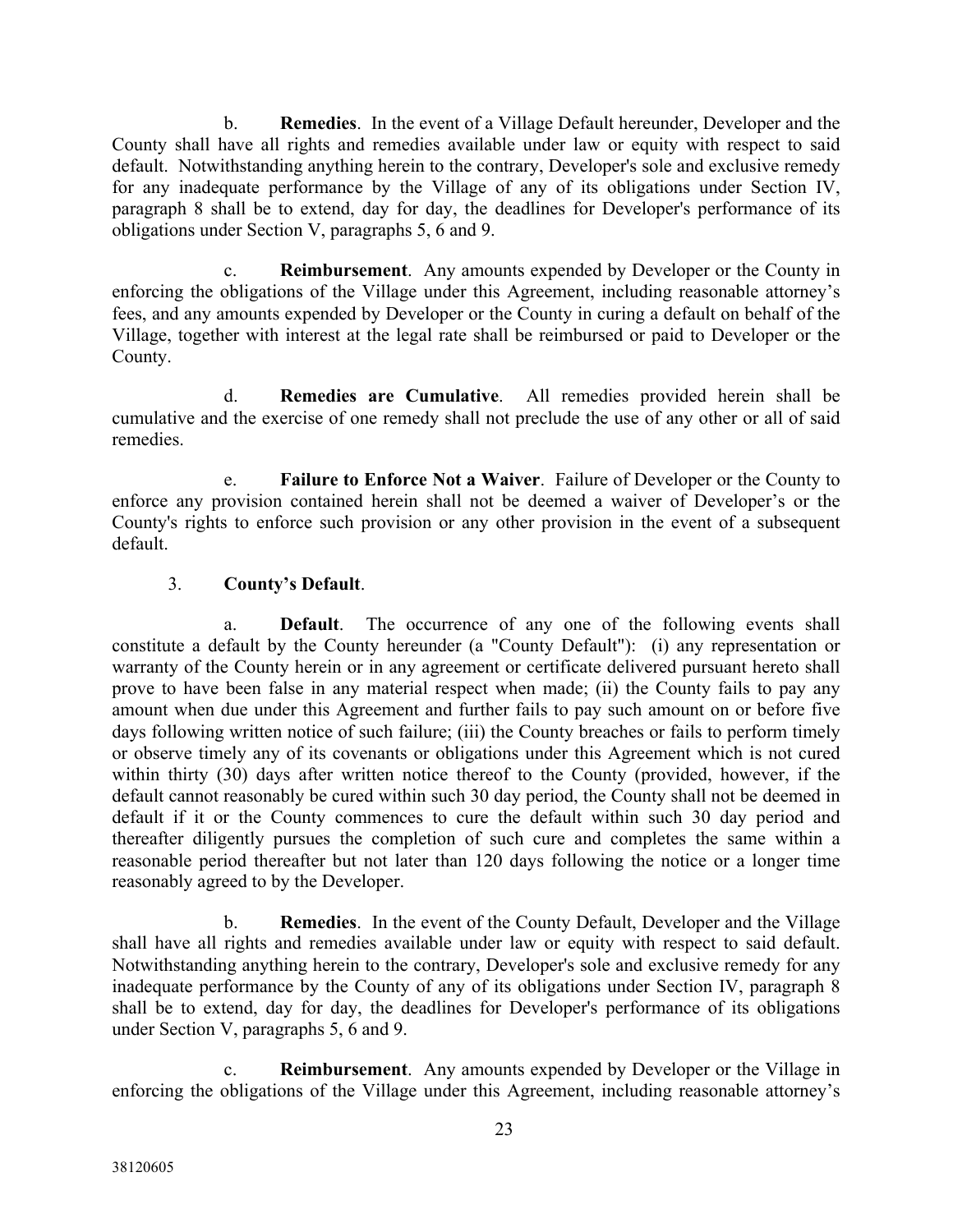fees, and any amounts expended by Developer or the Village in curing a default on behalf of the County, together with interest at the legal rate shall be reimbursed or paid to Developer or the Village.

d. **Remedies are Cumulative**. All remedies provided herein shall be cumulative and the exercise of one remedy shall not preclude the use of any other or all of said remedies.

e. **Failure to Enforce Not a Waiver**. Failure of Developer or the Village to enforce any provision contained herein shall not be deemed a waiver of Developer's or the Village's rights to enforce such provision or any other provision in the event of a subsequent default.

### **SECTION IX - MISCELLANEOUS PROVISIONS**

1. **Assignability**. Except as provided in Section VII paragraph 2, none of the Developer, neither the Village nor the County may assign their rights or obligations under this Agreement without the prior written consent of the others; provided, however, that Developer may collaterally assign rights under this Agreement to Developer's Lender.

2. **No Personal Liability**. Under no circumstances shall any officer, official, commissioner, director, member, partner, owner or employee of the Village, County or any of the Developer's Lender, or their respective members, shareholders, directors or owners, have any personal liability arising out of this Agreement, and no party shall seek or claim any such personal liability. The limitation on personal liability included in this Section shall extend to Developer's permitted assignment of this Agreement to a third party.

3. **Force Majeure**. No party shall be responsible to any other party for any resulting losses and it shall not be a default hereunder, and times for performance of obligations hereunder shall be extended, if the fulfillment of any of the terms of this Agreement is delayed or prevented by revolutions or other civil disorders, wars, acts of enemies, strikes, lockouts, fires or other casualty, floods, acts of God, material adverse weather conditions, legally required environmental remedial actions, shortage or delay in shipment of materials, fuel, or labor, inability to secure any permits or approvals within usual timeframes from Developer's submission of completed applications and required information, including without limitation any mutually agreed upon litigation strategy, court order or final judgment resulting from any litigation affecting the validity of the TIF Plan, the Project or this Agreement, acquisition of any Project Areas or the carrying out of work under the TIF Plan or by any other cause not within the control of the party whose performance was interfered with, and with the exercise of reasonable diligence, such party is unable to prevent, whether of the class of causes hereinabove enumerated or not, and the time for performance shall be extended by the period of delay occasioned by any such cause ("Force Majeure"). Developer shall apply for and pursue any permits or approvals necessary for Developer's construction and operation of the Facility with all commercially reasonable diligence.

4. **Parties and Survival of Agreement**. Except as otherwise expressly provided herein, this Agreement is made solely for the benefit of the parties hereto and no other person,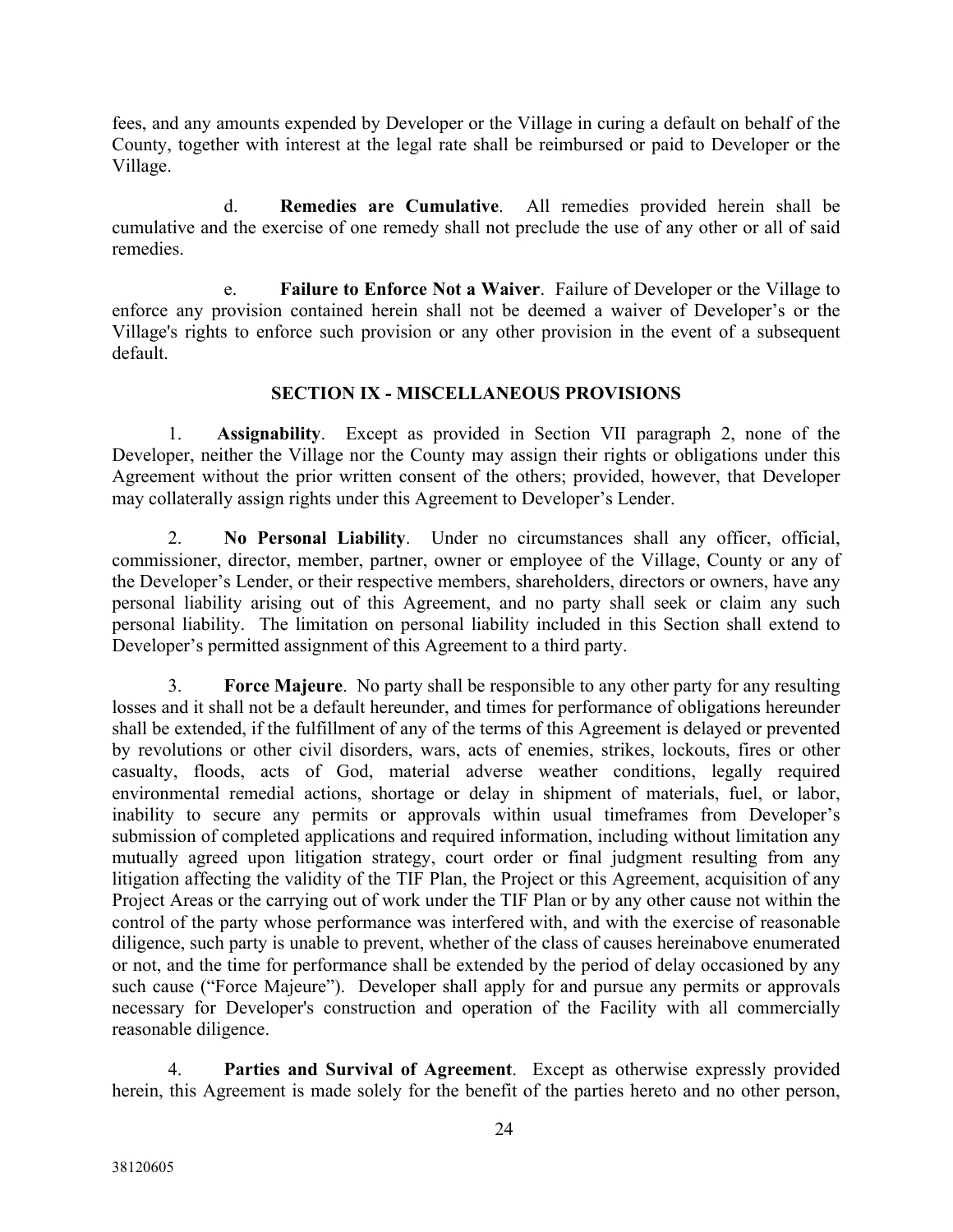partnership, association or corporation shall acquire or have any rights hereunder or by virtue hereof. All representations and agreements in this Agreement shall remain operative and in full force and effect until fulfilled and shall survive the closing.

5. **Time**. Time is of the essence with regard to all specific dates and time periods set forth herein.

6. **Notices**. All notices, demands, certificates or other communications under this Agreement shall be given in writing and shall be considered given upon receipt if hand delivered to the party or person intended, or one business day after deposit with a nationally recognized over-night commercial courier service, airbill pre-paid, or forty-eight (48) hours after deposit in the United States mail postage prepaid, by certified mail, return receipt requested, addressed by name and address to the party or person intended as follows:

| To the Village: | Maureen Murphy, Village Administrator<br>8811 Campus Drive<br>Mt. Pleasant, WI 53406                                                                      |
|-----------------|-----------------------------------------------------------------------------------------------------------------------------------------------------------|
| With a copy to: | Village Clerk<br>8811 Campus Drive<br>Mt. Pleasant, WI 53406                                                                                              |
| To the County:  | Jonathan Delagrave, County Executive<br>830 Wisconsin Avenue, 10th Floor<br>Racine, WI 53403                                                              |
| With a copy to: | Michael J. Lanzdorf, Corporation Counsel<br>730 Wisconsin Avenue<br>Racine, WI 53403                                                                      |
| To Developer:   | SIO International Wisconsin, Inc.<br>c/o Scott C. Beightol<br>Michael, Best & Friedrich, LLP<br>100 E. Wisconsin Ave. Suite 3300<br>Milwaukee, WI 53202   |
|                 | <b>FEWI</b> Development Corporation<br>c/o Scott C. Beightol<br>Michael, Best & Friedrich, LLP<br>100 E. Wisconsin Ave. Suite 3300<br>Milwaukee, WI 53202 |
|                 | AFE, Inc.<br>c/o Scott C. Beightol<br>Michael, Best & Friedrich, LLP<br>100 E. Wisconsin Ave. Suite 3300<br>Milwaukee, WI 53202<br>25                     |
|                 |                                                                                                                                                           |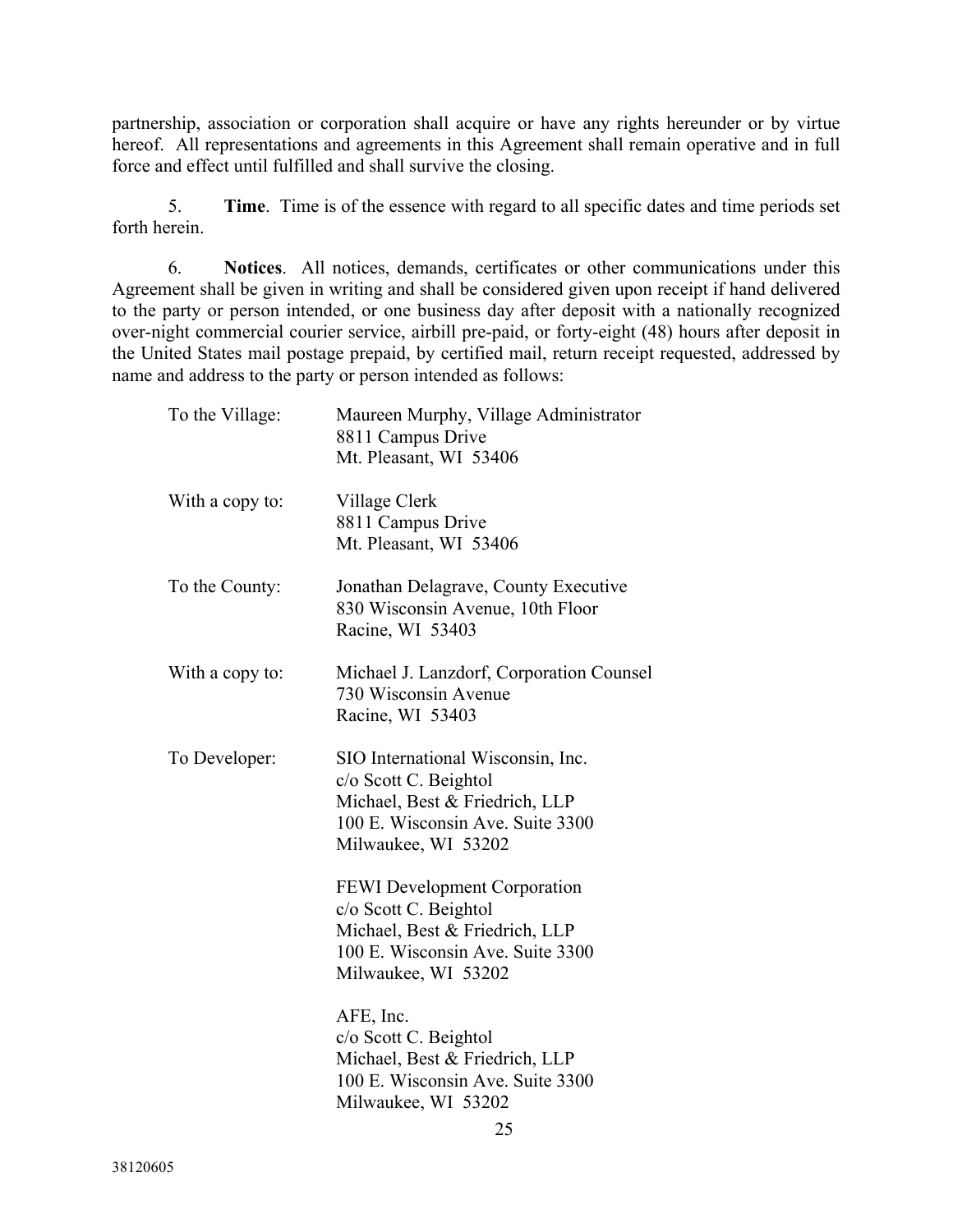| With a copy to: | Scott C. Beightol                |
|-----------------|----------------------------------|
|                 | Michael, Best & Friedrich, LLP   |
|                 | 100 E. Wisconsin Ave. Suite 3300 |
|                 | Milwaukee, WI 53202              |

Nancy Leary Haggerty Michael, Best & Friedrich, LLP 100 E. Wisconsin Ave. Suite 3300 Milwaukee, WI 53202

Michael S. Green Michael, Best & Friedrich, LLP 1 S. Pinckney Suite 700 Madison, WI 53703

Notices required hereunder to be made to the Developer Notice Officer shall be made to:

Scott C. Beightol Michael, Best & Friedrich, LLP 100 E. Wisconsin Ave. Suite 3300 Milwaukee, WI 53202

To Municipalities' Agent:

Jenny Trick, Executive Director Racine County Economic Development Corporation 2320 Renaissance Boulevard Sturtevant, WI 53177

Any party may change its address for notices hereunder by providing notice to the other in accordance with the requirements of this paragraph. Any notices to Developer shall also be sent simultaneously to Developer's Lender at such address provided by Developer to the Municipalities from time to time. The "Municipalities' Agent" shall be the party named above, who shall be able to confirm to the Municipalities the conclusion after reviewing such documents, whether or not the documents evidence to his/her satisfaction, the compliance with the relevant section of this Agreement.

7. **Cooperation and Coordination**. The Municipalities acknowledge that the development of the Project is a complex undertaking involving simultaneous acquisition of property, demolition of existing improvements, construction of new improvements and relocation of tenants. The Village covenants with Developer that in carrying out the TID Public Improvements, the Village Development Work, and the other obligations herein, the Village shall at all times coordinate its work schedules and work performance with Developer so as not to interfere with, interrupt, delay or increase the costs of the development of the Project. The Municipalities agree to timely meet, to conduct meetings subject to public notice and hearing requirements as reasonably necessary and as frequently as necessary to facilitate the Project as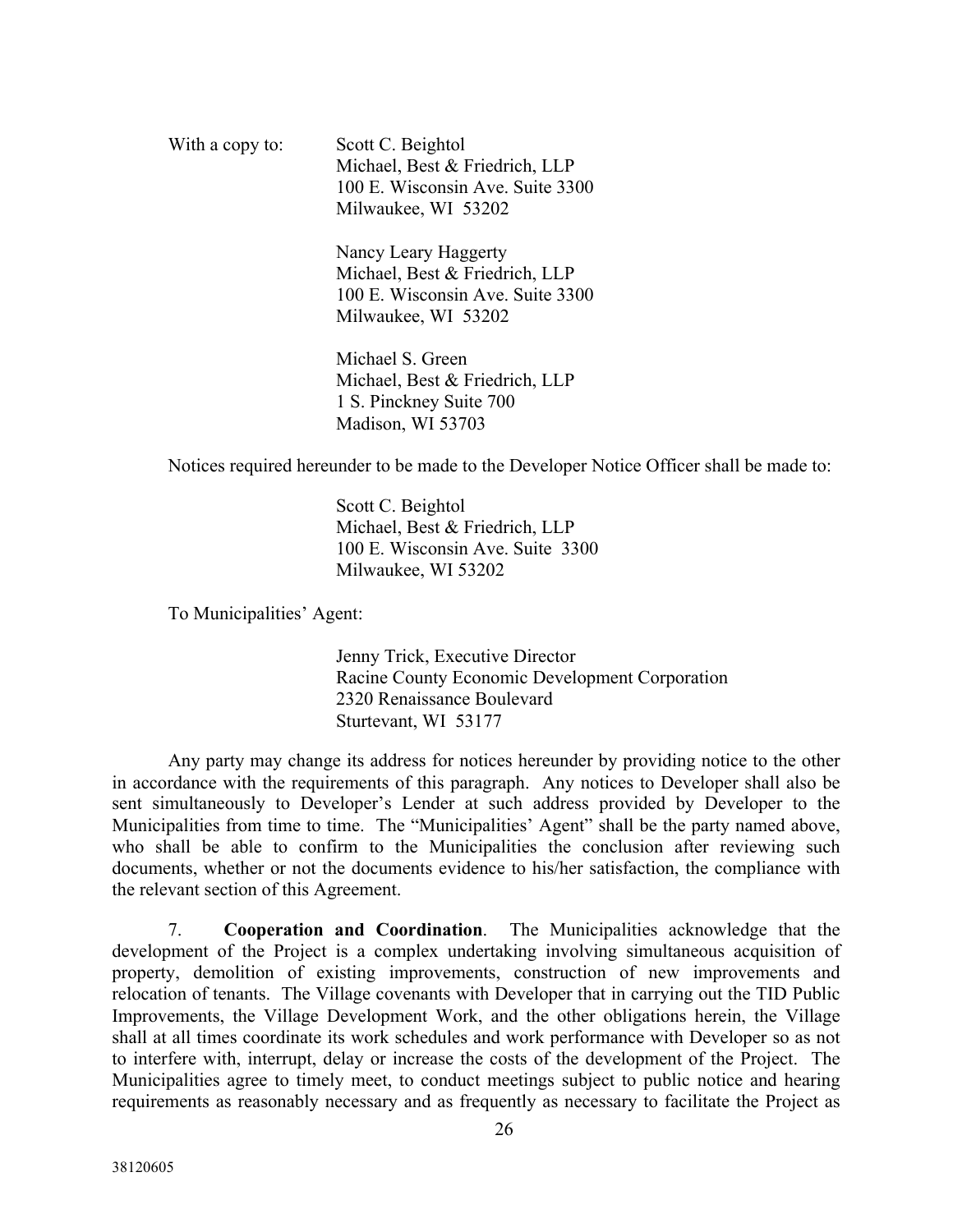contemplated by this Agreement and to act on all plans and specifications incorporated herein. The Village shall assist Developer in obtaining, as expeditiously as possible, all permits, approvals, variances, licenses, certificates, inspections and consents as may be necessary or desirable to enable Developer to complete the Project within the timeframes set forth in the Schedule.

8. **Designated Parties for Approval**. Whenever the consent or approval of any of the Developer is required hereunder, the Municipalities shall be entitled to rely upon the Developer Notice Officer or his/her successor as the duly authorized agent of the Developer to provide such consent or approval. Such agent may be changed by written notice to the Municipalities executed by the Developers. Whenever the consent or approval of the Village is required hereunder, the Developer shall be entitled to rely upon the Village Administrator of the Village as the duly authorized agent of the Village to provide such consent or approval. Village will insure that the Village Board Resolution approving this Agreement specifically includes this ability of that named officer to agree to changes and modifications of this Agreement. Whenever the consent or approval of the County is required hereunder, the Developer shall be entitled to rely upon the County Executive as the duly authorized agent of the County to provide such consent or approval.

9. **Authority**. The signatories to this Agreement on behalf of each of the parties hereto have full right, power and authority to enter into this Agreement and to consummate the transactions contemplated herein. This Agreement is valid and enforceable against each of the parties hereto in accordance with its terms. Each instrument to be executed pursuant hereto or in connection herewith, will, when executed and delivered, be valid and enforceable in accordance with its terms against each party signing.

10. **Governing Law**. The laws of the State of Wisconsin shall govern this Agreement.

11. **Captions**. The captions or headings in this Agreement are for convenience only and in no way define, limit or describe the scope or intent of any of the provisions of this Agreement.

12. **Execution in Counterparts**. This Agreement may be signed in any number of counterparts with the same effect as if the signature thereto and hereto were upon the same instrument.

13. **Disclaimer Relationships**. Developer acknowledges and nothing contained in this Agreement or any contract between Developer and the Municipalities or any act by the Village, the County or any third parties shall be deemed or construed by any of the parties or by third persons to create any relationship or third party beneficiary, principal or agent, limited or general partnership or joint venture or of any association or relationship involving the Municipalities. However, to the extent the Village is holding title to the Area II or Area III, on behalf and for the benefit of the Commission, Village shall be charged with securing the consent of the Commission to any obligations of the Commission contained herein.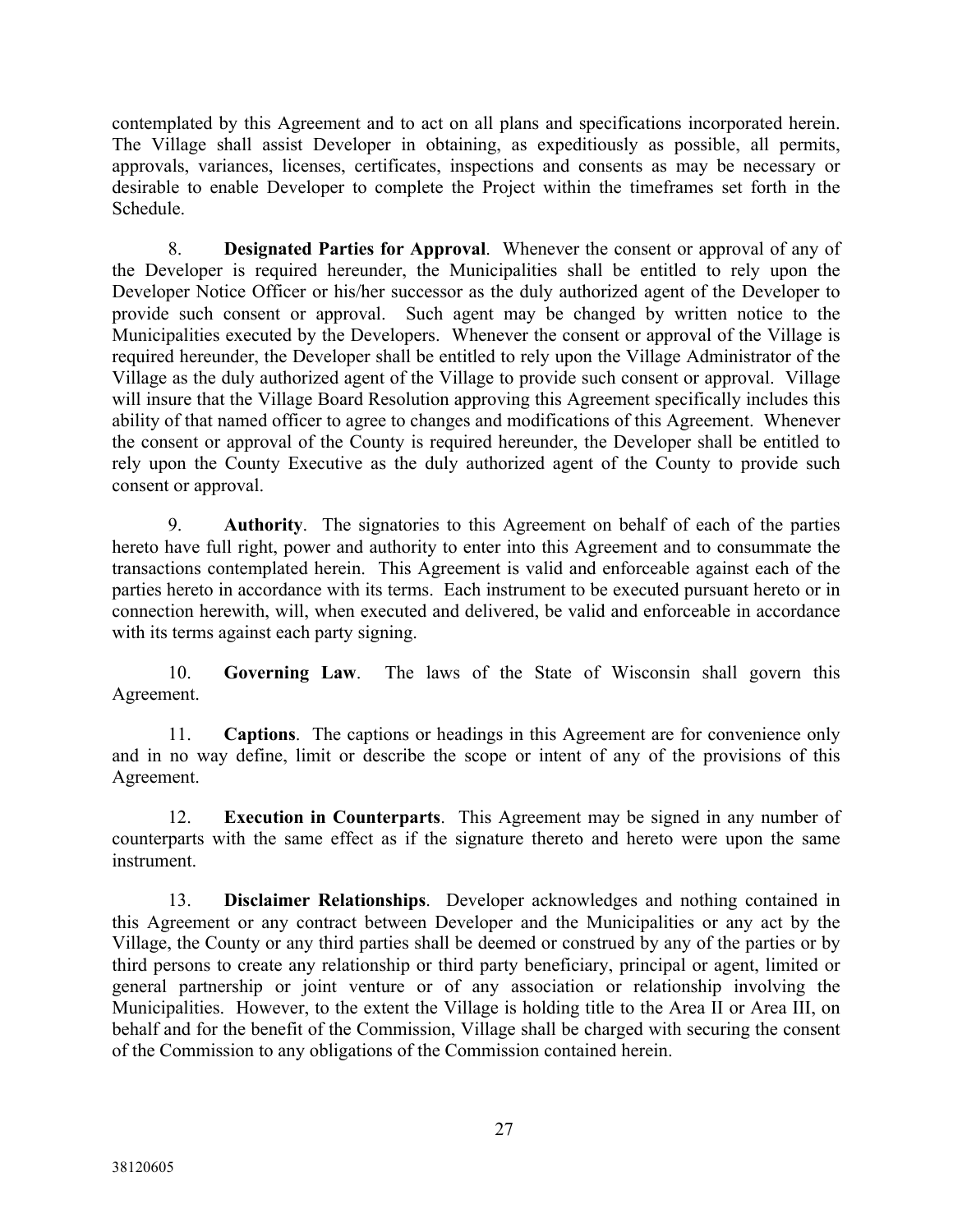14. **Severability**. If any provision of this Agreement shall be held or declared to be or shall, in fact, be inoperative or unenforceable as applied in any particular case in any jurisdiction or jurisdictions or in all jurisdictions, or in all cases because it conflicts with any other provision or provisions hereof or any constitution or statute or rule of public policy, or for any other reason, such circumstance shall not have the effect of rendering the provision in question inoperative or unenforceable in any other case or circumstance, or of rendering any other provision or provisions herein contained invalid, inoperative or unenforceable to any extent whatever.

15. **Joint and Several Liability**. All parties comprising the Developer and all parties comprising the Municipalities shall be jointly and severally liable with respect to all representations, warranties, covenants and other obligations undertaken by Developer and the Municipalities, respectively in this Agreement, and the Municipalities' and Developer's obligations hereunder are made to all Developer parties and Municipalities parties (respectively), jointly and severally. Without limiting the general application of the foregoing, the parties specifically agree that each Developer is jointly and severally liable with the other Developer parties for all payments due and owing hereunder, including but not limited to, the Area I Special Assessment, the Area II/II Special Assessment, the Makeup Payments and the Developer Advance. Developer shall have the right to internally allocate such liability amount the Developer parties, and to allocate payments due to Developer hereunder, within the Developer parties, without affecting this joint and several liabilities to the Municipalities. Without further limiting the general application of the foregoing and except where only one municipality is solely liable pursuant to this Agreement or Wisconsin law or where only one municipality is able to perform the obligation at issue, the parties specifically agree that each of the Municipalities is jointly and severally liable with the other Municipality parties for obligations of the Municipalities hereunder.

#### 16. **Choice of Law**. **THIS AGREEMENT AND ALL DISPUTES AMONG THE PARTIES TO THIS AGREEMENT RELATING TO OR ARISING FROM IT OR TO THE NEGOTIATION, PERFORMANCE OR ENFORCEMENT OF IT--WHETHER SOUNDING IN CONTRACT LAW OR OTHERWISE--SHALL BE GOVERNED BY, AND SHALL BE CONSTRUED AND ENFORCED PURSUANT TO, THE SUBSTANTIVE AND PROCEDURAL LAWS OF THE STATE OF WISCONSIN.**

17. **Venue, Jurisdiction**. Any judicial action relating to the construction, interpretation or enforcement of this Agreement, or the recovery of any principal, accrued interest, court costs, attorneys' fees and other amounts owed hereunder, shall be brought and venued in the U.S. District Court for the Eastern District of Wisconsin or the Racine County Circuit Court in Racine, Wisconsin. **EACH PARTY HEREBY CONSENTS AND AGREES TO JURISDICTION IN THOSE WISCONSIN COURTS, AND WAIVES ANY DEFENSES OR OBJECTIONS THAT IT MAY HAVE ON PERSONAL JURISDICTION, IMPROPER VENUE OR FORUM NON CONVENIENS.**

18. **Service of Process**. Developer and each and every one of them hereby represent and warrant to the Municipalities that they shall at all times during the duration of this Agreement maintain in Wisconsin an agent for service of legal process. The current agent for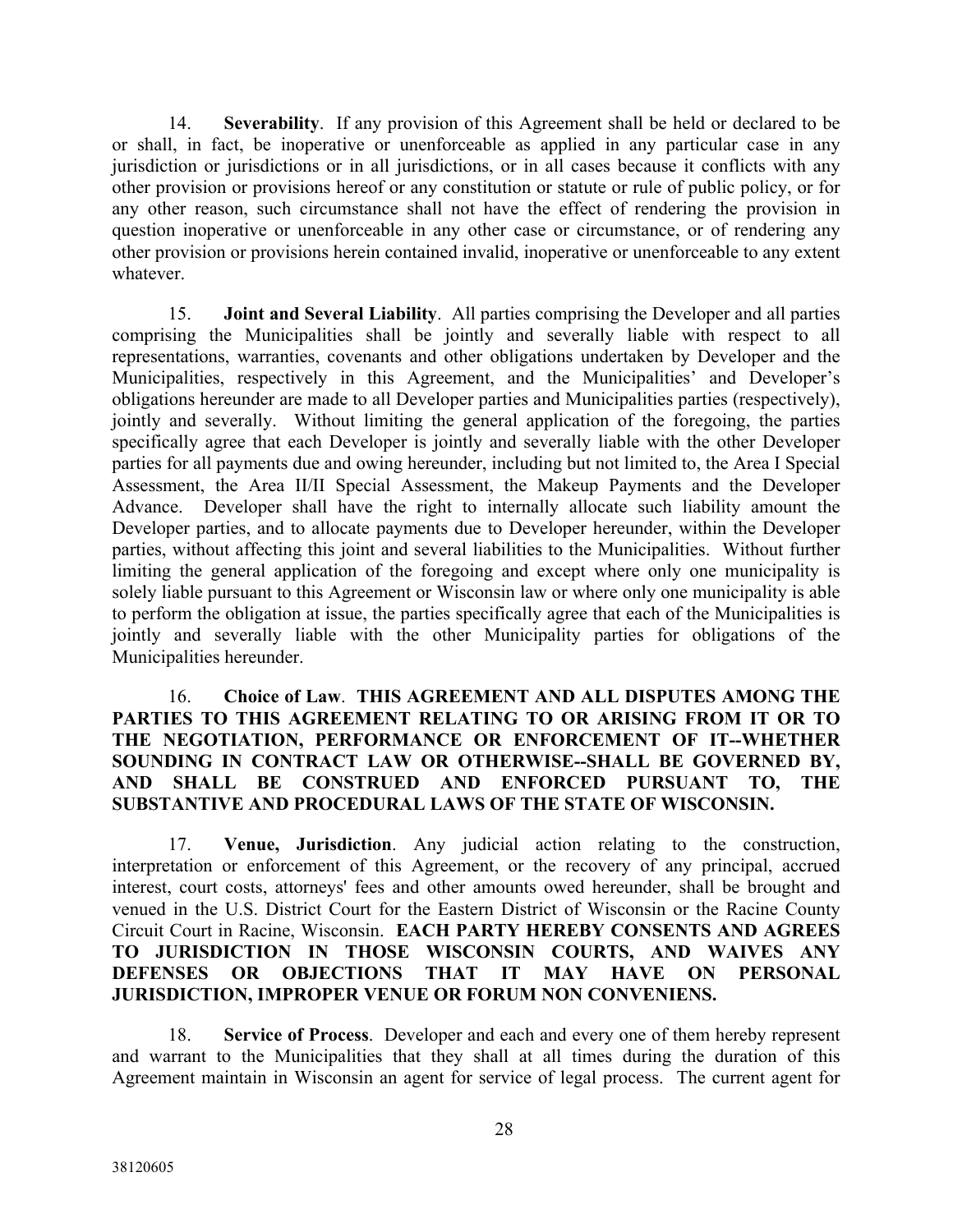service shall be as set forth on the signature pages to this Agreement. The agent for service may be changed only upon ten days' prior written notice to the Municipalities.

19. **OFAC Compliance**. Each Developer party, each subsidiary of each Developer party and each person that directly or indirectly owns any equity interests in any Developer party represents and warrants to the Municipalities that it is in compliance (collectively, "Compliant Person") with all U.S. economic sanctions laws, Executive Orders and implementing regulations as promulgated by the U.S. Treasury Department's Office of Foreign Assets Control ("OFAC"), and all applicable anti-money laundering and counter-terrorism financing provisions of the Bank Secrecy Act and all regulations issued pursuant to it. No Compliant Person (i) is a person designated by the U.S. government on the list of the Specially Designated Nationals and Blocked Persons (the "SDN List") with which a U.S. person cannot deal or otherwise engage in business transactions, (ii) is a person who is otherwise the target of U.S. economic sanctions laws such that a U.S. person cannot deal or otherwise engage in business transactions with such person or (iii) is controlled by (including by virtue of such person being a director or owning voting shares or interests), or acts, directly or indirectly, for or on behalf of, any person on the SDN List or a foreign government that is the target of U.S. economic sanctions prohibitions such that the entry into, or performance under, this Agreement would be prohibited under U.S. law.

20. **Recording Agreement**. This Agreement may be recorded in the office of the Racine County Register of Deeds against all property in the Project Areas acquired by Developer.

21. **No Conflict of Interest**. No member, officer or employee of the Municipalities shall have any interest, direct or indirect, in this Agreement or any proceeds thereof during his/her tenure or for one year thereafter.

22. **Income Taxes**. The Parties agree that no portion of this Agreement is intended to award to Developer any credit against income taxes.

23. **Currency**. All amounts to be paid or measured hereunder shall be in lawful currency of the United States (U.S. Dollars).

### **SECTION X MISCELLANEOUS**

1. **Parcel Development Agreement**. It is anticipated that some of the parcels of the Project Areas may be acquired by Developer and resold or leased to another owner, (each a "Parcel Owner") to develop that land for use in conjunction with Developer's business at the Facility, including those locating in the Project Areas intending to be a supplier of products or services to Developer (each, a "Supplier"), so that Developer can directly require development by that Parcel Owner that insures more Tax Increment, on a specific timetable, and to obligate that Parcel Owner to complete its construction in a timetable to produce product when needed by Developer. Notwithstanding anything contained herein regarding this Agreement being applicable to the successors and assigns of the parties herein, no Parcel Owner shall be entitled to receive any portion of the Developer Available Tax Increment, or other rights hereunder contained herein, and Developer shall remain liable for the obligations contained in this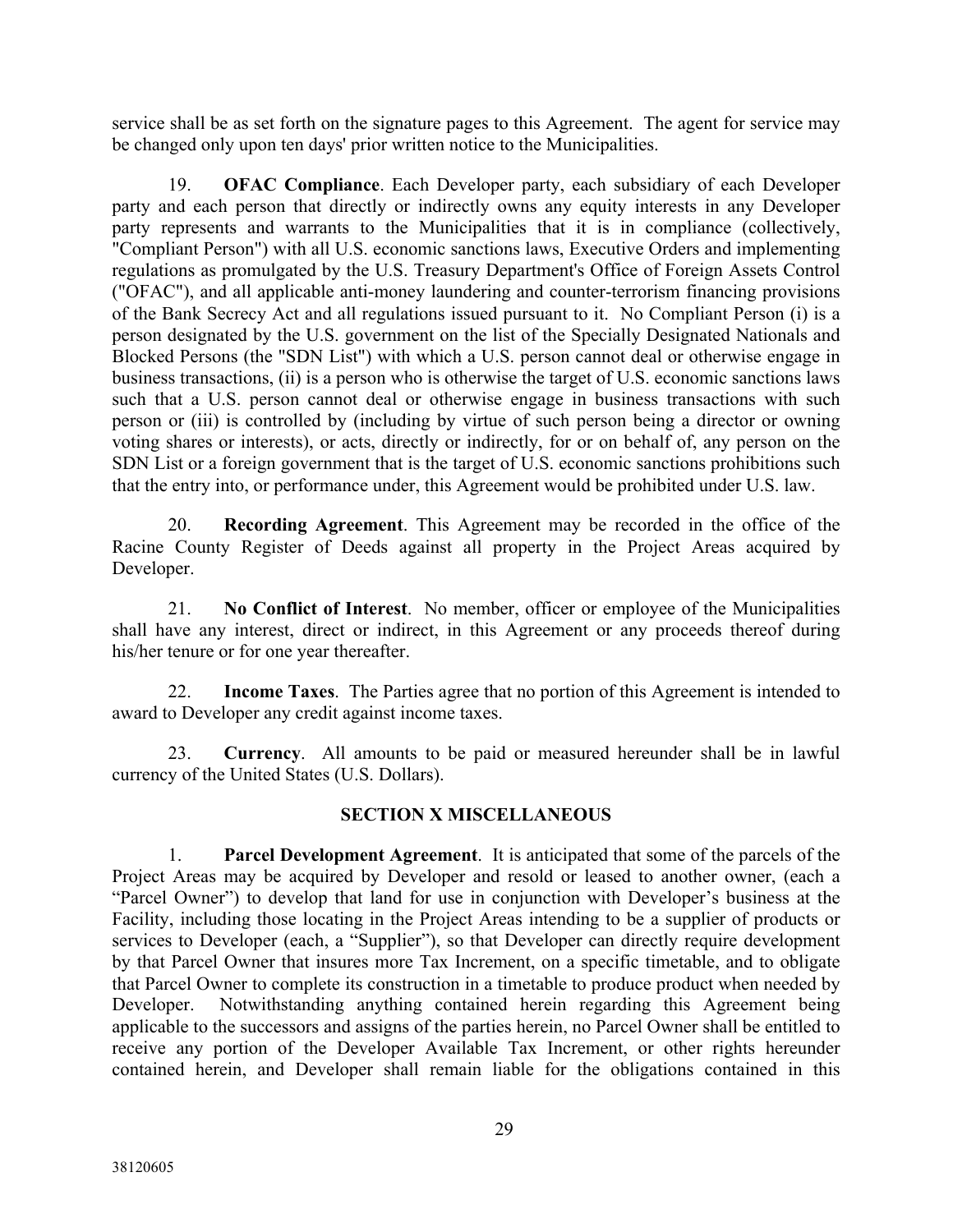Agreement related to that Parcel Owner, unless otherwise released by agreement between the Developer and the Municipalities.

2. **Zero Liquid Discharge System.** Developer is exploring the implementation of a Zero Liquid Discharge ("ZLD") facility for the Facility. This ZLD facility will be unique to a large scale manufacturing plant in the United States, will be environmentally sound, foster other development in the Zone to make use of this technology, and all parties to this Agreement are committed to and support such environmental stewardship. To that end, the Municipalities will support the Developer's efforts to plan, construct, operate and maintain a ZLD facility for the Project, through federal or state governmental or private association cooperatives.

3. **Workforce Development.** The parties acknowledge that, while not specific to the Project, the County desires to enhance and sustain County Workforce Solutions and development initiatives in the County, including, but not limited to, encouraging talent recruiting services for employers in the County, including Developer, and promoting advanced manufacturing and trade apprenticeship programs. Further, the parties acknowledge that the County desires to enhance and sustain economic development efforts, programs and opportunities beneficial to new and existing businesses, including Developer, that directly foster job creation, increases to household income and increases to property tax base, which collectively better the overall economy of the County. Accordingly, subject to completion and approval of necessary applications and through cooperation with the State of Wisconsin, the County shall allocate the following funds toward workforce and economic development initiatives and Developer shall be allowed to participate with other County employers, in these programs:

- $$2,750,000$  in 2018;
- Subject to appropriations by the County Board, \$1,000,000 in each of 2019, 2020 and 2021.

4. **Moral Obligation**. The Municipalities shall pursue all necessary steps to secure the State of Wisconsin "moral obligation" extended to the TIF Revenue Bonds for 40% of the total public borrowing.

5. **Site Plan.** Developer is in the process of finalizing the site plan for the first portion of the Project in Area I, and Developer will submit the same to the Municipalities (including site plan and building footprints and locations of water and sewer connections) not later than December 1, 2017.

## [**Remainder of page intentionally left blank – signature pages follow**]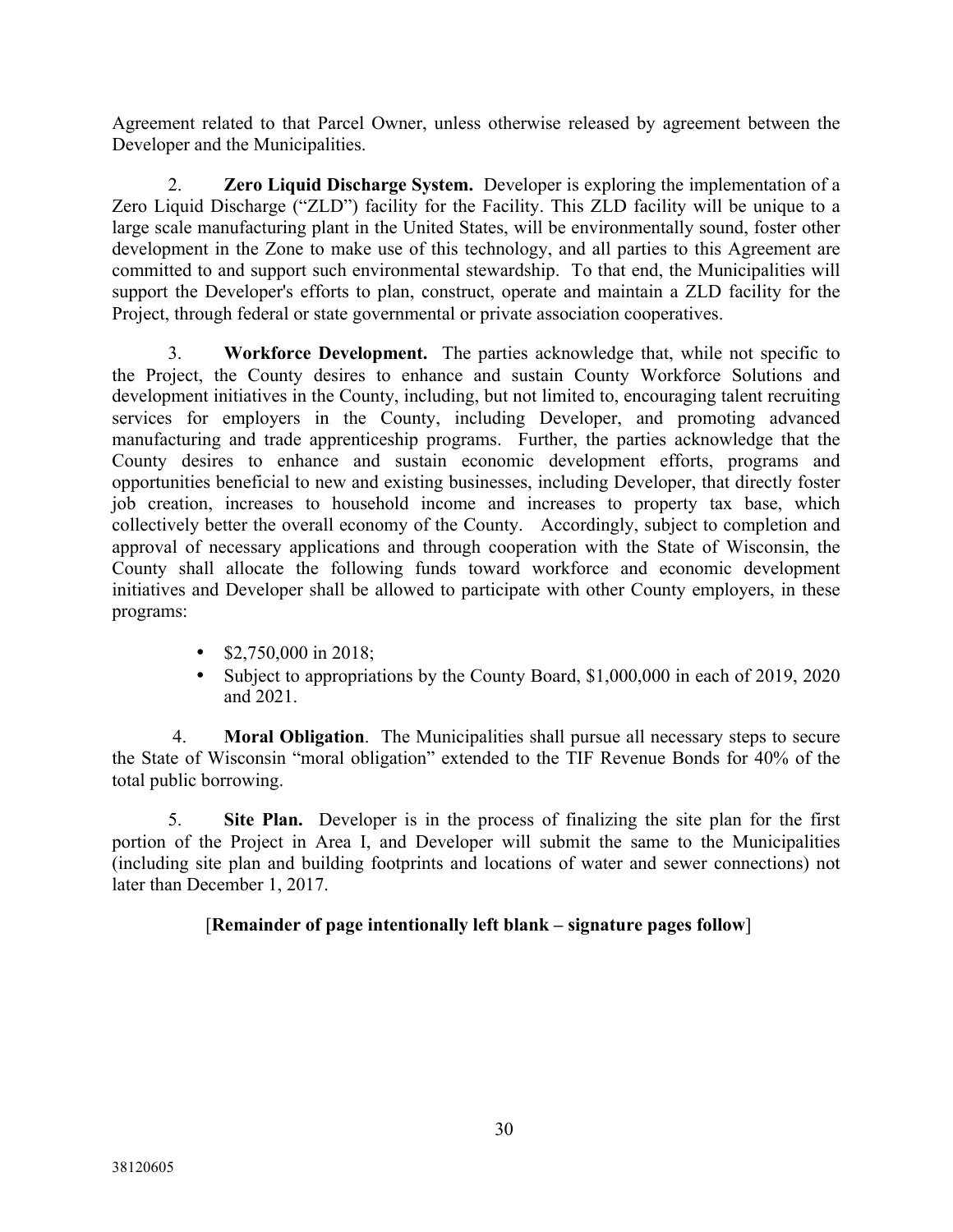IN WITNESS WHEREOF, the parties to this Agreement have caused this instrument to be signed and sealed by duly authorized representative of Developer, the Village of Mount Pleasant and Racine County this \_\_\_\_\_\_ day of \_\_\_\_\_\_\_\_\_\_\_, 2017.

#### **VILLAGE OF MOUNT PLEASANT:**

By:

David DeGroot, Village President

Countersigned:

By:

Stephanie Kohlhagen, Village Clerk/Treasurer

Approved as to form this 1st day of December, 2017.

By:

Alan Marcuvitz, Attorney for the Village

STATE OF WISCONSIN ) ) SS RACINE COUNTY  $\qquad$  )

Personally came before me this 1st day of December, 2017, the above named David DeGroot, the Village President, and Stephanie Kohlhagen, the Village Clerk/Treasurer, of the Village of Mount Pleasant, to me known to be the persons who executed the foregoing instrument and acknowledged the same.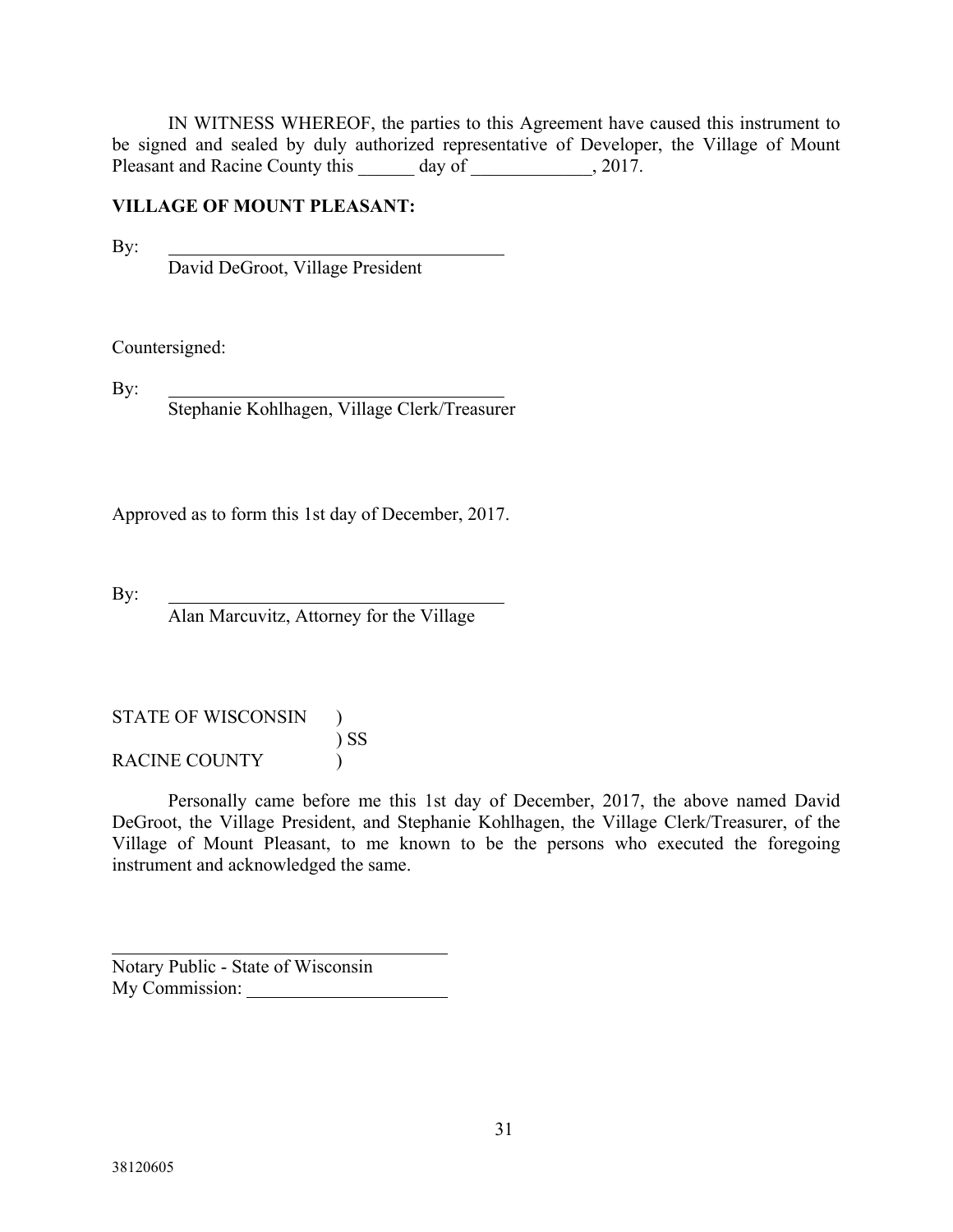## **RACINE COUNTY:**

By: Jonathan Delagrave, County Executive

 $\mathbf{By:}$ Russell A. Clark, County Board Chair

Countersigned:

By:

Wendy M. Christensen, County Clerk

Certified to be correct as to form this 1st day of December, 2017.

By:

Michael J. Lanzdorf, Corporation Counsel

Reviewed by Finance Director:

By:  $\Box$ 

Alexandra C. Tillmann, Finance Director

STATE OF WISCONSIN ) ) SS RACINE COUNTY  $\qquad$ 

Personally came before me this 1st day of December, 2017, the above named Jonathan Delagrave, County Executive, Russell A. Clark, County Board Chair, and Wendy M. Christensen, the County Clerk, of Racine County, to me known to be the persons who executed the foregoing instrument and acknowledged the same.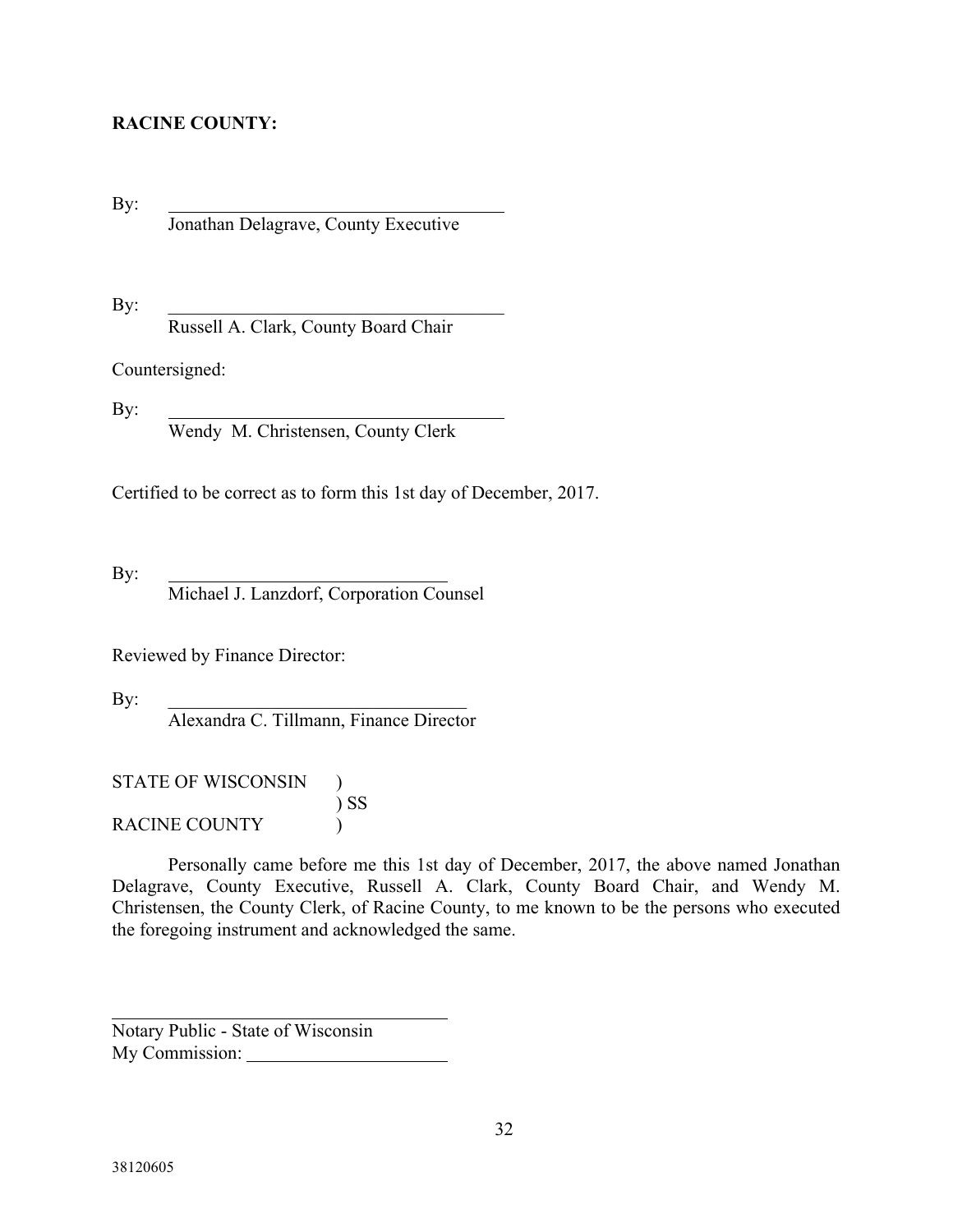#### **SIO INTERNATIONAL WISCONSIN, INC.**

 $By:$ 

Name: Young-Ching Hong Title: Authorized Representative

| <b>STATE OF WISCONSIN</b> |        |
|---------------------------|--------|
|                           | $\sum$ |
| RACINE COUNTY             |        |

Personally came before me this 1st day of December, 2017, the above named Young-Ching Hong, Authorized Representative for SIO International Wisconsin, Inc., a Wisconsin corporation, to me known to be the person who executed the foregoing instrument and acknowledged the same.

Notary Public - State of Wisconsin My Commission:

#### **FEWI DEVELOPMENT CORPORATION**

 $By:$ 

Name: Alan Yeung Title: Authorized Representative

) SS

STATE OF WISCONSIN  $\qquad$  )

RACINE COUNTY  $\qquad$  )

Personally came before me this 1st day of December, 2017, the above named Alan Yeung, Authorized Representative for FEWI Development Corporation, a Wisconsin corporation, to me known to be the person who executed the foregoing instrument and acknowledged the same.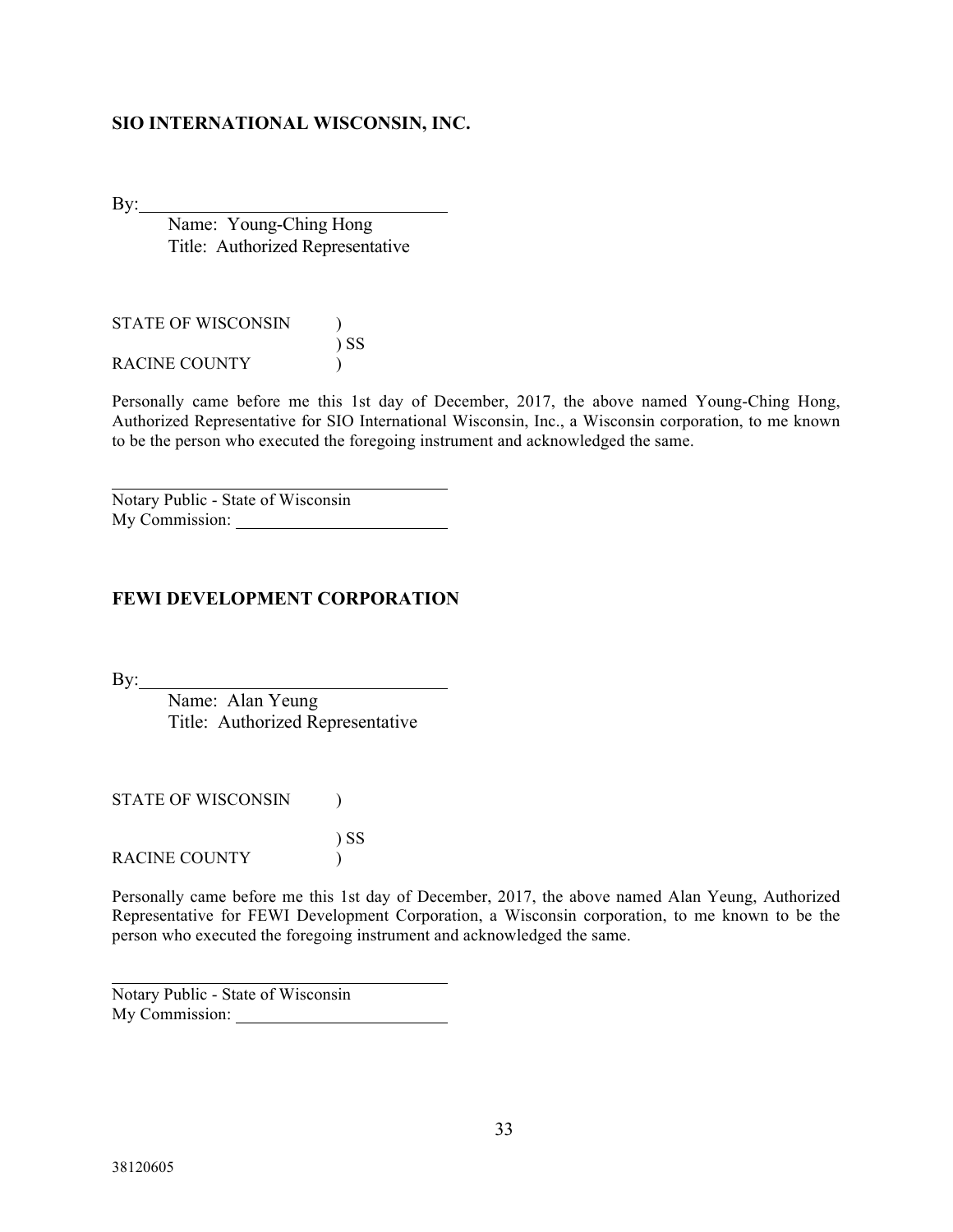## **AFE, INC.**

By:

Name: Chao Yang Kao Title: Authorized Representative

STATE OF WISCONSIN  $\qquad$  ) ) SS RACINE COUNTY  $\qquad$  )

Personally came before me this 1st day of December, 2017, the above named Chao Yang Kao, Authorized Representative for AFE, Inc., a Wisconsin corporation, to me known to be the person who executed the foregoing instrument and acknowledged the same.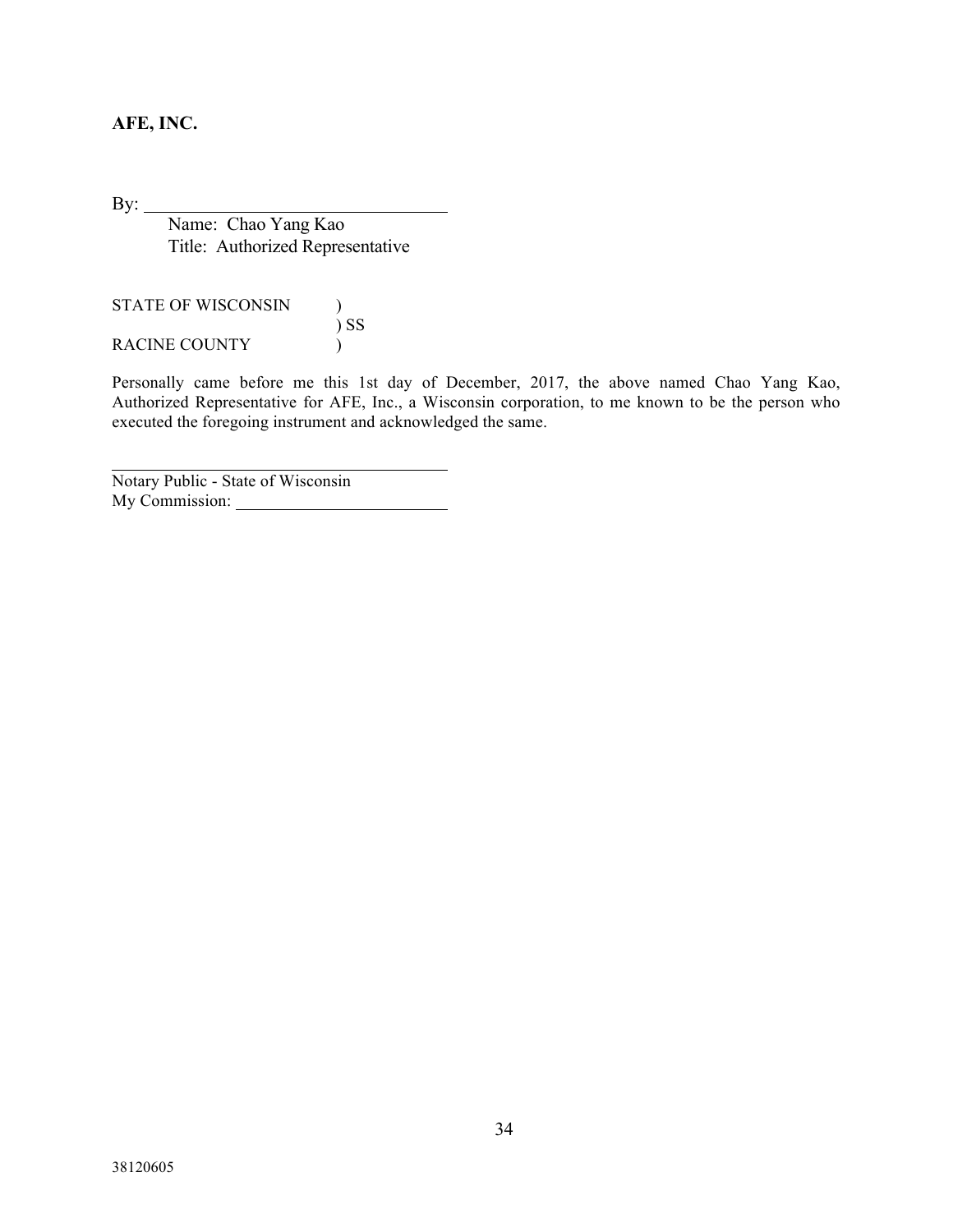### ADDITIONAL SIGNATORIES as of December 1st, 2017:

## VILLAGE OF MOUNT PLEASANT, WISCONSIN:

John Hewitt, Trustee No. 1

Ken Otwaska, Trustee No. 2

Sonny Havn, Trustee No. 3

Gary Feest, Trustee No. 4

Jon Hansen, Trustee No. 6

## COMMUNITY DEVELOPMENT AUTHORITY

Rob Richardson, Chair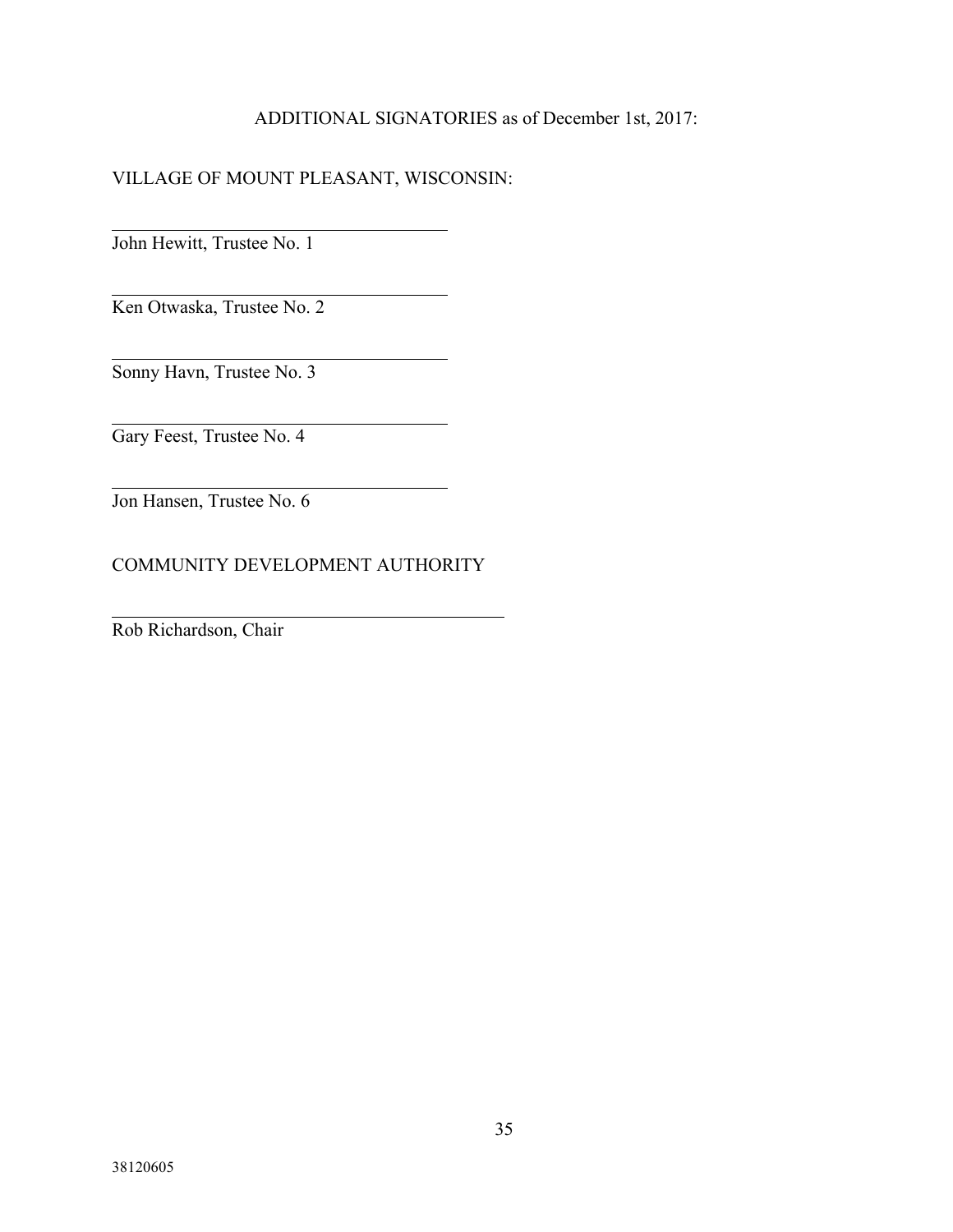### ADDITIONAL SIGNATORIES as of December 1st, 2017:

### RACINE COUNTY, WISCONSIN:

Donnie Snow, District 1

Kiana K. Johnson, District 2

Monte Osterman, District 3

Melissa Kaprelian-Becker, District 4

David Cooke, District 5

Q.A. Shakoor, II, District 6

Brett A. Nielsen, District 8

Pamela Zenner-Richards, District 9

Janet Bernberg, District 10

Robert N. Miller, District 11

Ronald Molnar, District 12

Mark M. Gleason, District 13

Katherine Buske, District 14

John Wisch, District 15